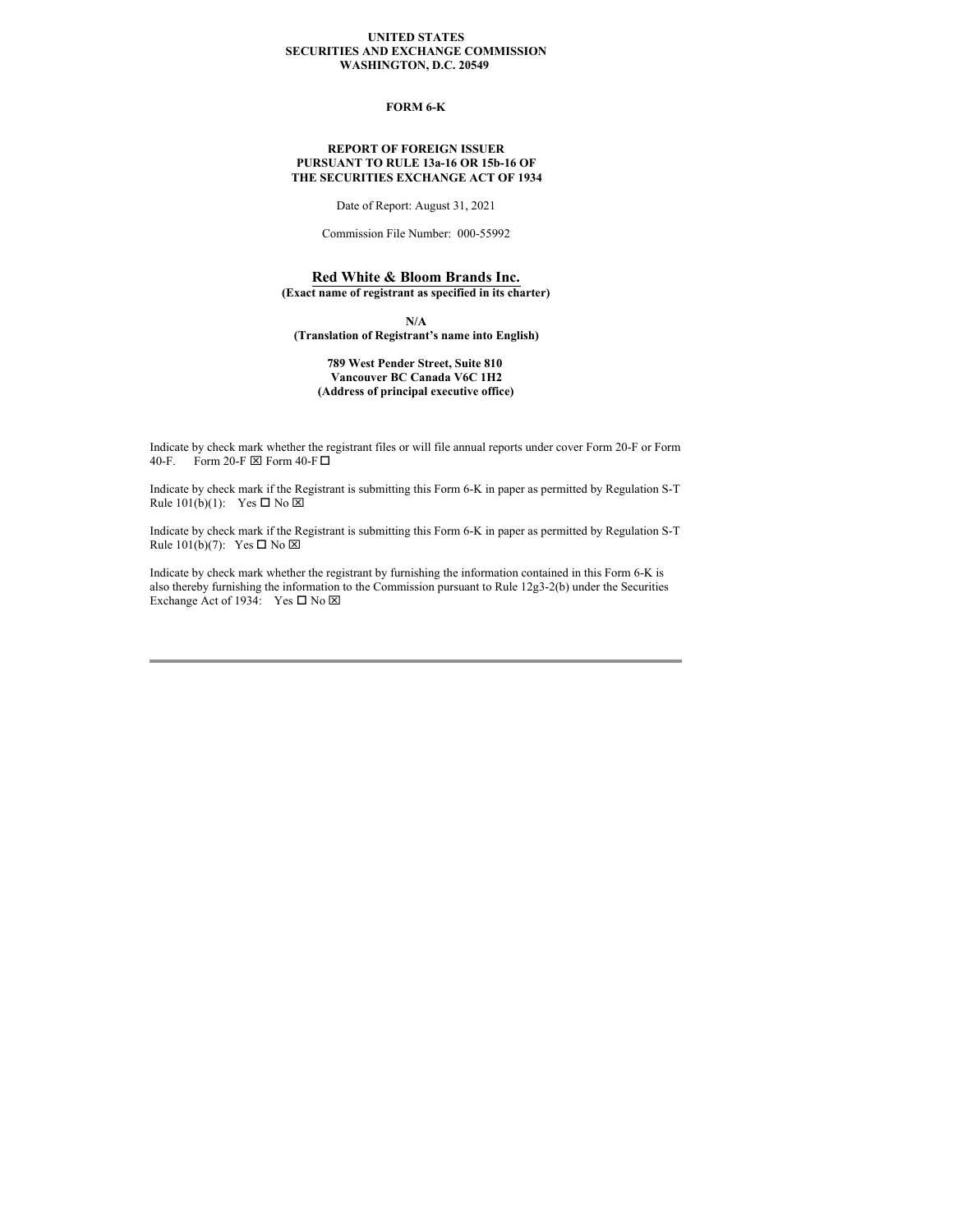#### **Explanatory Note**

#### **Safe Harbor Statement**

*This Form 6-K contains forward-looking statements within the meaning of Section 27A of the* Securities Act of 1933 and Section 21E of the Securities Exchange Act of 1934 about the registrant and its *business. Forward-looking statements are statements that are not historical facts and may be identified by the use of forward-looking terminology, including the words "believes," "expects," "intends," "may," "will," "should" or comparable terminology. Such forward-looking statements are based upon the current beliefs and expectations of the registrant's management and are subject to risks and uncertainties which could cause actual results to dif er materially from the forward-looking statements.*

*Forward-looking statements are not guarantees of future performance and actual results of operations, financial condition and liquidity, and developments in the industry may dif er materially from those made in or suggested by the forward-looking statements contained in this Form 6-K. These forwardlooking statements are subject to numerous risks, uncertainties and assumptions. The forward-looking* statements in this Form 6-K speak only as of the date of this report and might not occur in light of these *risks, uncertainties, and assumptions. The registrant undertakes no obligation and disclaims any obligation to publicly update or revise any forward-looking statements, whether as a result of new information, future events, or otherwise.*

### **Exhibits**

The following exhibits are included in this Form 6-K:

| <b>Exhibit</b><br>No. | <b>Description</b>                                                       | Date filed on<br><b>SEDAR</b> |
|-----------------------|--------------------------------------------------------------------------|-------------------------------|
|                       | News Release, Red White & Bloom Florida Subsidiary Closes Acquisition    |                               |
| 99.1                  | of 45,000 Square Foot Greenhouse on 4.7 Acres in Orange County           | <b>August 4, 2021</b>         |
|                       | News Release, Red White & Bloom Brands Announces Q2 2021 Results         |                               |
| 99.2                  | Date                                                                     | August 12, 2021               |
| 99.3                  | News Release, Red White & Bloom Brands Reports O2 2021                   | August 30, 2021               |
|                       | Unaudited Condensed Interim Consolidated Financial Statements for the    |                               |
| 99.4                  | Three and Six Month Periods Ended June 30, 2021 and 2020                 | August 31, 2021               |
|                       | Management's Discussion and Analysis for the Three and Six Month Periods |                               |
| 99.5                  | Ended June 30, 2021                                                      | August 31, 2021               |
| 99.6                  | <b>CEO</b> Certificate                                                   | August 31, 2021               |
| 99.7                  | <b>CFO</b> Certificate                                                   | August 31, 2021               |
|                       |                                                                          |                               |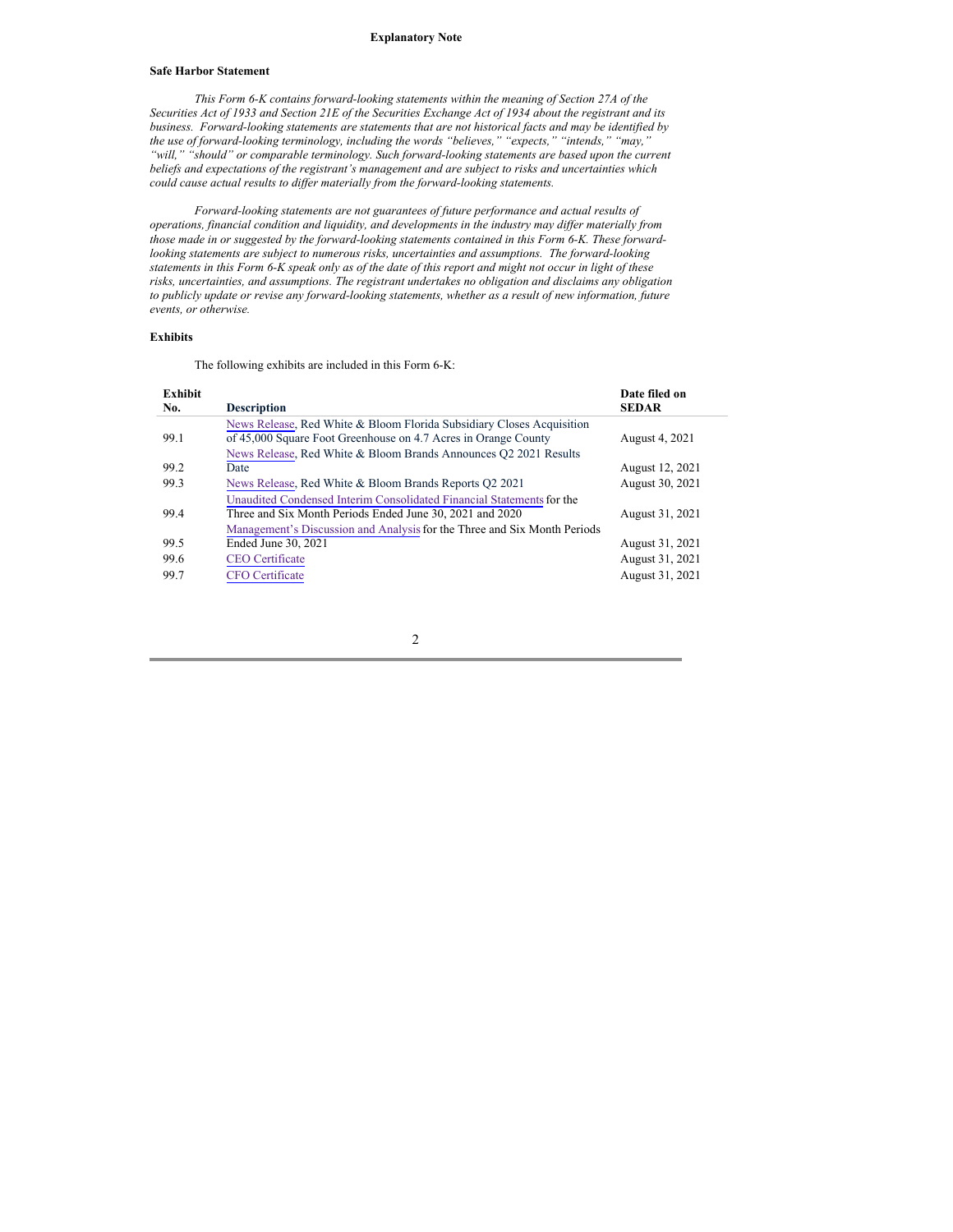## **SIGNATURES**

Pursuant to the requirements of the Securities Exchange Act of 1934, the registrant has duly caused this report to be signed on its behalf by the undersigned, thereunto duly authorized.

By: /s/ Theo van der Linde

Theo van der Linde Chief Financial Officer

Date: September 15, 2021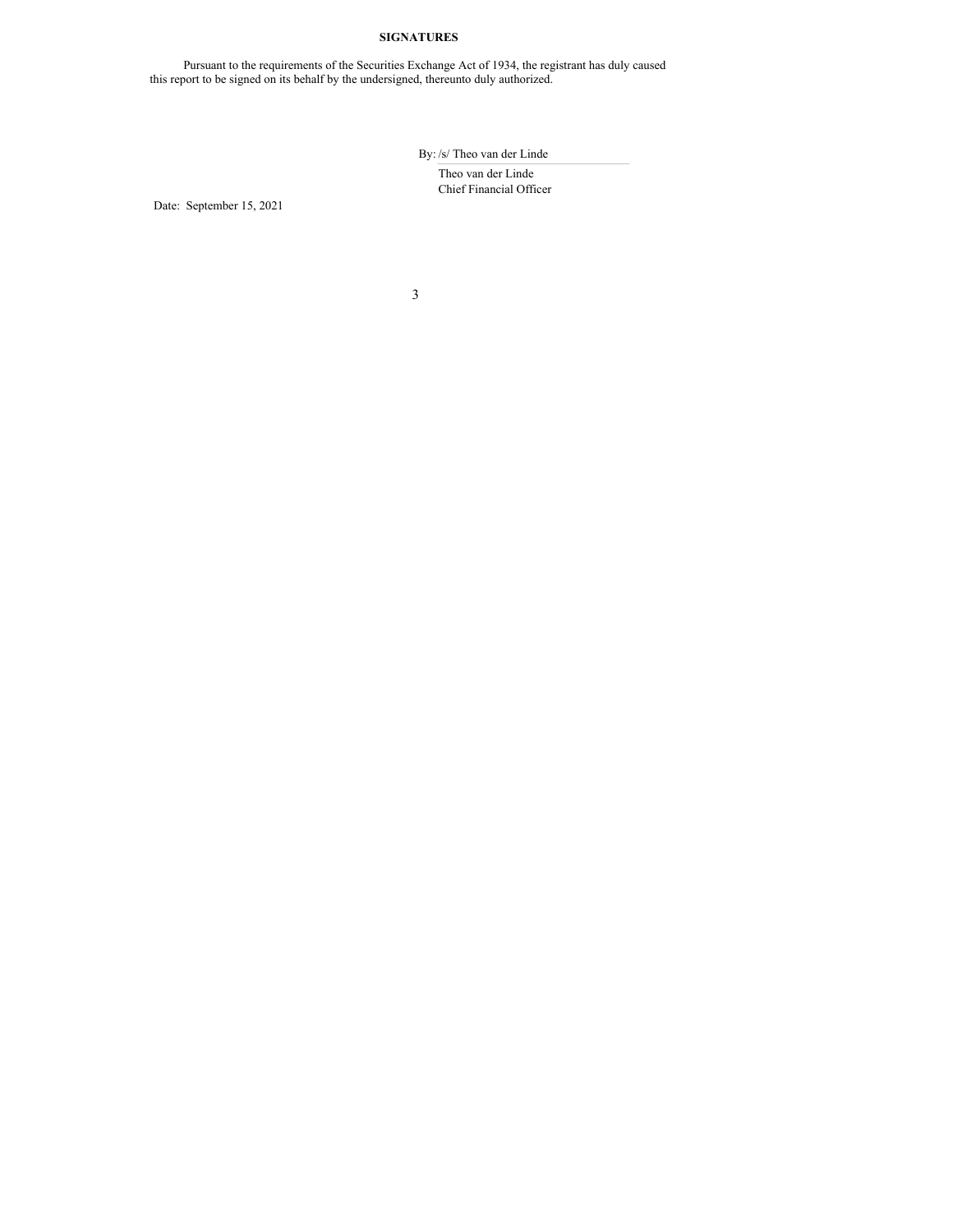# **Red White & Bloom Florida Subsidiary Closes Acquisition of 45,000 Square Foot Greenhouse on 4.7 Acres in Orange County**

*-New Greenhouse to begin yielding product by year end 2021- -Acquisition adds near term cultivation capacity while company looks to bring on line its 114,0000 square foot facility in Sanderson Florida -*

TORONTO, August 04, 2021, Red White & Bloom Brands Inc. (CSE: RWB and OTC: RWBYF) ("RWB" or the "Company"), a multi-state cannabis operator and house of premium brands, strategically advanced its cultivation and production initiatives in the Florida market, with the purchase of a fully operational greenhouse in Apopka, Florida.

Red White & Bloom Florida LLC ("RWBFL"), a Red White & Bloom Brands subsidiary, has closed on the acquisition of an operational 45,000 square foot greenhouse situated on 4.7 acres of land in Apopka, Florida. The Red White & Bloom team will begin rapid development on the facility to ensure all compliance standards are achieved for a Q4 2021 harvest schedule. This acquisition comes directly on the heels of the Sanderson Florida purchase and provides immediate benefits for significant cultivation expansion for delivery to RWBFL stores in Florida.

"The Apopka facility is part of the overall strategic vision RWB has for Florida and we are excited to see such forward progress being made since acquiring our license earlier this year," said Jim Frazier, GM of RWB Florida. "The Apopka acquisition cements the fact that we are committed to expansion in Florida, which is in line with the overall company's growth strategy across the country."

RWB's brands include iconic names such as High Times and the successful Michigan and California 'Platinum' line. The company will brand its Florida medical dispensaries beginning in Q4 and is developing a consistent retail footprint and product line to align with the medical market in Florida. "With such high patient demand in Florida," said Brad Rogers, CEO of Red White & Bloom, "the Apopka facility will deliver the cultivation needed to meet our significant retail expansion goals throughout the state. It will also allow us to serve patients with the quality and consistency they deserve. We are very confident in our management team in Florida and more than pleased to see this expansion launch in Q4 this year".

The addition of the Apopka cultivation center will not only facilitate the product selection plan RWB has for its branded dispensaries but is also projected to add an additional 40-50 employment opportunities for the local community when fully operational.

## **Details of the Transaction**

The Company and RWB Florida LLC completed a Real Estate Purchase and Sale Agreement for a purchase price of US \$1,875,000 payable as to: (a) US \$750,000 cash paid on closing; (b) US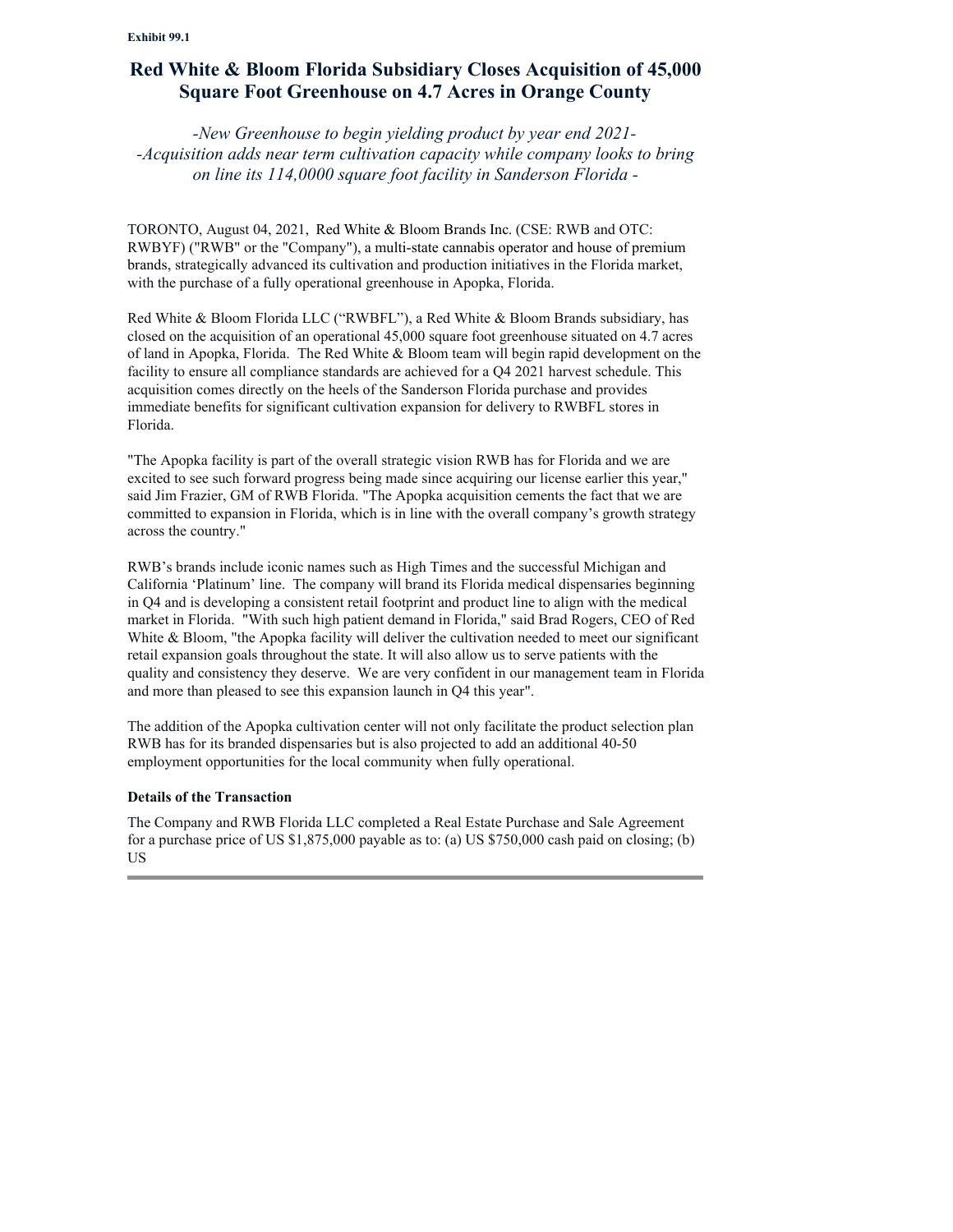<span id="page-4-0"></span>\$125,000 in the form of promissory note of RWB Florida LLC payable in 5 monthly instalments commencing 30 days after Closing; and (c) US \$1,000,000 worth of RWB Common Shares at a price of \$1.22, being 1,010,656 shares. The shares issued are subject to regulatory resale restrictions in accordance with both US and Canadian securities laws.

## **About Red White & Bloom Brands Inc.**

The company is positioning itself to be one of the top three multi-state cannabis operators active in the US legal cannabis and hemp sector. RWB is predominantly focusing its investments on the major US markets, including Michigan, Illinois, Florida, Oklahoma, Arizona, and California with respect to cannabis, and the US and internationally for hemp-based CBD products.

For more information about Red White & Bloom Brands Inc., please contact:

**Tyler Troup, Managing Director** Circadian Group IR IR@RedWhiteBloom.com

**Visit us on the web:** www.RedWhiteBloom.com

**Follow us on social media:** Twitter: @rwbbrands Facebook: @redwhitebloombrands Instagram: @redwhitebloombrands

*Neither the CSE nor its Regulation Services Provider (as that term is defined in the policies of the CSE) accepts responsibility for the adequacy or accuracy of this release.*

## **FORWARD LOOKING INFORMATION**

This press release contains forward-looking statements and information that are based on the beliefs of management and reflect the Company's current expectations. When used in this press release, the words "estimate", "project", "belief", "anticipate", "intend", "expect", "plan", "predict", "may" or "should" and the negative of these words or such variations thereon or comparable terminology are intended to identify forward-looking statements and information. There is no assurance that these transactions will yield results in line with management expectations. Such statements and information reflect the current view of the Company with respect to risks and uncertainties that may cause actual results to differ materially from those contemplated in those forward-looking statements and information.

By their nature, forward-looking statements involve known and unknown risks, uncertainties and other factors which may cause our actual results, performance or achievements, or other future events, to be materially different from any future results, performance or achievements expressed or implied by such forward-looking statements. Such factors include, among others, the following risks: risks associated with the implementation of the Company's business plan and matters relating thereto, risks associated with the cannabis industry, competition, regulatory change, the need for additional financing, reliance on key personnel, market size, and the volatility of the Company's common share price and volume. Forward-looking statements are made based on management's beliefs, estimates and opinions on the date that statements are made, and the Company undertakes no obligation to update forward-looking statements if these beliefs, estimates and opinions or other circumstances should change. Investors are cautioned against attributing undue certainty to forward-looking statements.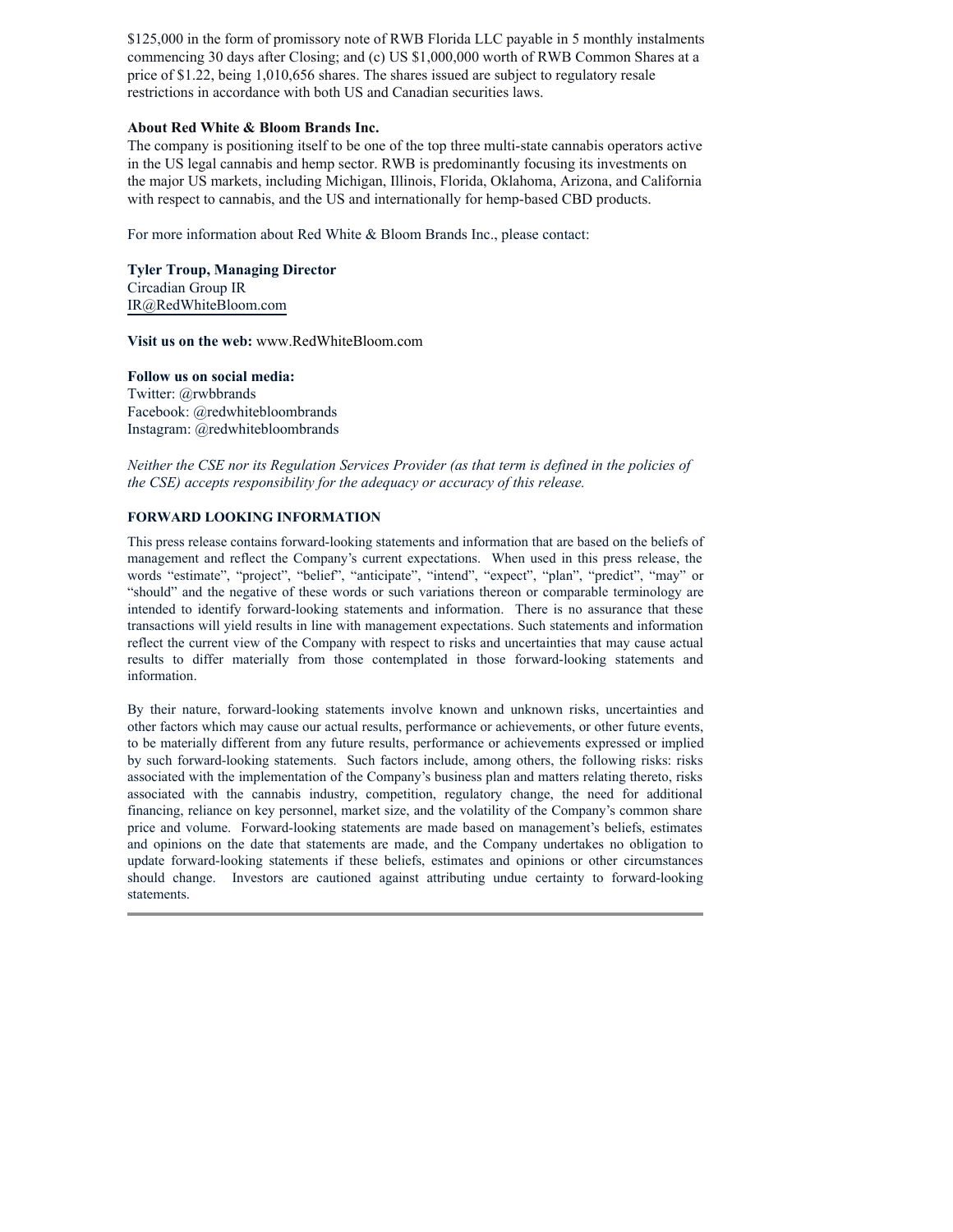There are a number of important factors that could cause the Company's actual results to differ materially from those indicated or implied by forward-looking statements and information. Such factors include, among others, risks related to the Company's proposed business, such as failure of the business strategy and government regulation; risks related to the Company's operations, such as additional financing requirements and access to capital, reliance on key and qualified personnel, insurance, competition, intellectual property and reliable supply chains; risks related to the Company and its business generally; risks related to regulatory approvals. The Company cautions that the foregoing list of material factors is not exhaustive. When relying on the Company's forward-looking statements and information to make decisions, investors and others should carefully consider the foregoing factors and other uncertainties and potential events. The Company has assumed a certain progression, which may not be realized. It has also assumed that the material factors referred to in the previous paragraph will not cause such forward-looking statements and information to differ materially from actual results or events. However, the list of these factors is not exhaustive and is subject to change and there can be no assurance that such assumptions will reflect the actual outcome of such items or factors. While the Company may elect to, it does not undertake to update this information at any particular time.

THE FORWARD-LOOKING INFORMATION CONTAINED IN THIS PRESS RELEASE REPRESENTS THE EXPECTATIONS OF THE COMPANY AS OF THE DATE OF THIS PRESS RELEASE AND, ACCORDINGLY, IS SUBJECT TO CHANGE AFTER SUCH DATE. READERS SHOULD NOT PLACE UNDUE IMPORTANCE ON FORWARD-LOOKING INFORMATION AND SHOULD NOT RELY UPON THIS INFORMATION AS OF ANY OTHER DATE. WHILE THE COMPANY MAY ELECT TO, IT DOES NOT UNDERTAKE TO UPDATE THIS INFORMATION AT ANY PARTICULAR TIME EXCEPT AS REQUIRED IN ACCORDANCE WITH APPLICABLE LAWS.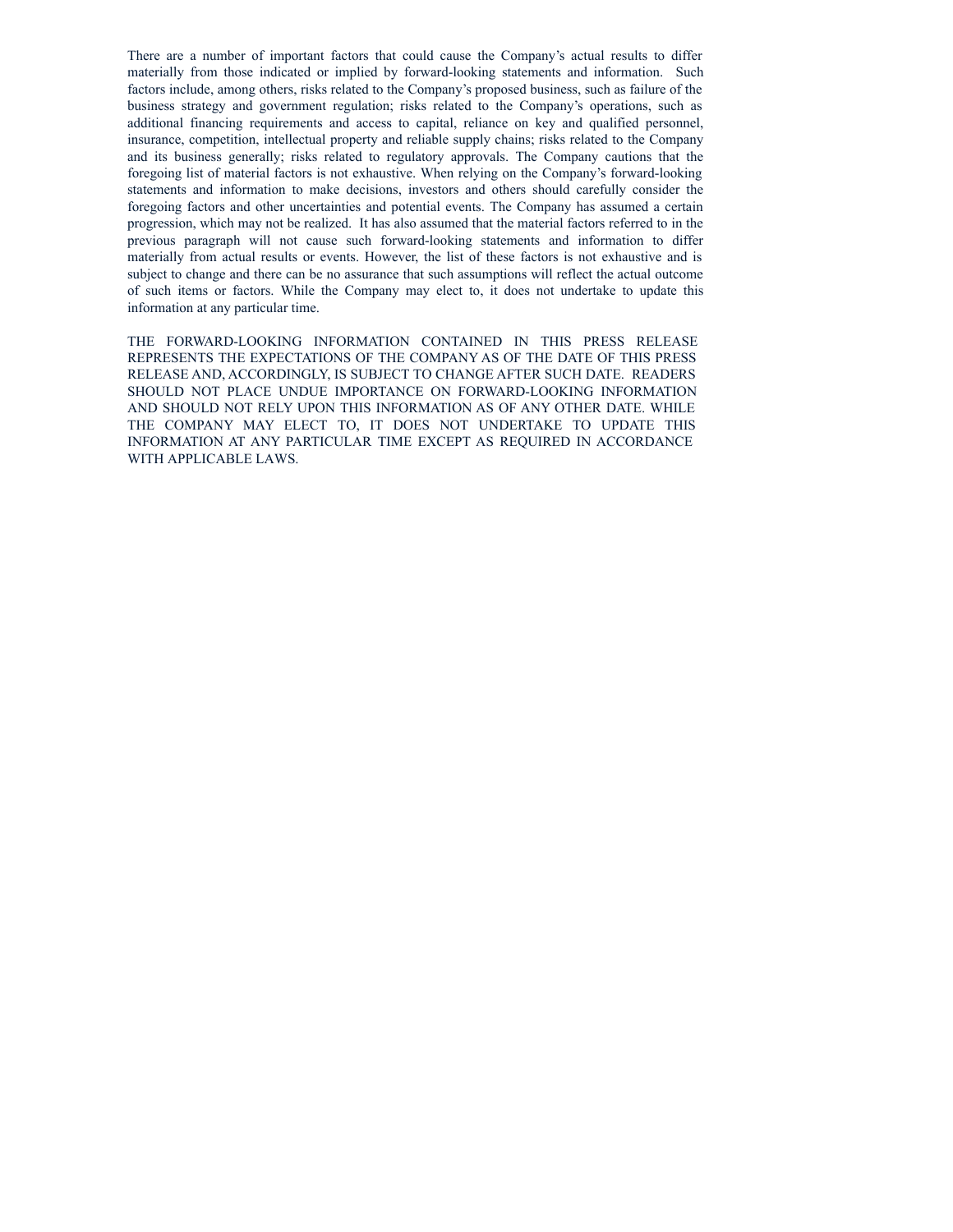#### <span id="page-6-0"></span>**Exhibit 99.2**

#### **Red White & Bloom Brands Announces Q2 2021 Results Date**

TORONTO, ON, August 12, 2021 (GLOBE NEWSWIRE) Red White & Bloom Brands Inc.(CSE: RWB and OTC: RWBYF) ("RWB" or the "Company"), a multi-state cannabis operator and house of premium brands, will be releasing Q2 2021 financial statements, accompanying notes and MD&A on Monday, August 30, 2021 after market close.

#### **About Red White & Bloom Brands Inc.**

The company is positioning itself to be one of the top three multi-state cannabis operators active in the US legal cannabis and hemp sector. RWB is predominantly focusing its investments on the major US markets, including Michigan, Illinois, Florida, Oklahoma, Arizona, and California with respect to cannabis, and the US and internationally for hemp-based CBD products.

For more information about Red White & Bloom Brands Inc., please contact:

Brad Rogers, CEO and Chairman 604-687-2038

**Tyler Troup, Managing Director** Circadian Group IR IR@RedWhiteBloom.com

**Visit us on the web:** https://www.redwhitebloom.com/

**Follow us on social media:** Twitter: @rwbbrands Facebook: @redwhitebloombrands Instagram: @redwhitebloombrands

Neither the CSE nor its Regulation Services Provider (as that term is defined in the policies of the CSE) accepts *responsibility for the adequacy or accuracy of this release.*

#### **FORWARD LOOKING INFORMATION**

This press release contains forward-looking statements and information that are based on the beliefs of management and reflect the Company's current expectations. When used in this press release, the words "estimate", "project", "belief", "anticipate", "intend", "expect", "plan", "predict", "may" or "should" and the negative of these words or such variations thereon or comparable terminology are intended to identify forward-looking statements and information. There is no assurance that these transactions will yield results in line with management expectations. Such statements and information reflect the current view of the Company with respect to risks and uncertainties that may cause actual results to differ materially from those contemplated in those forward-looking statements and information.

By their nature, forward-looking statements involve known and unknown risks, uncertainties and other factors which may cause our actual results, performance or achievements, or other future events, to be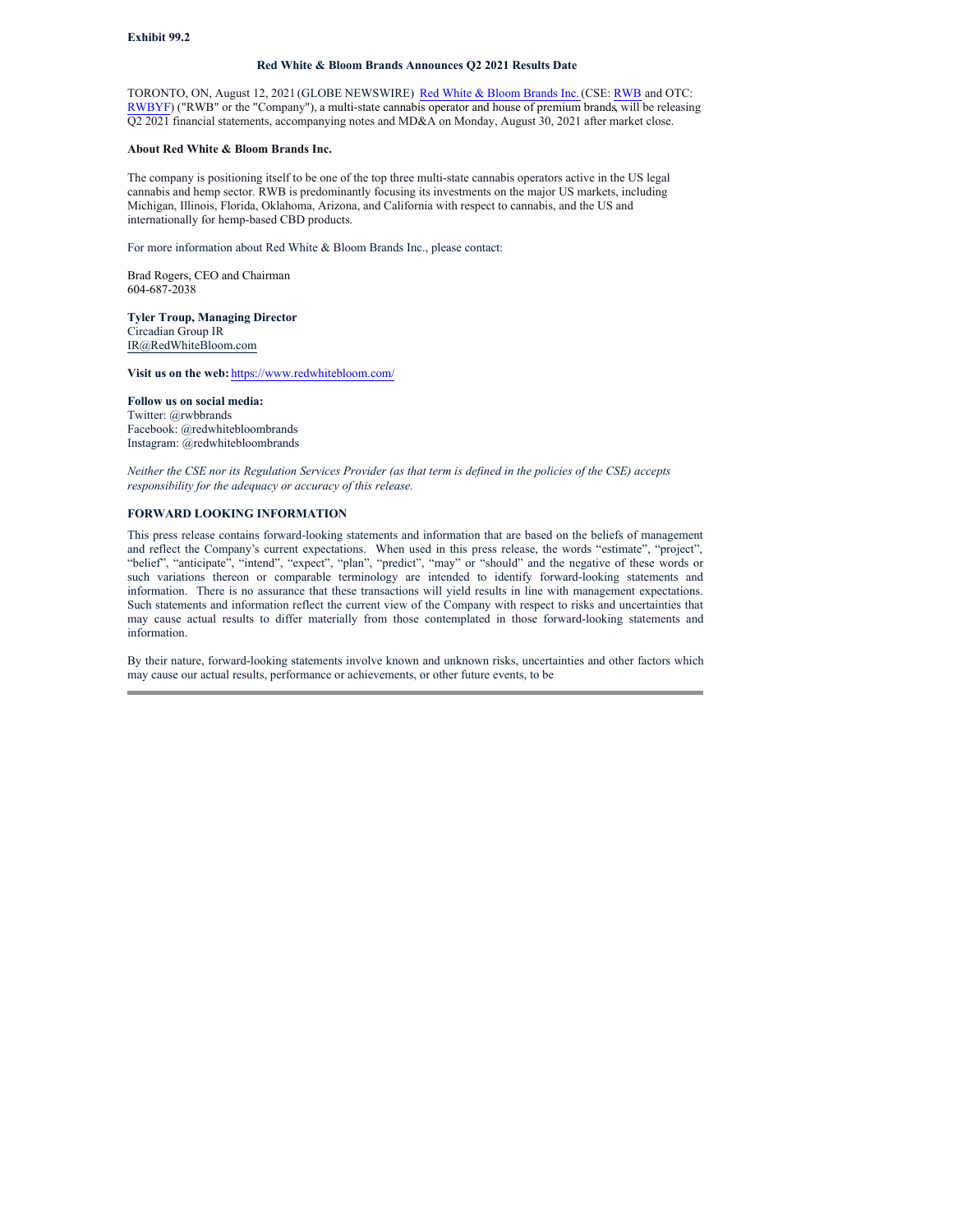materially different from any future results, performance or achievements expressed or implied by such forwardlooking statements. Such factors include, among others, the following risks: risks associated with the implementation of the Company's business plan and matters relating thereto, risks associated with the cannabis industry, competition, regulatory change, the need for additional financing, reliance on key personnel, market size, and the volatility of the Company's common share price and volume. Forward-looking statements are made based on management's beliefs, estimates and opinions on the date that statements are made, and the Company undertakes no obligation to update forward-looking statements if these beliefs, estimates and opinions or other circumstances should change. Investors are cautioned against attributing undue certainty to forward-looking statements.

There are a number of important factors that could cause the Company's actual results to differ materially from those indicated or implied by forward-looking statements and information. Such factors include, among others, risks related to the Company's proposed business, such as failure of the business strategy and government regulation; risks related to the Company's operations, such as additional financing requirements and access to capital, reliance on key and qualified personnel, insurance, competition, intellectual property and reliable supply chains; risks related to the Company and its business generally; risks related to regulatory approvals. The Company cautions that the foregoing list of material factors is not exhaustive. When relying on the Company's forward-looking statements and information to make decisions, investors and others should carefully consider the foregoing factors and other uncertainties and potential events. The Company has assumed a certain progression, which may not be realized. It has also assumed that the material factors referred to in the previous paragraph will not cause such forward-looking statements and information to differ materially from actual results or events. However, the list of these factors is not exhaustive and is subject to change and there can be no assurance that such assumptions will reflect the actual outcome of such items or factors. While the Company may elect to, it does not undertake to update this information at any particular time.

THE FORWARD-LOOKING INFORMATION CONTAINED IN THIS PRESS RELEASE REPRESENTS THE EXPECTATIONS OF THE COMPANY AS OF THE DATE OF THIS PRESS RELEASE AND, ACCORDINGLY, IS SUBJECT TO CHANGE AFTER SUCH DATE. READERS SHOULD NOT PLACE UNDUE IMPORTANCE ON FORWARD-LOOKING INFORMATION AND SHOULD NOT RELY UPON THIS INFORMATION AS OF ANY OTHER DATE. WHILE THE COMPANY MAY ELECT TO, IT DOES NOT UNDERTAKE TO UPDATE THIS INFORMATION AT ANY PARTICULAR TIME EXCEPT AS REQUIRED IN ACCORDANCE WITH APPLICABLE LAWS.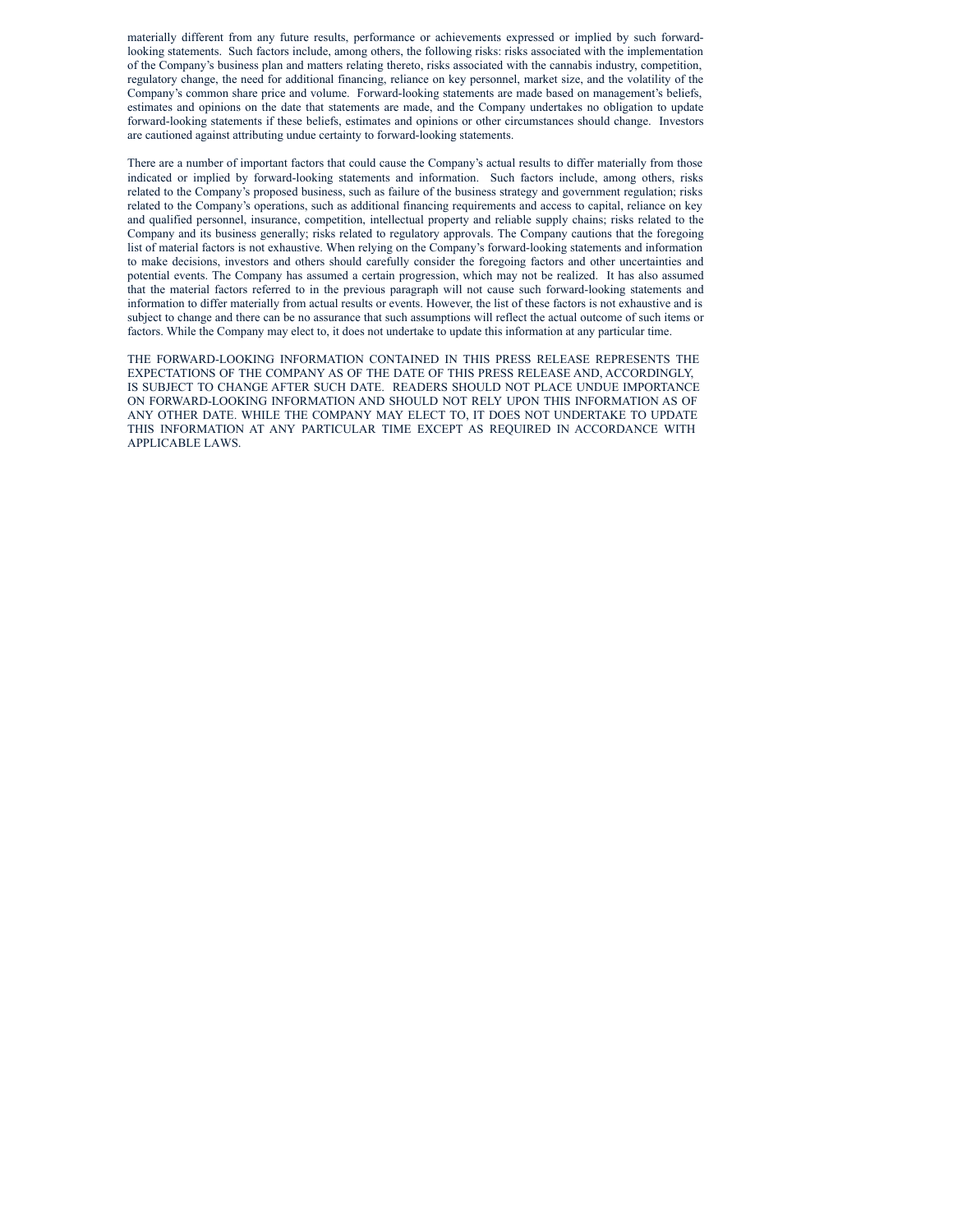**- -**

# **Red White & Bloom Brands Reports Q2 2021**

- *\$58.5 million in Adjusted Sales, 2 for first six months of 2021-*
	- *Q2 revenue increased 13% over Q1 2021-*
- *Reduced short term obligations through repayment of approximately US\$18 million of* **-**

*debt and restructuring of over US\$20 Million into long term debt-*

TORONTO, August 30, 2021 (GLOBE NEWSWIRE) -- Red White & Bloom Brands Inc. (CSE: RWB and OTCQX: RWBYF) ("**RWB**" or the "**Company**"), a multi-state cannabis operator and house of premium brands, is pleased to report select second quarter (Q2, 2021) financial results and subsequent events. The Company will be filing its Q2 2021 financial statements and related Management's Discussion and Analysis ("MD&A") today.

Brad Rogers, Chairman & CEO commented, "We continue to make great strides with our branded products and see momentum in Q2, which has teed up Q3 nicely, and will translate into a strong second half. In Florida, after closing the acquisition at the end of April, we have made strategic investments that are allowing us to quickly ramp up capacity as well as complete construction for new store openings before the end of 2021.

Under IFRS, revenue for the second quarter was up 13% over the first quarter of this year. Even with the growth in recognized revenue, it's important to note that in the second quarter, there were a number of significant raw material inventory purchases made to support growth for Q3 and in anticipation of new branded product line launches; we want to point out that, under IFRS, these purchases reduced recognized revenue for PV in Michigan. We continue to present the Adjusted Sales to assist investors in understanding the growth and demand for our brands in the US cannabis market.

The second quarter does not include any operating results from our investee in Michigan. As previously mentioned, we are completing our revised asset purchase of our Michigan investee to bring their revenue as well as adjusted sales into IFRS revenue format before the end of this current quarter. Once those are complete, and the expansion of our Florida operations come on stream, we expect to see strong quarterly results reported for the Company going forward."

## Q2 Highlights

RWB received Florida Department of Health, Office of Medical Marijuana Use approval ·

<sup>1</sup>Adjusted Sales is a financial measure that is not determined or defined in accordance with the International Financial Reporting Standards, as issued by the International Accounting Standards Board ("IFRS"). Adjusted sales include Platinum Vape actual wholesale sales currently done through a third party in Michigan under license.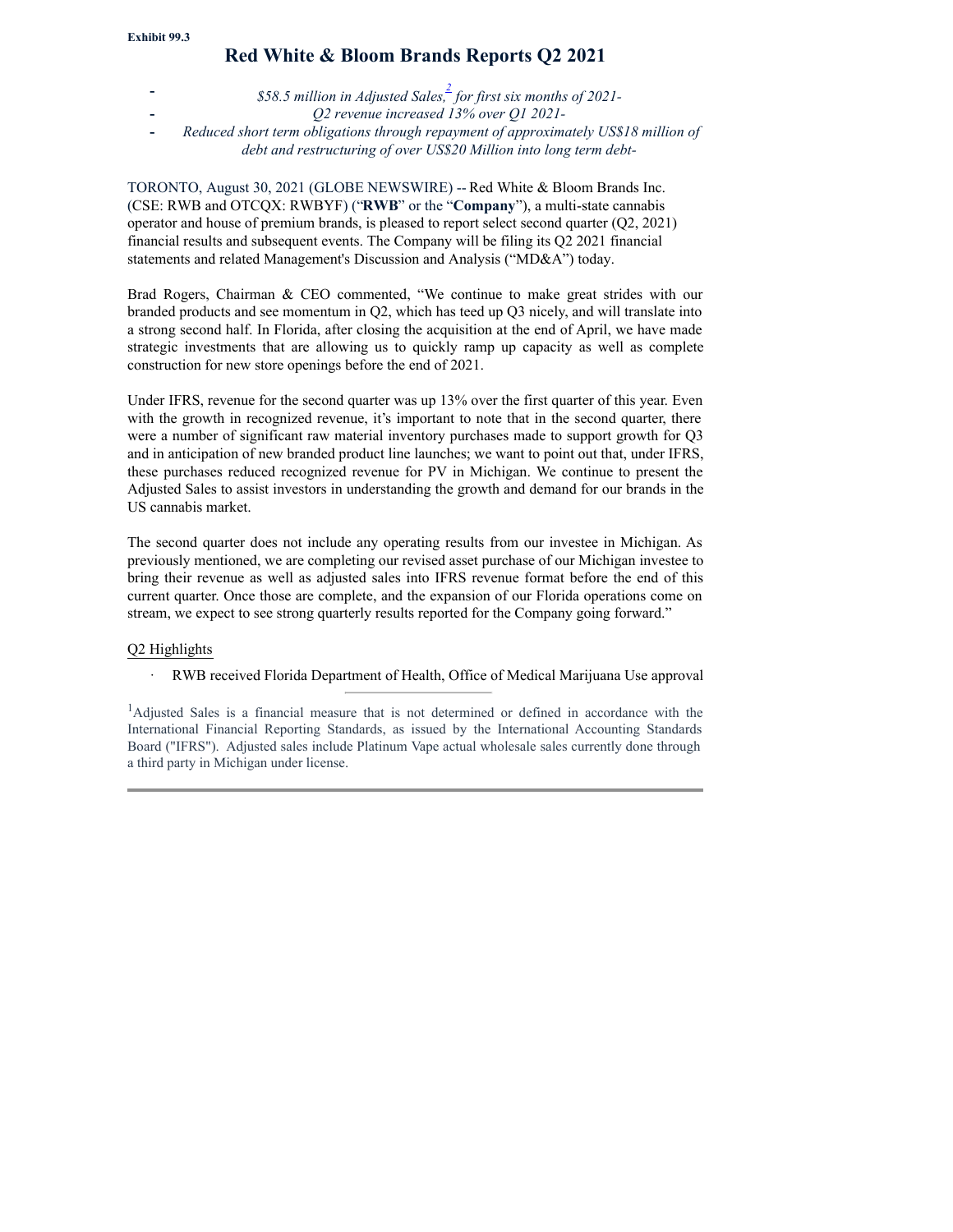<span id="page-9-0"></span>and closed on the acquisition of Acreage Florida, which is licensed to operate medical marijuana dispensaries, a processing facility, and a cultivation facility in the state of Florida. The transaction included a 114,000 SF facility for cultivation and a 4,000 SF freestanding administrative office building located on 15 acres in Sanderson Florida.

- Secured 30 double wide fully enclosed cultivation pods that collectively provide approximately 19,000 square feet of turn-key cultivation space, with 14,400 square feet of canopy capable of producing in excess of 7,000lbs of flower annually, as well as thousands of pounds of trim and shipped them to Florida. ·
- RWB completed the more comprehensive portion of Michigan's two-step application process, or "prequalification", for medical marijuana licensing through a wholly owned operating subsidiary, RWB Michigan, LLC. ·
- Completed US\$52 million in financing transactions and retired US\$7.7 million of debt. ·

Q2 Subsequent Event Highlights

- Closed on the acquisition of an operational 45,000 square foot greenhouse situated on 4.7 acres of land in Apopka, Florida. RWB expects a Q4 2021 harvest schedule at this facility. ·
- Exercised the Company's option to extend the maturity of its Credit Facility to January 2022, the Company has the option to further extend to July 2022. ·
- Retired approximately \$US10 million of debt. ·
- Entered into agreements to restructure US\$20 million of debt, expected to close over first week of September 2021, which will see the maturity date moved to January 2023. ·

The Company reports adjusted sales for the first six months of \$58.5 million. Revenue for Q2, 2021 was \$13.3 million compared to \$11.8 million in Q1, 2021, an increase of 13% vs Q1, 2021. Gross Margin (excluding adjustments for biological assets) was \$9.5 million in Q2, 2021.

The Company utilizes a 3<sup>rd</sup> party licensee in Michigan. As per the licensing agreement, the revenue the Company can recognize is product sales *less* inventory purchases and direct expenses. As a result, the Company's revenue in Michigan is always understated by inventory purchases made and direct expenses incurred during the period. In the first quarter of 2021, product sales in just Michigan increased by 18% from the prior quarter, and the Company significantly increased inventory purchases to secure sufficient inventory which reduced revenue as per the licensing agreement. This timing difference in revenue will continue until the Company becomes fully licensed in Michigan. Once the Company is licensed in Michigan, the Company will be able to recognize full product sales as revenue under IFRS. As such, Investors are provided adjusted sales<sup>1</sup> for additional insight into the results of the Company's performance.

## **About Red White & Bloom Brands Inc.**

The Company is positioning itself to be one of the top three multi-state cannabis operators active in the U.S. legal cannabis and hemp sector. RWB is predominantly focusing its investments on the major US markets, including Michigan, Illinois, Massachusetts, Arizona and California with respect to cannabis, and the US and internationally for hemp-based CBD products.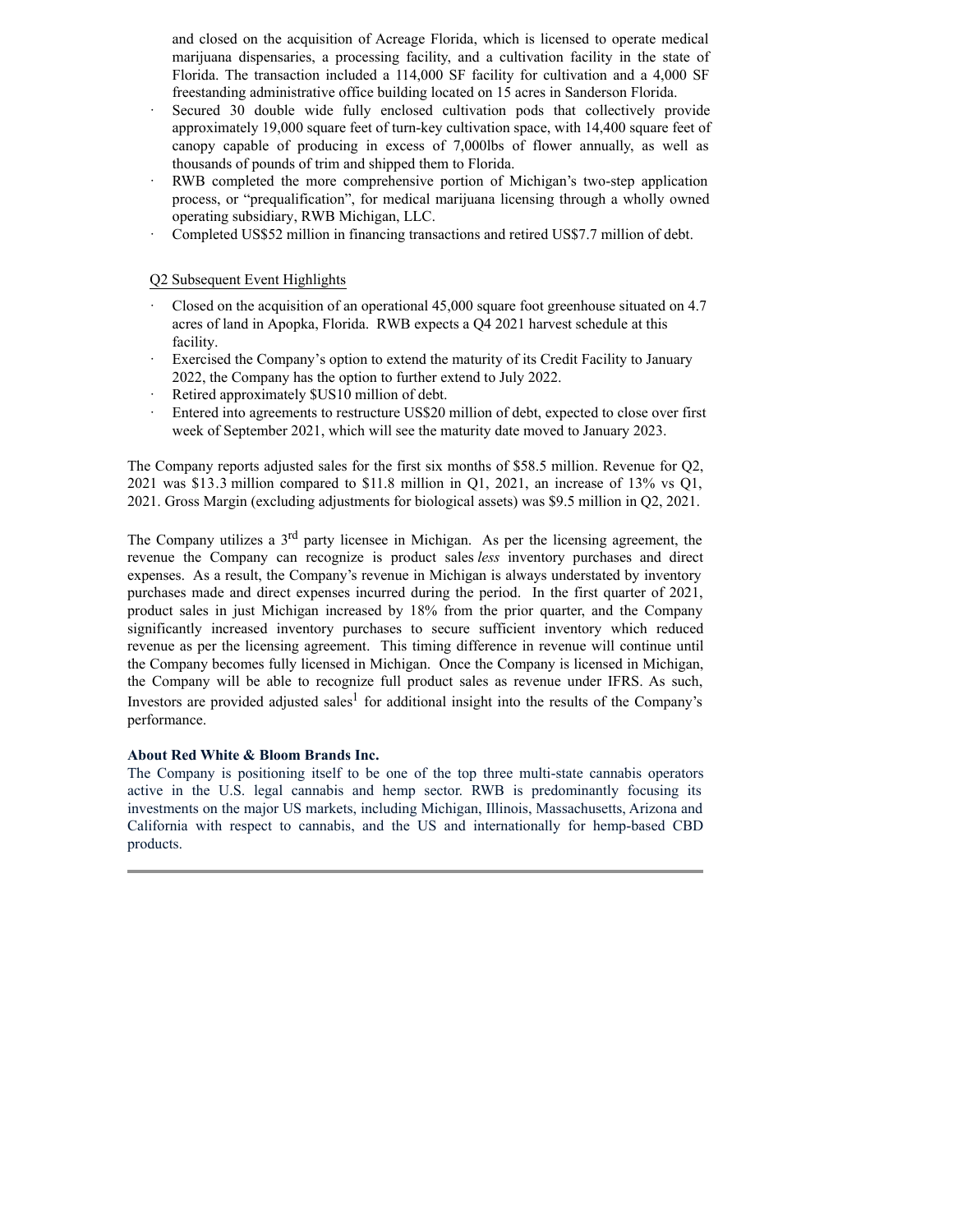For more information about Red White & Bloom Brands Inc., please contact:

Brad Rogers, CEO and Chairman 604-687-2038

**Tyler Troup, Managing Director** Circadian Group IR IR@RedWhiteBloom.com

**Visit us on the web:** www.RedWhiteBloom.com

## **Follow us on social media:**

Twitter: @rwbbrands Facebook: @redwhitebloombrands Instagram: @redwhitebloombrands

*Neither the CSE nor its Regulation Services Provider (as that term is defined in the policies of the CSE) accepts responsibility for the adequacy or accuracy of this release.*

## **FORWARD LOOKING INFORMATION**

This press release contains forward-looking statements and information that are based on the beliefs of management and reflect the Company's current expectations. When used in this press release, the words "estimate", "project", "belief", "anticipate", "intend", "expect", "plan", "predict", "may" or "should" and the negative of these words or such variations thereon or comparable terminology are intended to identify forward-looking statements and information. There is no assurance that these transactions will yield results in line with management expectations. Such statements and information reflect the current view of the Company with respect to risks and uncertainties that may cause actual results to differ materially from those contemplated in those forward-looking statements and information.

By their nature, forward-looking statements involve known and unknown risks, uncertainties and other factors which may cause our actual results, performance or achievements, or other future events, to be materially different from any future results, performance or achievements expressed or implied by such forward-looking statements. Such factors include, among others, the following risks: risks associated with the implementation of the Company's business plan and matters relating thereto, risks associated with the cannabis industry, competition, regulatory change, the need for additional financing, reliance on key personnel, market size, and the volatility of the Company's common share price and volume. Forward-looking statements are made based on management's beliefs, estimates and opinions on the date that statements are made, and the Company undertakes no obligation to update forward-looking statements if these beliefs, estimates and opinions or other circumstances should change. Investors are cautioned against attributing undue certainty to forward-looking statements.

There are a number of important factors that could cause the Company's actual results to differ materially from those indicated or implied by forward-looking statements and information. Such factors include, among others, risks related to the Company's proposed business, such as failure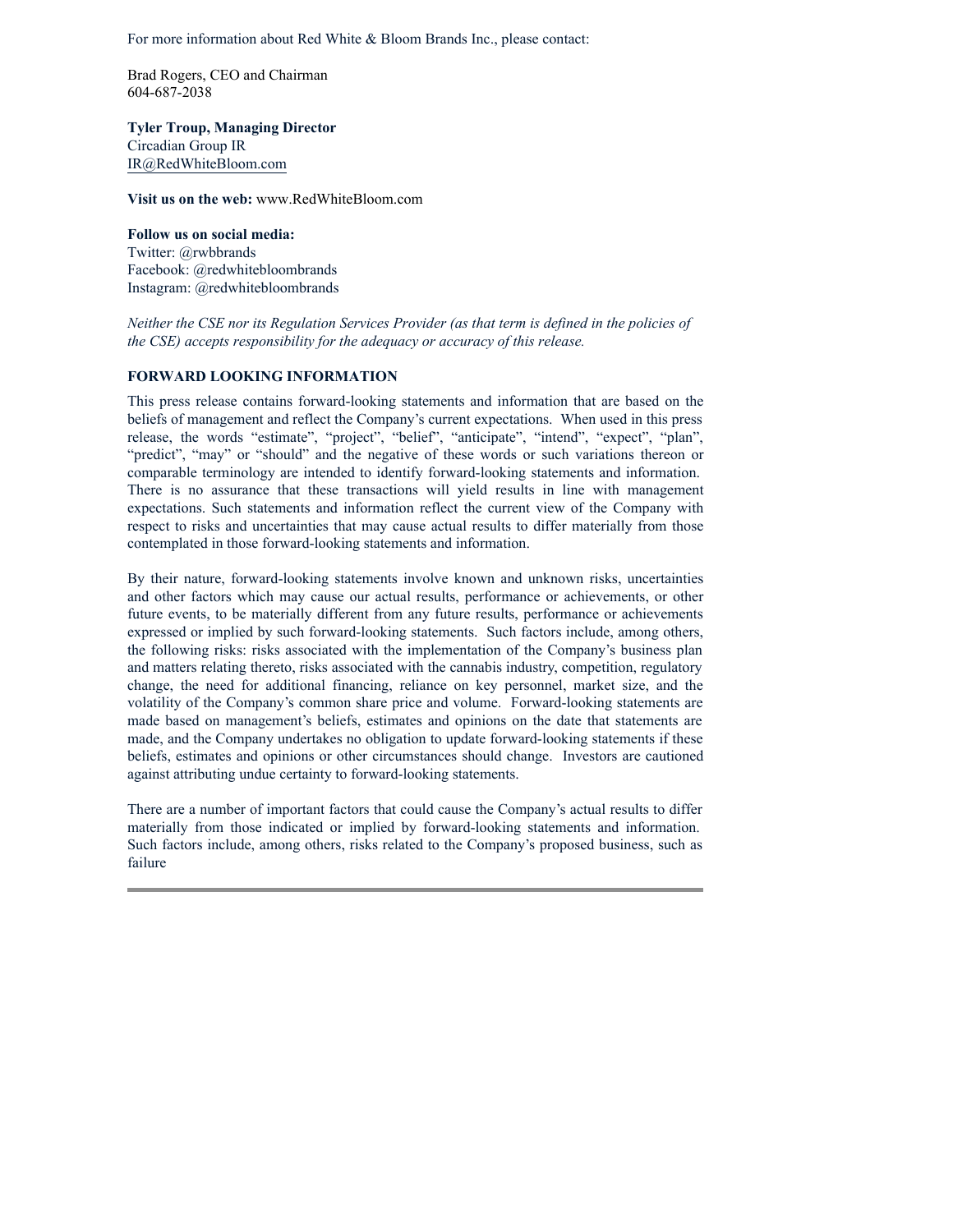of the business strategy and government regulation; risks related to the Company's operations, such as additional financing requirements and access to capital, reliance on key and qualified personnel, insurance, competition, intellectual property and reliable supply chains; risks related to the Company and its business generally; risks related to regulatory approvals. The Company cautions that the foregoing list of material factors is not exhaustive. When relying on the Company's forward-looking statements and information to make decisions, investors and others should carefully consider the foregoing factors and other uncertainties and potential events. The Company has assumed a certain progression, which may not be realized. It has also assumed that the material factors referred to in the previous paragraph will not cause such forwardlooking statements and information to differ materially from actual results or events. However, the list of these factors is not exhaustive and is subject to change and there can be no assurance that such assumptions will reflect the actual outcome of such items or factors. While the Company may elect to, it does not undertake to update this information at any particular time.

THE FORWARD-LOOKING INFORMATION CONTAINED IN THIS PRESS RELEASE REPRESENTS THE EXPECTATIONS OF THE COMPANY AS OF THE DATE OF THIS PRESS RELEASE AND, ACCORDINGLY, IS SUBJECT TO CHANGE AFTER SUCH DATE. READERS SHOULD NOT PLACE UNDUE IMPORTANCE ON FORWARD-LOOKING INFORMATION AND SHOULD NOT RELY UPON THIS INFORMATION AS OF ANY OTHER DATE. WHILE THE COMPANY MAY ELECT TO, IT DOES NOT UNDERTAKE TO UPDATE THIS INFORMATION AT ANY PARTICULAR TIME EXCEPT AS REQUIRED IN ACCORDANCE WITH APPLICABLE LAWS.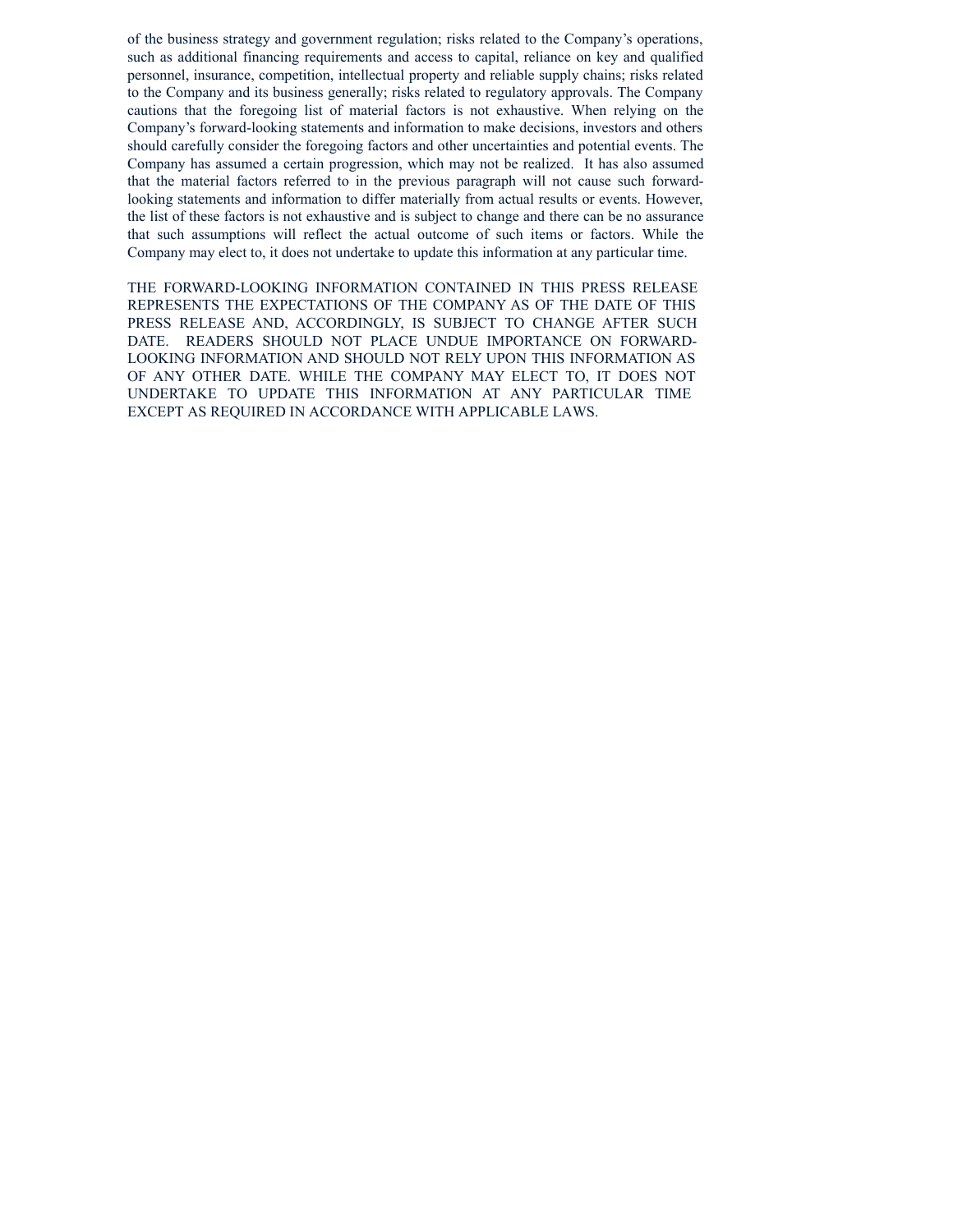

## **Red White & Bloom Brands Inc.**

**(Formerly Tidal Royalty Corp.)**

Unaudited Condensed Interim Consolidated Financial Statements For the Three and Six Month Periods Ended June 30, 2021 and 2020 (Expressed in Canadian dollars)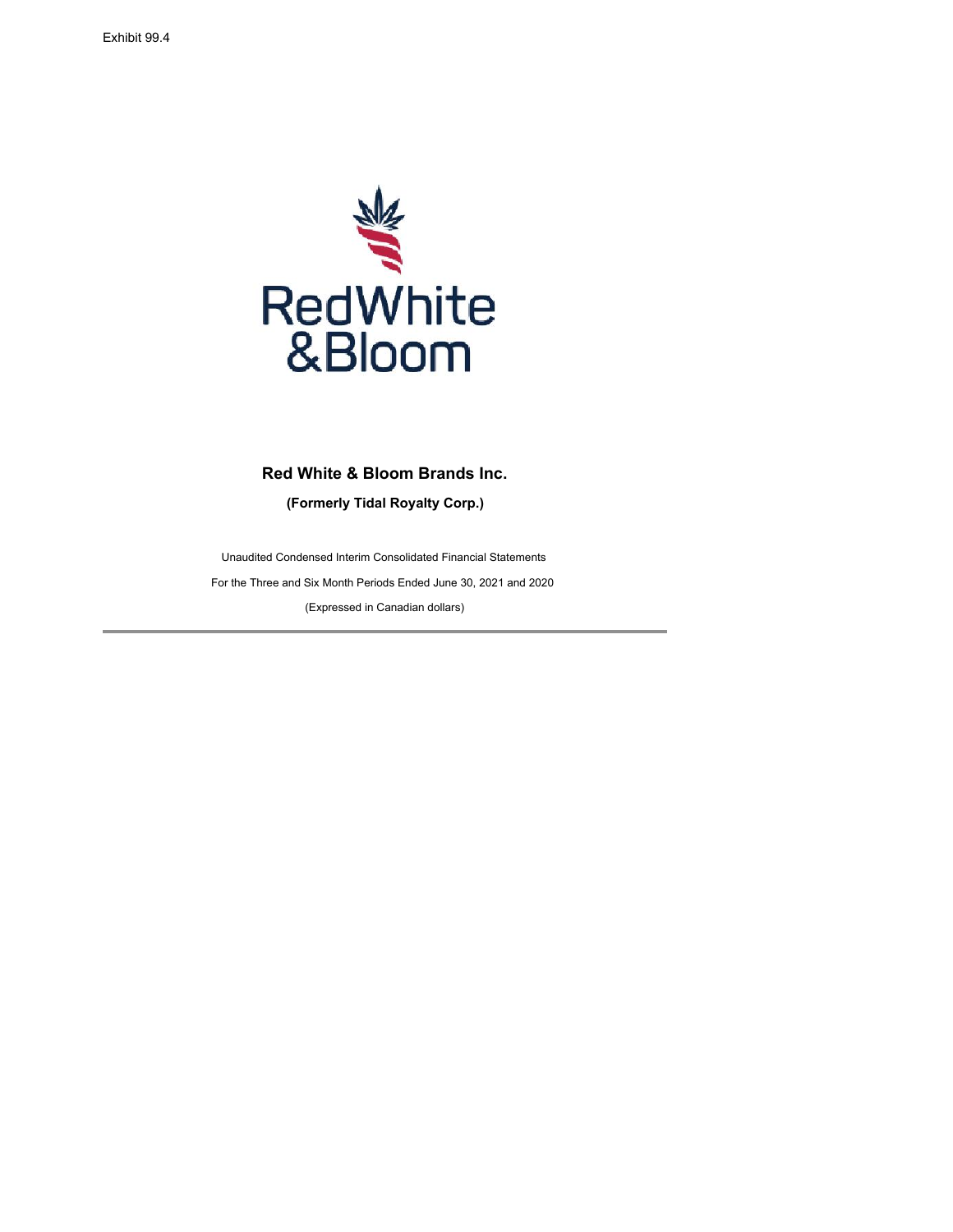## **NOTICE OF NO AUDITOR REVIEW OF CONDENSED INTERIM CONSOLIDATED FINANCIAL STATEMENTS**

The accompanying unaudited condensed interim consolidated financial statements of the Company have been prepared by and are the responsibility of the Company's management.

The Company's independent auditor has not performed a review of these condensed interim consolidated financial statements in accordance with standards established by the CPA Canada for a review of condensed interim consolidated financial statements by an entity's auditor.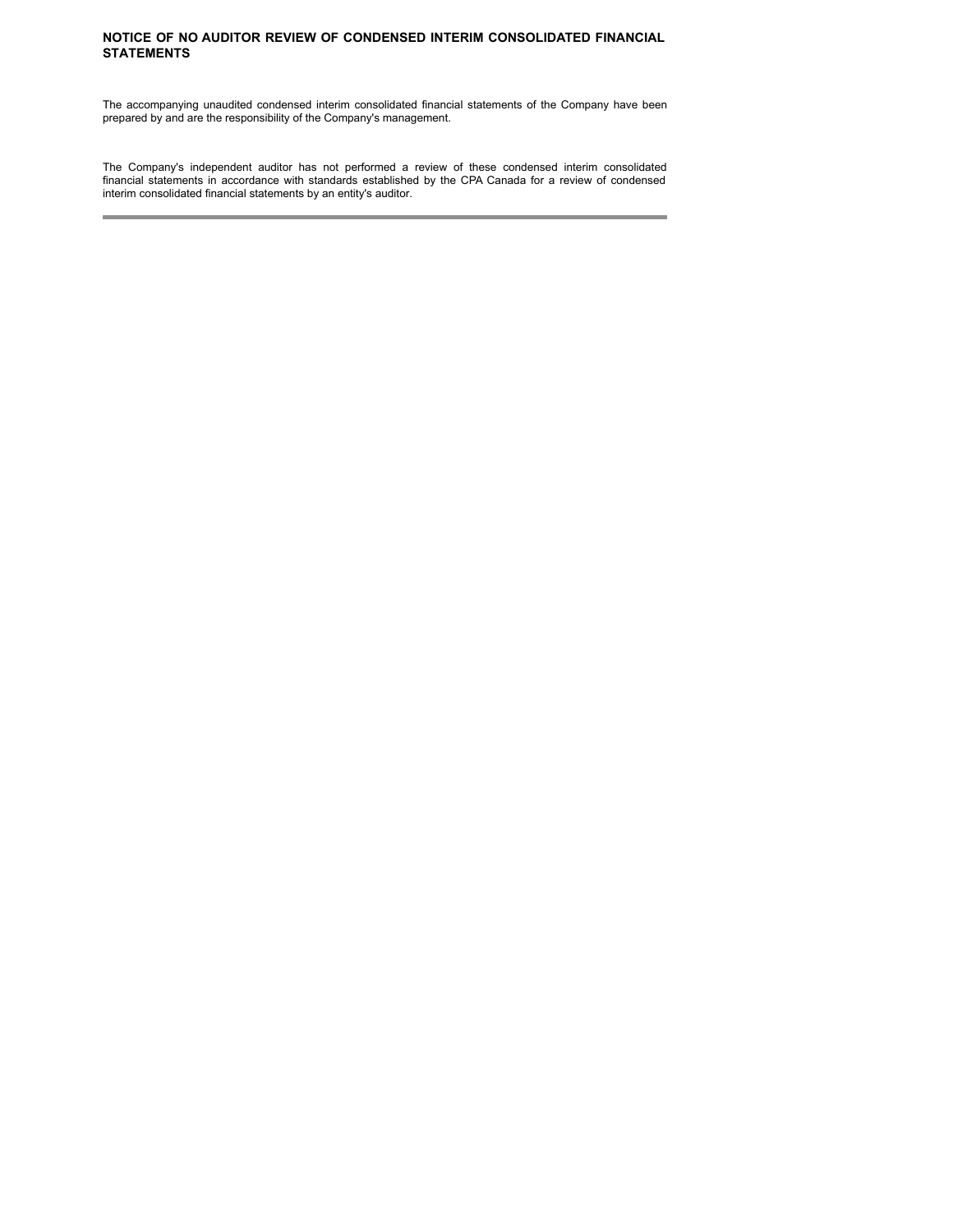## **Red White & Bloom Brands Inc.**

## **(Formerly Tidal Royalty Corp.)**

## **Table of Contents**

For the Three and Six Month Periods Ended June 30, 2021 and 2020

| Management's responsibility for financial report                             |          |
|------------------------------------------------------------------------------|----------|
| Condensed Interim consolidated financial statements                          |          |
| Condensed interim consolidated statements of financial position              | 2        |
| Condensed interim consolidated statements of loss and comprehensive loss     | 3        |
| Condensed interim consolidated statements of changes in shareholder's equity | 4        |
| Condensed interim consolidated statement of cashflows                        | 5        |
| Notes to the Condensed interim consolidated financial statements             | $6 - 35$ |
|                                                                              |          |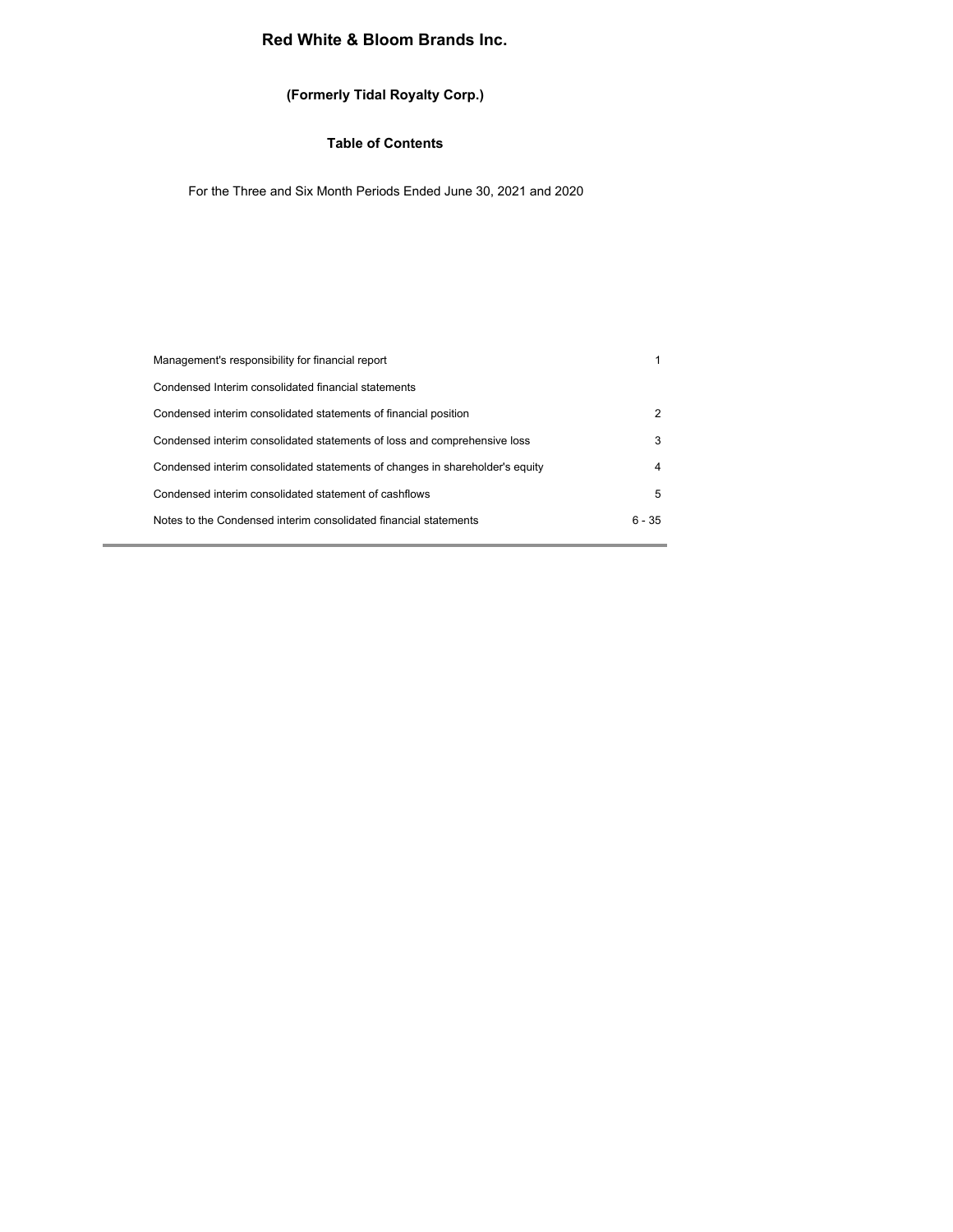## **Management's Responsibility**

## **For Financial Reporting**

To the Shareholders of Red White & Bloom Brands Inc.:

Management is responsible for the preparation and presentation of the accompanying condensed interim consolidated financial statements, including responsibility for significant accounting judgments and estimates in accordance with International Financial Reporting Standards. This responsibility includes selecting appropriate accounting principles and methods, and making decisions affecting the measurement of transactions in which objective judgment is required.

In discharging its responsibilities for the integrity and fairness of the condensed interim consolidated financial statements, management designs and maintains the necessary accounting systems and related internal controls to provide reasonable assurance that transactions are authorized, assets are safeguarded and financial records are properly maintained to provide reliable information for the preparation of the condensed interim consolidated financial statements.

The Board of Directors is responsible for overseeing management in the performance of its financial reporting responsibilities. The Board has the responsibility of meeting with management and external auditors to discuss the internal controls over the financial reporting process, auditing matters and financial reporting issues. The Board is also responsible for recommending the appointment of the Company's external auditors.

1

August 29, 2021

/s/ Michael Marchese

/s/ Brad Rogers

Michael Marchese, Director

Brad Rogers, Director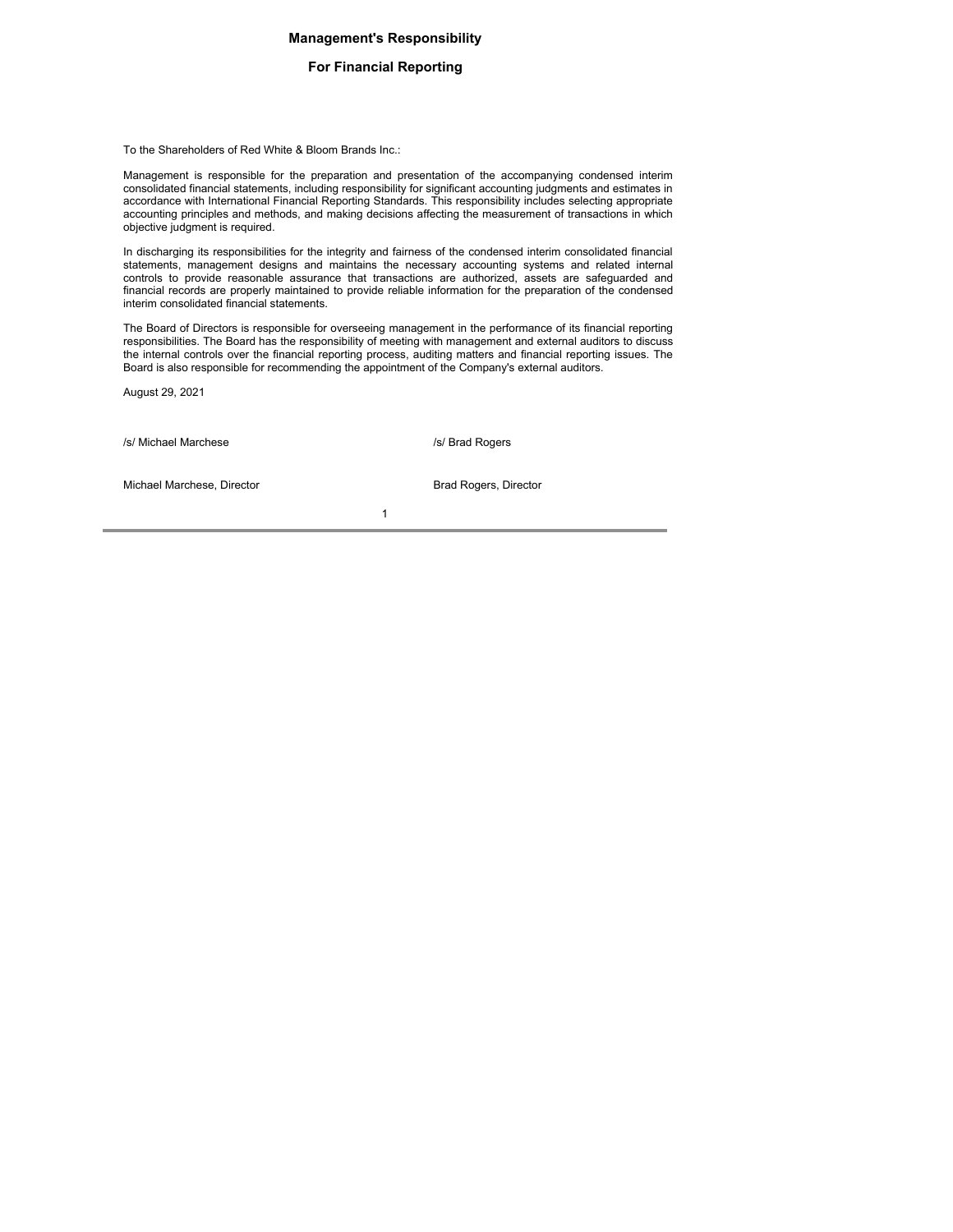## **Red White & Bloom Brands Inc.**

### **(formerly Tidal Royalty Corp.)**

Condensed Interim Consolidated Statements of Financial Position

As at June 30, 2021 (Unaudited) and December 31, 2020 (Audited) (Expressed in Canadian dollars)

|                                           |                | June 30,          | December 31,        |
|-------------------------------------------|----------------|-------------------|---------------------|
|                                           | <b>Notes</b>   | 2021              | 2020 (Audited)      |
| <b>ASSETS</b>                             |                |                   |                     |
| <b>Current assets</b>                     |                |                   |                     |
| Cash and cash equivalents                 |                | \$<br>27,136,817  | \$<br>1,146,569     |
| Prepaid expenses                          |                | 2,715,691         | 1,053,658           |
| Accounts receivable                       | 6              | 14,277,512        | 8,747,261           |
| <b>Biological assets</b>                  | $\overline{7}$ | 2,111,783         |                     |
| Inventory                                 | 8              | 17,901,115        | 17,561,002          |
| Loans receivable                          | 10             | 54,067,954        | 51,676,623          |
| Non-current assets                        |                |                   |                     |
| Property, plant and equipment, net        | 9              | 118,143,596       | 87,104,243          |
| Call/put option                           | 11             | 84,928,257        | 112,658,740         |
| Goodwill                                  |                | 20,202,387        | 6,206,068           |
| Intangible assets, net                    | 12             | 184,141,851       | 152,979,033         |
|                                           |                | 407,416,091       | 358,948,084         |
| <b>Total assets</b>                       |                | \$<br>525,626,963 | \$<br>439, 133, 197 |
|                                           |                |                   |                     |
| LIABILITIES AND SHAREHOLDERS' EQUITY      |                |                   |                     |
| <b>Current liabilities</b>                |                |                   |                     |
| Accounts payable and accrued liabilities  |                | \$<br>28,277,363  | \$<br>24,115,714    |
| License liability                         |                | 11,997,400        | 11,997,400          |
| Convertible debentures                    | 13             | 24,067,736        |                     |
| Current loans payable                     | 15             | 74,413,341        | 31,349,759          |
| Lease liabilities                         | 16             | 749,240           | 205,982             |
| Credit facility                           | 14             | 65,455,568        |                     |
| Current income taxes payable              |                | 3,845,261         | 3,125,261           |
|                                           |                | 208,805,909       | 70,794,116          |
|                                           |                |                   |                     |
| Non-current liabilities                   |                |                   |                     |
| Credit facility                           | 14             |                   | 64,815,872          |
| Loans payable, net of current portion     | 15             | 18,465,507        | 18,704,092          |
| Lease liabilities, net of current portion | 16             | 17,356,543        | 186,487             |
| License liability, net of current portion |                | 47,989,600        | 47,989,600          |
| Deferred income tax liability             |                | 26,437,645        | 27, 158, 251        |
| <b>Total liabilities</b>                  |                | 110,249,295       | 229,648,418         |
| Shareholders' equity                      |                |                   |                     |
| Share capital                             | 17             | 267,812,286       | 229,772,030         |
| Contributed surplus                       |                | 25,459,260        | 14,863,863          |
| Cumulative translation adjustment         |                | (2,606,342)       | (1,896,622)         |
| Accumulated deficit                       |                | (100,885,345)     | (33, 254, 492)      |
| Non-controlling Interest                  |                | 15,791,898        |                     |
| Total shareholders' equity                |                | 205,571,757       | 209,484,779         |
| Total liabilities & shareholders' equity  |                | \$<br>525,626,963 | \$<br>439, 133, 197 |

Going concern (Note 2) Commitments and contingencies (Note 24)

Subsequent events (Note 25)

Approved and authorized for issuance on behalf of the Board of Directors on August 29, 2021 by:

/s/ Michael Marchese Michael Marchese, Director /s/ Brad Rogers Brad Rogers, Director

(The accompanying notes are an integral part of these condensed interim consolidated financial statements)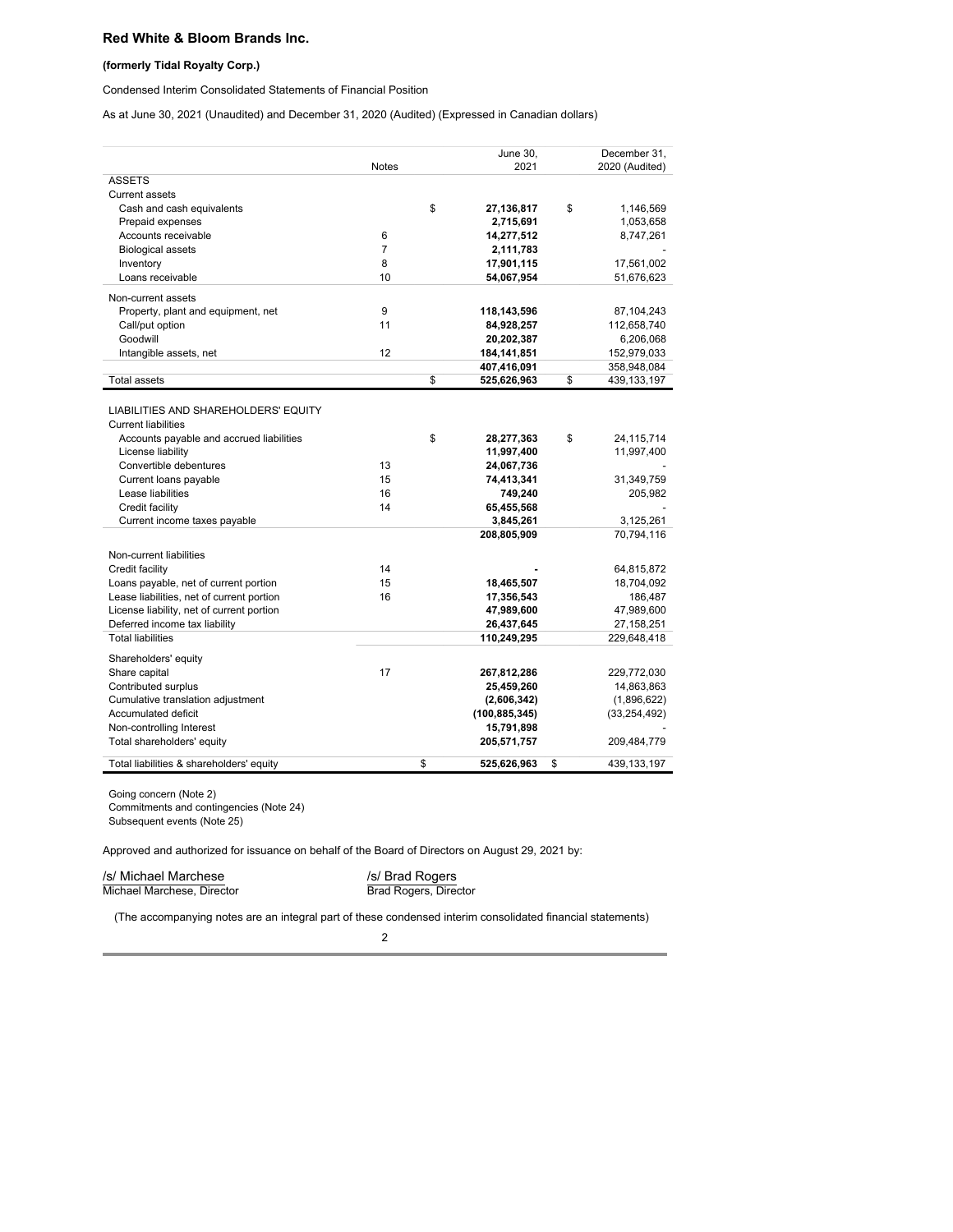## **Red White & Bloom Brands Inc.**

## **(formerly Tidal Royalty Corp.)**

Condensed Interim Consolidated Statements of Loss and Comprehensive Loss

For the three and six month periods ended June 30, 2021 and 2020

(Unaudited)

(Expressed in Canadian dollars)

|                                                                                  |              | Three months<br>Three months<br>ended<br>ended |               | Six months<br>ended | Six months<br>ended |
|----------------------------------------------------------------------------------|--------------|------------------------------------------------|---------------|---------------------|---------------------|
|                                                                                  |              | June 30, 2021                                  | June 30, 2020 | June 30, 2021       | June 30, 2020       |
|                                                                                  | <b>Notes</b> | \$                                             | \$            | \$                  | \$                  |
| Sales                                                                            | 23           | 13,327,814                                     | 1,512,050     | 25,151,219          | 1,512,050           |
| Cost of Sales                                                                    |              | 3,793,828                                      | 272,745       | 8,263,788           | 272,745             |
| Gross profit excluding fair value items                                          |              | 9,533,986                                      | 1,239,305     | 16,887,431          | 1,239,305           |
| Unrealized change in fair value of bio-assets                                    |              | (4,789,817)                                    | (8,274,760)   | (5, 157, 395)       | (8,274,760)         |
| Realized fair value amount included in inventory                                 |              | 426,050                                        |               | (133, 211)          |                     |
| Gross profit                                                                     |              | 5,170,219                                      | 9,514,065     | 11,596,825          | 9,514,065           |
| Expenses                                                                         |              |                                                |               |                     |                     |
| General and administration                                                       |              | 3,813,099                                      | 1,115,965     | 7,568,926           | 3,416,104           |
| Salaries and wages                                                               |              | 3,458,576                                      | 536,781       | 6,405,721           | 740,963             |
| Depreciation and amortization                                                    | 9, 12        | 5,475,396                                      | 1,321,184     | 12,697,360          | 1,322,246           |
| Share-based compensation                                                         |              | 4,617,835                                      | 153,153       | 7,439,132           | 1,275,228           |
| <b>Professional Fees</b>                                                         |              | 1,219,153                                      | 572,577       | 1,219,153           | 830,144             |
| Sales and marketing                                                              |              | 588,863                                        | 628,422       | 1,518,507           | 900,652             |
|                                                                                  |              | 19,172,922                                     | 4,328,082     | 36,848,799          | 8,485,337           |
| Loss before other expenses (income)                                              |              | (14,002,703)                                   | 5,185,983     | (25, 251, 974)      | (1,366,672)         |
| Other expense (income)                                                           |              |                                                |               |                     |                     |
| Finance expense (income), net                                                    |              | 12,697,168                                     | 886,102       | 13,090,541          | 1,698,094           |
| Accretion of loans receivable                                                    |              |                                                | (758, 603)    |                     | (1,440,946)         |
| Foreign exchange                                                                 |              | 490,230                                        | 3,724,549     | 1,022,515           |                     |
| <b>Management Fees</b>                                                           |              |                                                |               |                     | (425, 610)          |
| Disposal of PPE                                                                  |              | 1,871                                          | (149, 947)    | 1,270               | (149, 947)          |
| Revaluation of call/put option                                                   | 11           | (14, 762, 377)                                 | (58, 246)     | 27,730,483          | 1,420,001           |
| Revaluation of financial instruments                                             |              | (984,060)                                      | (91, 143)     | (272,060)           | (91, 143)           |
| Write-off of Deposit                                                             |              |                                                | 1,853,059     |                     | 1,853,059           |
| Listing Expense                                                                  |              |                                                | 22,832,281    |                     | 22,832,281          |
| Total other expense (income)                                                     |              | (2, 557, 168)                                  | 28,238,052    | 41,572,749          | 25,438,641          |
| Loss before income taxes                                                         |              | 11,445,535                                     | 23,032,069    | 66,824,723          | 20,286,540          |
| Current income tax expense                                                       |              | 3,115                                          |               | 1,511,789           |                     |
| Net loss                                                                         |              | 11,448,650                                     | 23,032,069    | 68,336,512          | 20,286,540          |
| Net loss attributable to shareholders of company                                 |              | 10,742,991                                     | 23,032,069    | 67,630,853          | 20,286,540          |
| Net loss attributable to non-controlling interest                                |              | 705,659                                        |               | 705,659             |                     |
| Currency translation adjustment -<br>subsequently reclassified to profit or loss |              | 184,494                                        | 1,922,925     | (709,720)           | 1,922,925           |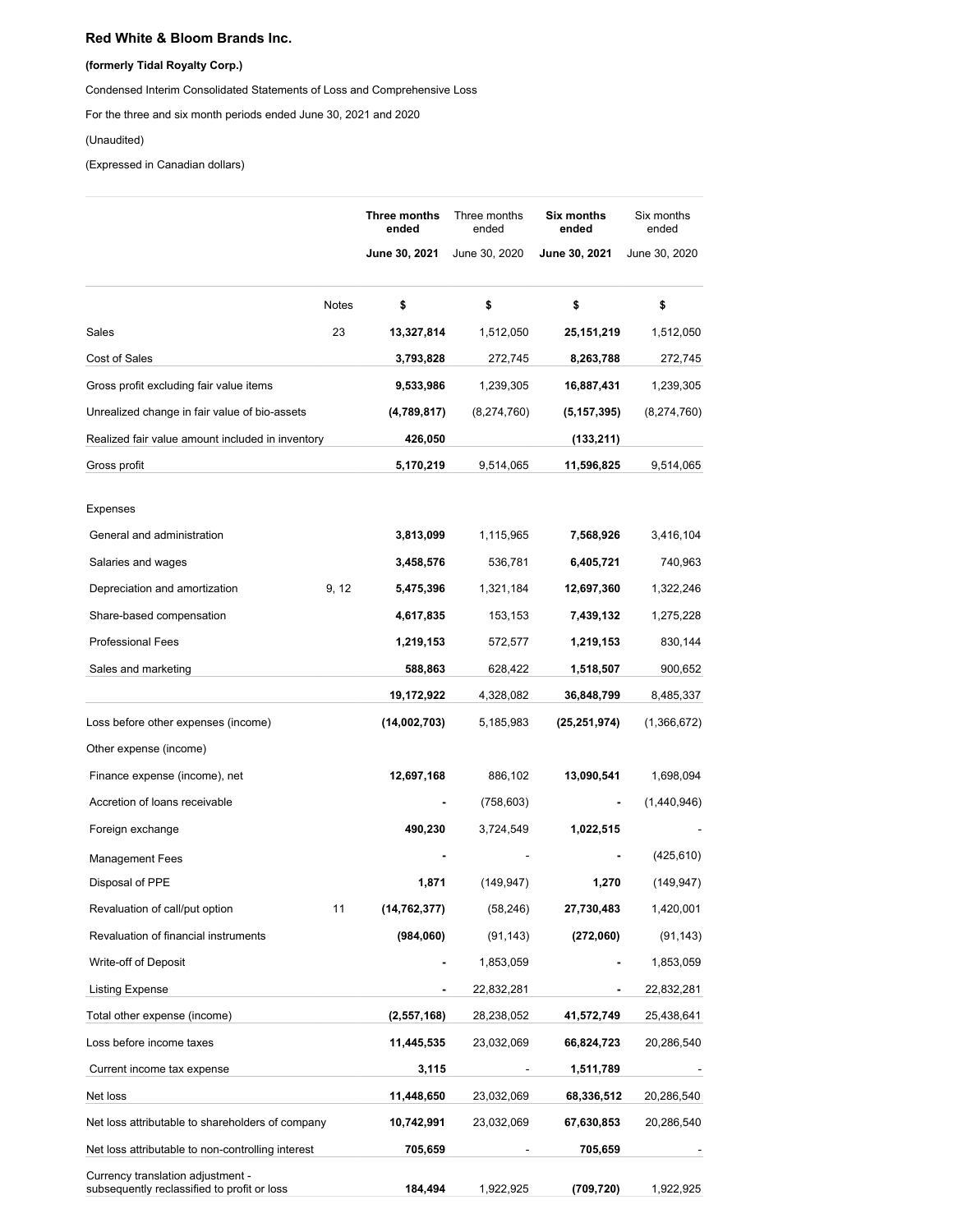| Total comprehensive loss                                              | 11,264,156  | 24,954,994  | 69,046,232  | 22,209,465  |
|-----------------------------------------------------------------------|-------------|-------------|-------------|-------------|
| Total comprehensive loss attributable to<br>shareholders of company   | 10,558,497  | 24,954,994  | 68.340.573  | 22,209,465  |
| Total comprehensive loss attributable to non-<br>controlling interest | 705.659     |             | 705.659     |             |
| Net loss per share, basic and diluted                                 | 0.06        | 0.19        | 0.33        | 0.16        |
| Weighted average shares outstanding                                   | 196,334,988 | 123,933,850 | 204,062,487 | 123,497,344 |

(The accompanying notes are an integral part of these consolidated financial statements)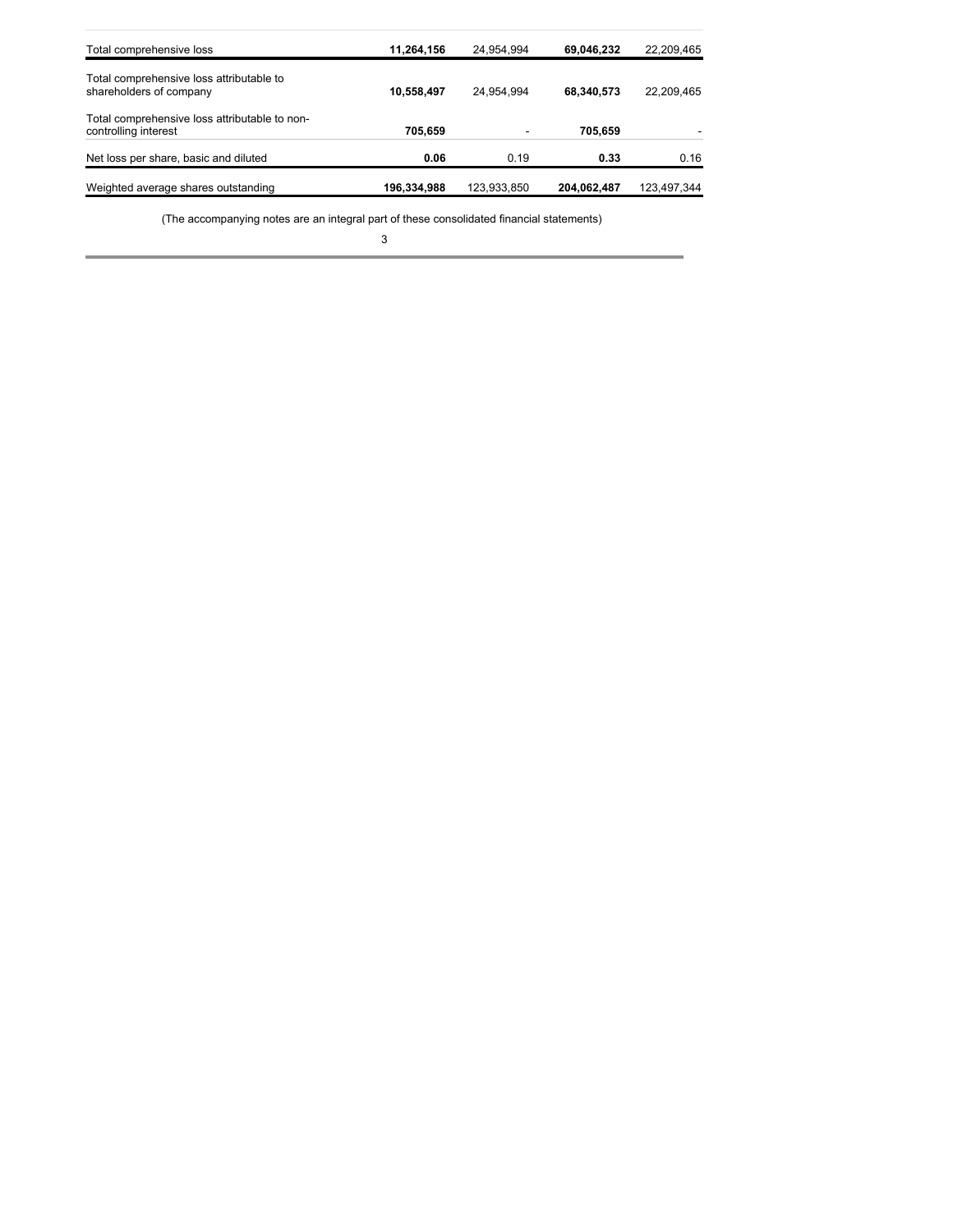## **Red White & Bloom Brands Inc.**

## **(formerly Tidal Royalty Corp.)**

Condensed Interim Consolidated Statements of Changes in Shareholders' Equity

For the Six Month Periods ended June 30, 2021 and 2020

## (Unaudited)

(Expressed in Canadian dollars)

|                                                 |       |           |                                                       |                                                       | Share Capital |                    |                          |                                   |                             |                                 |                             |                |
|-------------------------------------------------|-------|-----------|-------------------------------------------------------|-------------------------------------------------------|---------------|--------------------|--------------------------|-----------------------------------|-----------------------------|---------------------------------|-----------------------------|----------------|
|                                                 | Notes | #         | Convertible Series I<br><b>Preferred Shares</b><br>\$ | Convertible Series II<br><b>Preferred Shares</b><br># | s             | Common Shares<br># | \$                       | Non-Controlling<br>Interest<br>\$ | Contributed<br>Surplus<br>S | Translation<br>Adjustment<br>\$ | Accumulated<br>Deficit<br>s | Total<br>\$    |
|                                                 |       |           |                                                       |                                                       |               |                    |                          |                                   |                             |                                 |                             |                |
| Balance, January 1,<br>2020                     |       |           |                                                       |                                                       | ٠             | 84,211,770         | 61,366,160               |                                   | 5,748,899                   | ٠                               | (14, 677, 625)              | 52,437,424     |
| Share-based<br>compensation                     | 17    |           |                                                       |                                                       |               |                    |                          |                                   | 1,275,228                   |                                 | ٠                           | 1,275,228      |
| Net loss                                        |       |           |                                                       |                                                       |               |                    |                          |                                   |                             |                                 | (20, 286,                   | (20, 286, 540) |
| Balances, June 30,<br>2020                      |       | 3,181,250 | 3,664,799                                             | 112,040,549                                           | 63,399,626    | 151,421,886        | 104,174,967              |                                   | 11,380,862                  |                                 | (34, 964, 165)              | 149,579,014    |
|                                                 |       |           |                                                       |                                                       |               |                    |                          |                                   |                             |                                 |                             |                |
| Balances, January 1,<br>2021                    |       | 3,181,250 | 5,637,175                                             | 113,585,889                                           | 46,046,088    | 191,317,226        | 178,088,767              |                                   | 14,863,863                  | (1,896,622)                     | (33, 254, 492)              | 209,484,779    |
| Restricted share units<br>issued                |       |           | $\overline{\phantom{a}}$                              |                                                       | ٠             | 1,854,645          | 1,473,657                |                                   | $\overline{\phantom{a}}$    |                                 | ٠                           | 1,473,657      |
| Share-based<br>compensation                     | 17    |           |                                                       |                                                       |               |                    |                          |                                   | 5,965,475                   |                                 | ٠                           | 5,965,475      |
| Shares issued in lieu of<br>finance charges     | 17    |           |                                                       |                                                       |               | ٠                  | 1,920,510                |                                   |                             |                                 | ٠                           | 1,920,510      |
| Loans payable<br>converted to preferred         |       |           |                                                       |                                                       |               |                    |                          |                                   |                             |                                 |                             |                |
| shares                                          | 17    |           |                                                       |                                                       | 9,759,015     | ٠                  | ٠                        |                                   |                             |                                 | ٠                           | 9,759,015      |
| Shares issued debt<br>settlement                | 17    |           |                                                       |                                                       | ۰             | 237,500            | 342,000                  |                                   |                             |                                 | ۰                           | 342,000        |
| Conversion feature of<br>convertible debentures | 17    |           | $\overline{\phantom{a}}$                              |                                                       |               | ٠                  | ٠                        |                                   | 6,612,946                   |                                 | ٠                           | 6,612,946      |
| Warrants exercised                              | 17    |           |                                                       |                                                       |               | 11,021,974         | 13,269,655               |                                   | (94, 705)                   |                                 | ٠                           | 13,174,950     |
| Stock options exercised                         | 17    |           | $\sim$                                                | 1,200,000                                             | 1.430.398     | 1,375,000          | 1,162,921                |                                   | (1,888,319)                 |                                 | ٠                           | 705,000        |
| Acquisition                                     | 17    |           | $\sim$                                                |                                                       |               | ٠                  | 8,682,100                | 16,497,557                        |                             |                                 | ٠                           | 25,179,657     |
| Currency translation<br>adjustment              |       |           | $\overline{\phantom{a}}$                              |                                                       |               |                    | $\overline{\phantom{a}}$ | ٠                                 | $\overline{\phantom{a}}$    | (709, 720)                      | $\overline{\phantom{a}}$    | (709, 720)     |
| Net loss                                        |       | $\sim$    | $\sim$                                                |                                                       | $\sim$        | ٠                  | $\sim$                   | (705, 659)                        | $\sim$                      |                                 | (67, 630, 853)              | (68, 336, 512) |
|                                                 |       |           |                                                       |                                                       |               |                    |                          |                                   |                             |                                 |                             |                |
| Balances, June 30,<br>2021                      |       | 3.181.250 | 5,637,175                                             | 114,785,889                                           | 57,235,501    | 205,806,345        | 204,939,610              | 15,791,898                        | 25.459.260                  | (2,606,342)                     | (100, 885, 345)             | 205,571,757    |

(The accompanying notes are an integral part of these consolidated financial statements)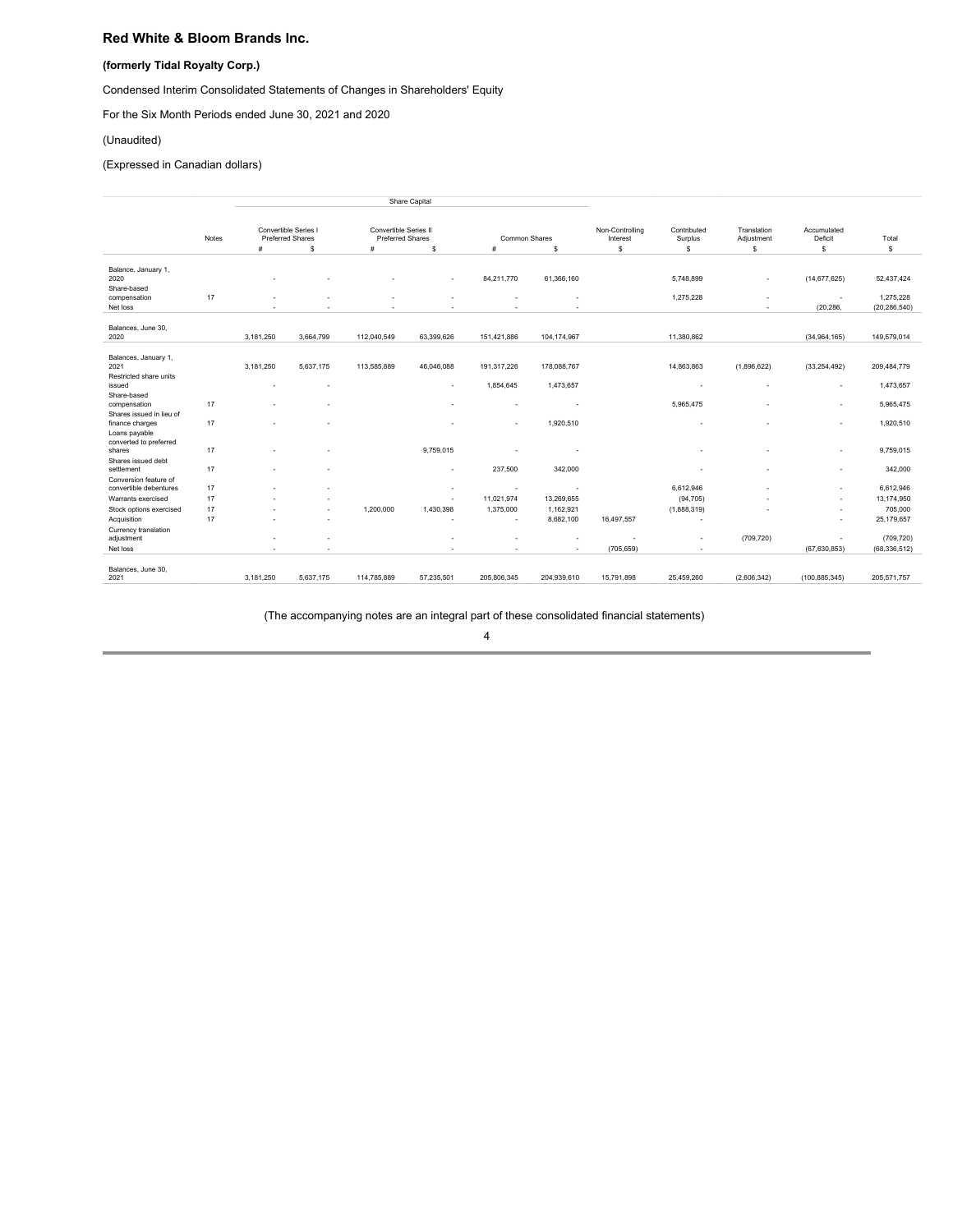## **Red White & Bloom Brands Inc.**

## **(formerly Tidal Royalty Corp.)**

Condensed Interim Consolidated Statement of Cash Flows

For the Six Month Periods ended June 30, 2021 and 2020

(Expressed in Canadian dollars)

|                                               |       | 2021                 | 2020                 |
|-----------------------------------------------|-------|----------------------|----------------------|
|                                               | Notes |                      |                      |
| Operating activities                          |       |                      |                      |
| Net loss for the period                       |       | \$<br>(68, 336, 512) | \$<br>(20, 286, 540) |
| Items not affecting cash:                     |       |                      |                      |
| Share-based compensation                      |       | 7,439,132            | 1,275,228            |
| Foreign exchange                              |       | (2,589,022)          | 335,405              |
| Interest not received in cash                 |       |                      | (2, 334, 483)        |
| Revaluation of call/put option                | 11    | 27,730,483           | 1,420,001            |
| Listing expense                               |       |                      | 22,832,281           |
| Depreciation and amortization                 | 9, 12 | 12,697,360           | 1,322,246            |
| Write off of deposit                          |       |                      | 1,853,059            |
| Realized gain in cost of sales                |       | (133, 211)           |                      |
| Fair value adjustment on biological assets    |       | (5, 157, 395)        | (8, 274, 760)        |
| Gain (loss) on disposal of property,          |       |                      |                      |
| plant and equipment                           | 9     |                      | (149, 947)           |
| Interest on lease                             |       |                      | 2,665                |
| Accretion of loans receivable                 |       |                      | (1,440,946)          |
| Finance fees                                  |       | 1,920,510            |                      |
| Accrued interest payable                      |       |                      |                      |
| Financing expense (income)                    |       |                      |                      |
|                                               |       | (26, 428, 655)       | (3,445,791)          |
| Changes in non-cash operating working capital | 22    | 1,602,329            | (5,265,632)          |
|                                               |       | (24, 826, 326)       | (8,711,423)          |
|                                               |       |                      |                      |
| Investing activities                          |       |                      |                      |
| Disposition of property, plant and equipment  | 9     |                      | 770,684              |
| Purchase of property, plant and equipment     | 9     | (112, 531)           |                      |
| Deposits                                      | 10    |                      |                      |
| Acquisition of Mid-American Growers, Inc.     |       |                      | (22, 155, 328)       |
| Cash paid on business combination of MAG      |       |                      |                      |
| Cash provided through acquisitions            |       | (12,093,874)         |                      |
| Loan receivable                               |       | (1,253,486)          | (268, 218)           |
|                                               |       | (13, 459, 891)       | (21, 652, 862)       |
| <b>Financing activities</b>                   |       |                      |                      |
| Credit facility                               | 14    | 639,696              |                      |
| Reverse takeover transaction                  |       |                      | 1,772,141            |
| Principal payments on lease liabilities       | 16    | (205, 440)           |                      |
| Exercise of warrants                          | 17    | 13,174,950           | 493,500              |
| Exercise of stock options                     | 17    | 705,000              | 487,500              |
| Proceeds from convertible debentures          |       | 30,680,682           |                      |
| Loans payable                                 | 15    | 19,281,575           |                      |
|                                               | 14    |                      |                      |
| Credit facility - repayment of existing loan  |       |                      |                      |
| Lease payments                                |       |                      | (49, 253)            |
| Credit facility - new borrowing               | 14    |                      | 28,880,864           |
|                                               |       | 64,276,463           | 31,584,752           |
| Increase in cash                              |       | 25,990,246           | 1,220,467            |
| Cash, beginning                               |       | 1,146,569            | 1,378,687            |
| Cash, ending                                  |       | \$<br>27,136,815     | \$<br>2,599,154      |

Supplemental disclosure of cash flow information (Note 22)

(The accompanying notes are an integral part of these consolidated financial statements)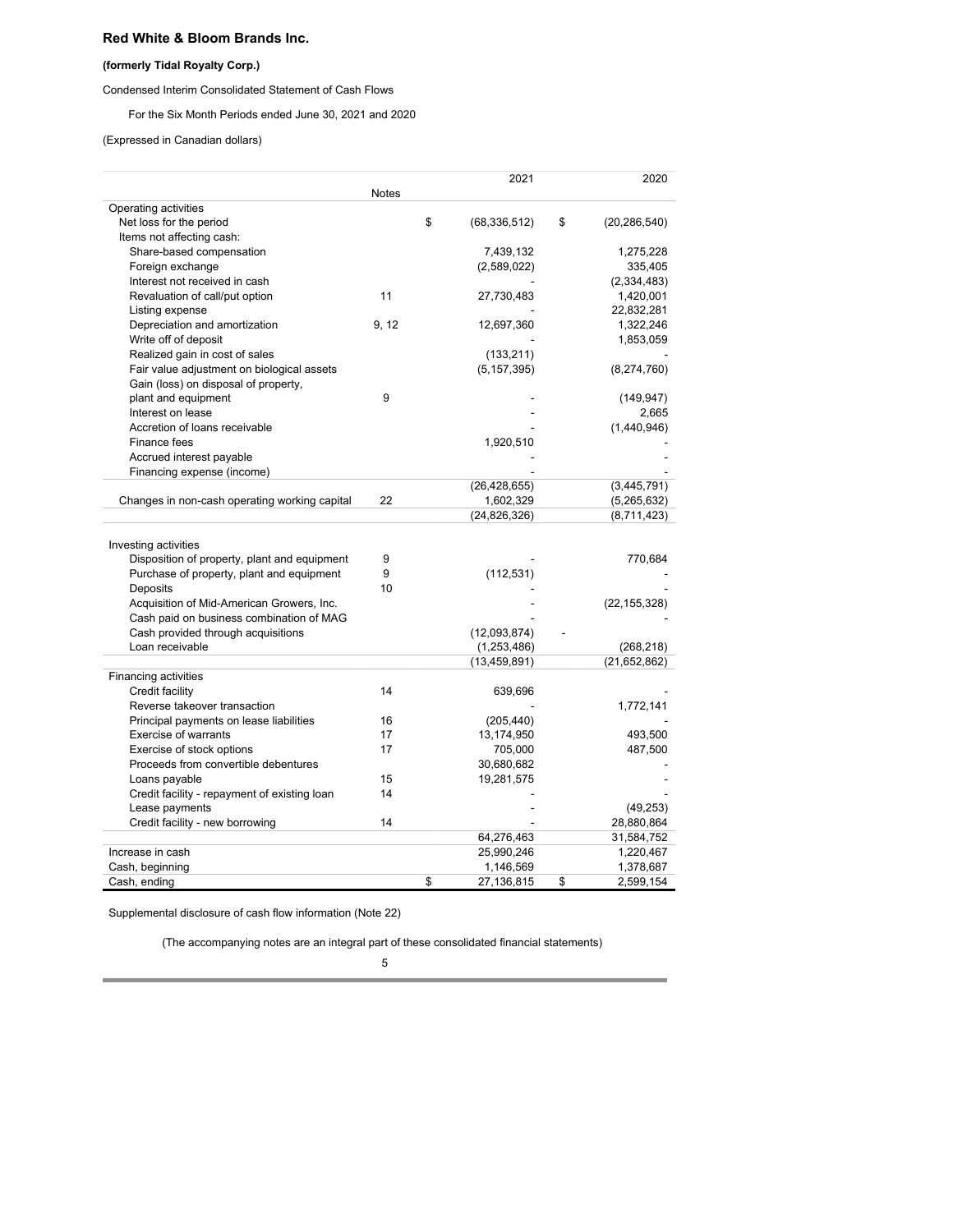### **BACKGROUND AND NATURE OF OPERATIONS 1.**

Red White & Bloom Brands Inc. (formerly Tidal Royalty Corp.) (the "Company" or "RWB") was incorporated on March 12, 1980 pursuant to the *Business Corporations Act,* British Columbia.

The Company's head office and registered office is located at Suite 810 – 789 West Pender Street, Vancouver, British Columbia, V6C 1H2. The shares of the Company are traded on the Canadian Stock Exchange under the trading symbol "RWB".

On April 24, 2020, Tidal Royalty Corp. ("Tidal") and a private Ontario company named MichiCann Medical Inc. ("MichiCann") completed an amalgamation structured as a three-corned amalgamation whereby MichiCann was amalgamated with a newly incorporated subsidiary of Tidal, forming the Company.

Immediately prior to the amalgamation, Tidal completed a consolidation of the Tidal common shares on the basis of one post- consolidated Tidal share for every sixteen pre-consolidation Tidal common shares and changed its name from "Tidal Royalty Corp." to "Red White & Bloom Brands Inc.". Each MichiCann share was exchanged to one common share and one convertible series II preferred share of the Company. Due to the terms of the exchange ratio, the previous shareholders of MichiCann acquired a controlling interest in Tidal and as such, the amalgamation has been accounted for as a reverse takeover transaction with MichiCann being the resulting issuer for financial reporting purposes.

#### **GOING CONCERN 2.**

These condensed interim consolidated financial statements have been prepared under the assumption of a going concern, which assumes that the Company will be able to realize its assets and discharge its liabilities in the normal course of business. As at June 30, 2021, the Company has accumulated losses of \$(100,885,345) since inception, and for the six month period ended June 30, 2020, the Company incurred a net loss of \$(68,336,512) and net cash used in operations was \$24,826,326. The Company's operations are mainly funded with debt and equity financing, which is dependent upon many external factors and may be difficult to raise additional funds when required. The Company may not have sufficient cash to fund the acquisition and development of assets therefore will require additional funding, which if not raised, may result in the delay, postponement, or curtailment of some of its activities.

In assessing whether the going concern assumption was appropriate, management took into account all relevant information available about the future, which was at least, but not limited to, the twelve-month period following June 30, 2021. To address its financing requirements, the Company will seek financing through debt and equity financing, asset sales, and rights offering to existing shareholders. The Company will also seek to improve its cash flows by prioritizing certain projects with a greater expected return and reducing operating costs by streamlining its operations and support functions. While the Company has been successfully in obtaining financing to date, and believes it will be able to obtain sufficient funds int the future and ultimately achieve profitability and positive cash flows from operations, the Company's ability to raise capital may be adversely impacted by: market conditions that have resulted in a lack of normally available financing in the cannabis industry; increased competition across the industry, and overall negative investor sentiment in light of the ongoing COVID-19 pandemic. Accordingly, there can be no assurance that the Company will achieve profitability, or secure financing on terms favorable to the Company or at all.

If the going concern assumption were not appropriate for these condensed interim consolidated financial statements then adjustments would be necessary to the carrying values of assets and liabilities, the reported expenses and the consolidated statements of financial position classifications used. Such adjustments could be material.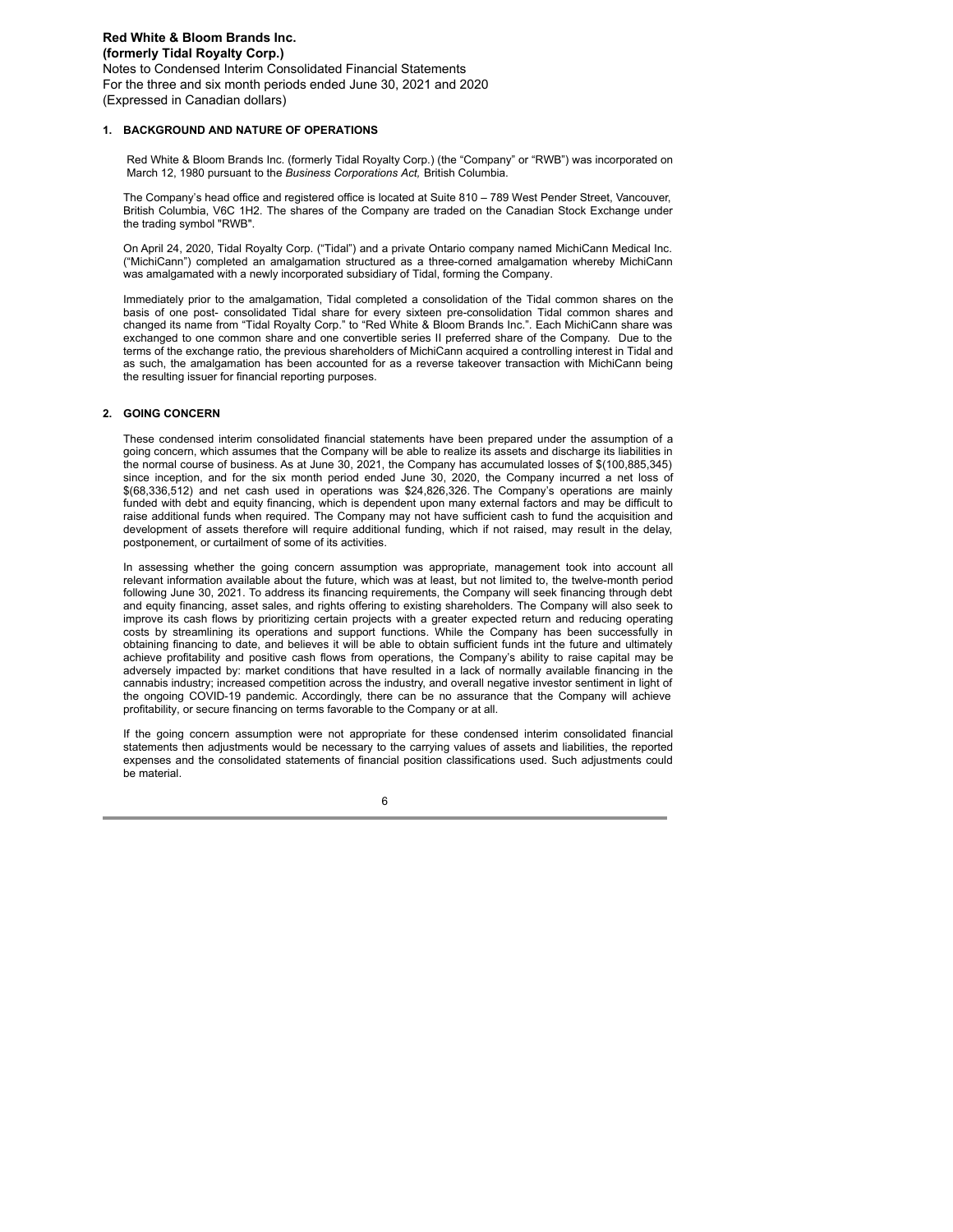(Expressed in Canadian dollars)

#### COVID-19

Since December 31, 2019, the outbreak of the novel strain of coronavirus, specifically identified as "COVID-19", has resulted in governments worldwide enacting emergency measures to combat the spread of the virus, including the closure of non-essential businesses. Government measures did not materially disrupt the Company's operations during the six month period ended June 30, 2021. The production and sale of cannabis has been recognized as an essential service across the U.S and the Company has not experienced production delays or prolonged retail closures as a result.

The duration and further impact of the COVID-19 outbreak is unknown at this time, as is the efficacy of the government and central bank interventions. Management has been closely monitoring the impact of COVID-19. The Company has implemented various measures to reduce the spread of the virus, including implementing social distancing at its cultivation facilities, manufacturing facilities and dispensaries, enhancing cleaning protocols and encouraging employees to practice preventive measures recommended by governments and health officials.

Due to the uncertainty surrounding COVID-19, it is not possible to predict the impact that COVID-19 will have on the business and financial position. In addition, the estimates in the Company's condensed interim consolidated financial statements will possibly change in the near term as a result of COVID-19 and the effect of any such changes could be material, which could result in impairment of long-lived assets including intangibles (Note 12).

## **BASIS OF PRESENTATION 3.**

#### a) Statement of Compliance

The Company's condensed interim consolidated financial statements have been prepared in accordance with and using accounting policies in full compliance with International Reporting Standards ("IFRS") and International Accounting Standards ("IAS") as issued by the International Accounting Standards Board ("IASB") and the IFRS Interpretations Committee ("IFRIC"), effective for the Company's reporting for the six month period ended June 30, 2021 and 2020, specifically IAS 31 Interim Financial Reporting. The same accounting policies and methods of computation were followed in the preparation of these condensed interim consolidated financial statements as were followed in the preparation of the condensed interim consolidated financial statements for the six months ended June 30, 2021.

The condensed interim consolidated financial statements do not include all the information and disclosures required in the annual consolidated financial statements. Accordingly, these condensed interim consolidated financial statements for the six months ended June 30, 2021 and 2020 should be read together with the annual consolidated financial statements for the year ended December 31, 2020.

The preparation of condensed interim consolidated financial statements in accordance with IFRS requires the use of certain critical accounting estimates. It also requires management to exercise judgment in applying the Company's accounting policies. The areas involving a higher degree of judgment or complexity, or areas where assumptions and estimates are significant to the financial statements are consistent with those disclosed in the notes to the condensed interim consolidated financial statements for the three and six months ended June 30, 2021 and 2020. These condensed interim consolidated financial statements were authorized for issue by the Board of Directors on August 29, 2021.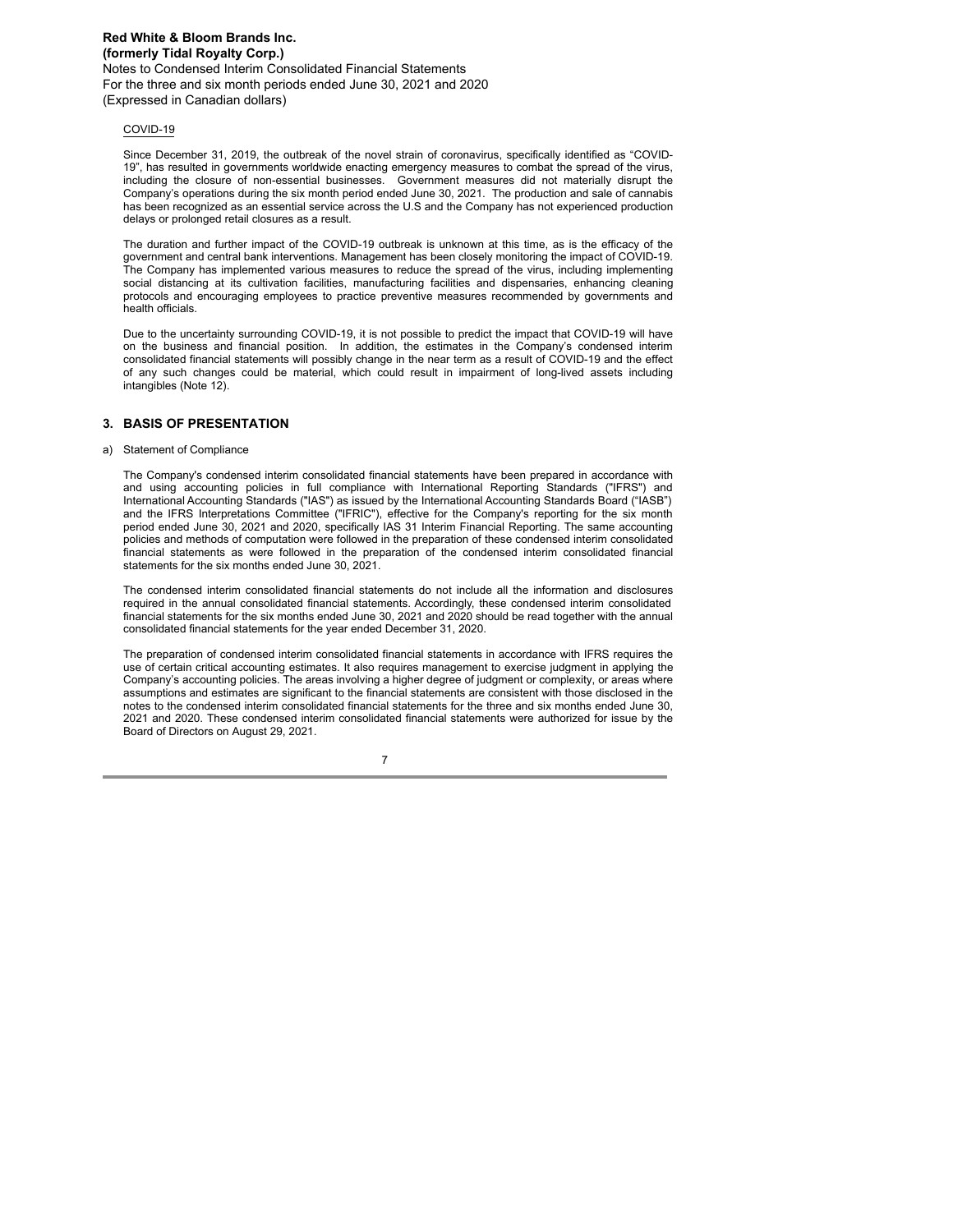(Expressed in Canadian dollars)

a) Basis of Consolidation

The condensed interim consolidated financial statements for the three and six month periods ended June 30, 2021 and 2020 include the accounts of the Company and its wholly owned subsidiaries. Subsidiaries are entities controlled by the Company. Control exists when the Company has the power, directly and indirectly, to govern the financial and operating policies of an entity and be exposed to the variable returns from its activities. The financial statements of subsidiaries are included in the condensed interim consolidated financial statements from the date that control commences until the date that control ceases. All inter-company transactions, balances, income and expenses are eliminated in full upon consolidation. These condensed interim consolidated financial statements include the accounts of the following active entities:

| <b>Name of Subsidiary</b>               | Jurisdiction             | Percentage<br>Ownership<br>2021 | Percentage<br>Ownership<br>2020 |
|-----------------------------------------|--------------------------|---------------------------------|---------------------------------|
| MichiCann Medical Inc.                  | Ontario, Canada          | 100%                            | 100%                            |
| 1251881 B.C. Ltd.                       | British Columbia, Canada | 100%                            | 100%                            |
| Mid-American Growers, Inc.              | Delaware, USA            | 100%                            | 100%                            |
| Mid-American Cultivation LLC            | Delaware, USA            | 100%                            | 100%                            |
| RWB Platinum Vape Inc.                  | California, USA          | 100%                            | 100%                            |
| Vista Prime Management, LLC             | California, USA          | 100%                            | 100%                            |
| GC Ventures 2, LLC                      | Michigan, USA            | 100%                            | 100%                            |
| RWB Licensing Inc.                      | British Columbia, Canada | 100%                            | 100%                            |
| RWB Freedom Flower, LLC                 | Illinois, USA            | 100%                            | 100%                            |
| RWB Illinois, Inc.                      | Delaware, USA            | 100%                            | 100%                            |
| Vista Prime 3, Inc.                     | California, USA          | 100%                            | 100%                            |
| PV CBD LLC                              | California, USA          | 100%                            | 100%                            |
| Vista Prime 2, Inc.                     | California, USA          | 100%                            | 100%                            |
| Royalty USA Corp.                       | Delaware, USA            | 100%                            | 100%                            |
| RLTY Beverage 1 LLC                     | Delaware, USA            | 100%                            | 100%                            |
| <b>RLTY Development MA 1 LLC</b>        | Delaware, USA            | 100%                            | 100%                            |
| <b>RLTY Development Orange LLC</b>      | Massachusetts, USA       | 100%                            | 100%                            |
| <b>RLTY Development Springfield LLC</b> | Massachusetts, USA       | 100%                            | 100%                            |
| Red White & Bloom Florida, Inc.         | Florida, USA             | 77%                             |                                 |
| <b>RWB Florida LLC</b>                  | Florida, USA             | 77%                             |                                 |

Functional and Presentation Currency a)

The Company's presentation currency, as determined by management, is the Canadian dollar. Management has determined that the functional currency of its parent and Canadian subsidiaries is the Canadian dollar and the functional currency of its United States subsidiaries is the United States dollar. These financial statements are presented in Canadian dollars unless otherwise specified.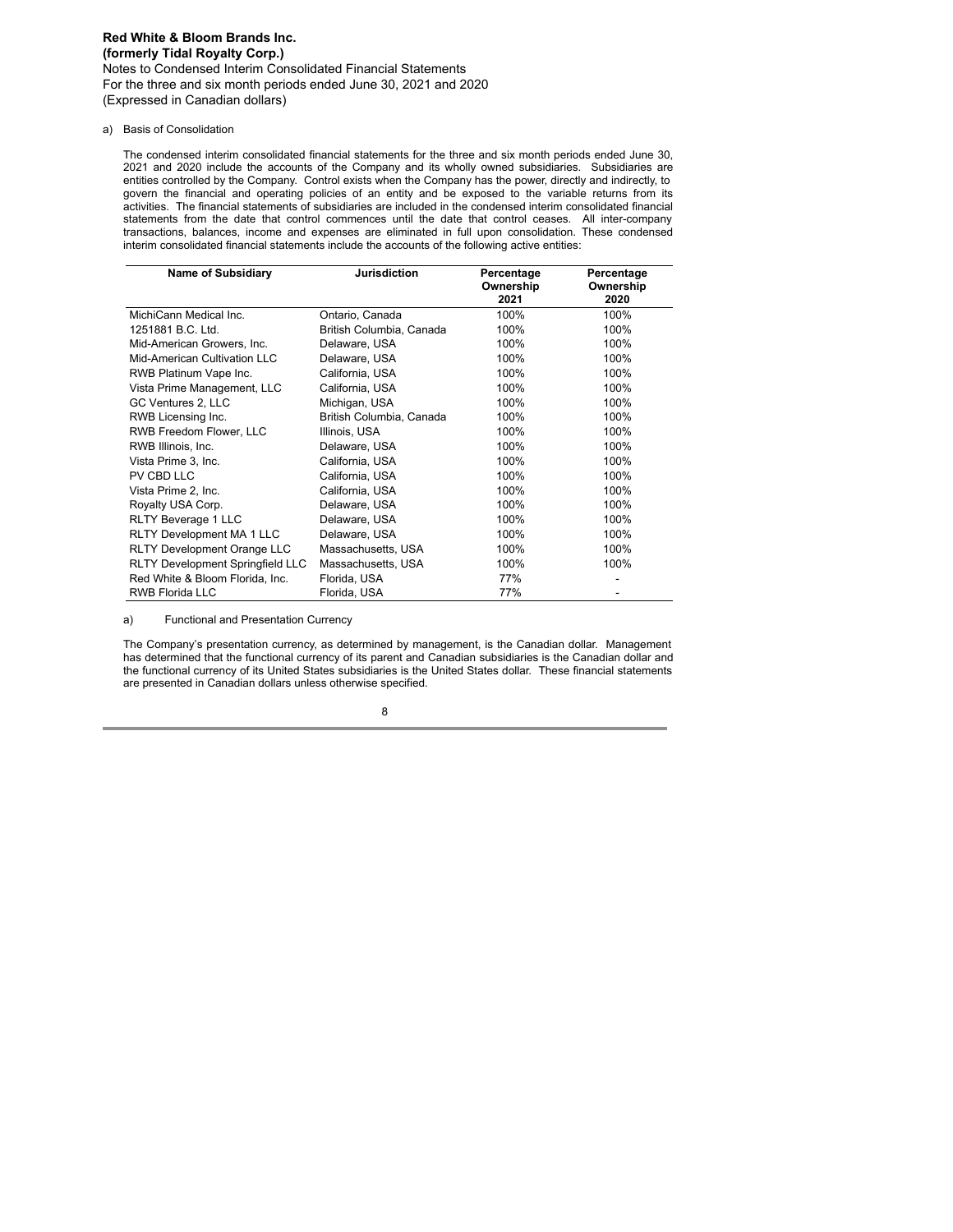## **SIGNIFICANT ACCOUNTING POLICIES 4.**

a) New accounting pronouncements

*Amendments to IFRS 3, Business Combinations ("IFRS 3") – Definition of a Business*

In October 2018, the IASB issued amendments to the definition of a business in IFRS 3 to help entities determine whether an acquired set of activities and assets is a business or not. The amendments clarify the minimum requirements for a business, removed the assessment of whether market participants are capable of replacing any missing elements, added guidance to help entities assess whether an acquired process is substantive, narrowed the definitions of a business and of outputs, and introduced an optional fair value concentration test. Effective January 1, 2020, the Company adopted the amendments to IFRS 3, with no material impact on its condensed interim consolidated financial statements.

*Amendments to IAS 1, Presentation of Financial Statements ("IAS 1"); and IAS 8, Accounting policies, changes in accounting estimates and errors ("IAS 8") – Definition of Material*

In October 2018, the IASB issued amendments to IAS 1 and IAS 8 to align the definition of "material" across the standards and to clarify certain aspects of the definition. The new definition states that, information is material if omitting, misstating or obscuring it could reasonably be expected to influence decisions that the primary users of general purpose financial statements make on the basis of those financial statements, which provide financial information about a specific reporting entity. Effective January 1, 2020, the Company adopted the amendments to IAS 1 and IAS 8, with no material impact on its condensed interim consolidated financial **statements** 

*Amendments to IAS 1 – Presentation of financial statements: classifications of liabilities as current or noncurrent*

In January 2020, the IASB issued amendments to clarify the requirements for classifying liabilities as current or non-current. The amendments specify that the conditions that exist at the end of a reporting period are those which will be used to determine if a right to defer settlement of a liability exists. The amendments also clarify the situations that are considered a settlement of a liability. The amendments are effective January 1, 2023, with early adoption permitted. The amendments are to be applied retrospectively. The Company does not intend to early adopt these amendments and is currently assessing the impact of these amendments on its condensed interim consolidated financial statements.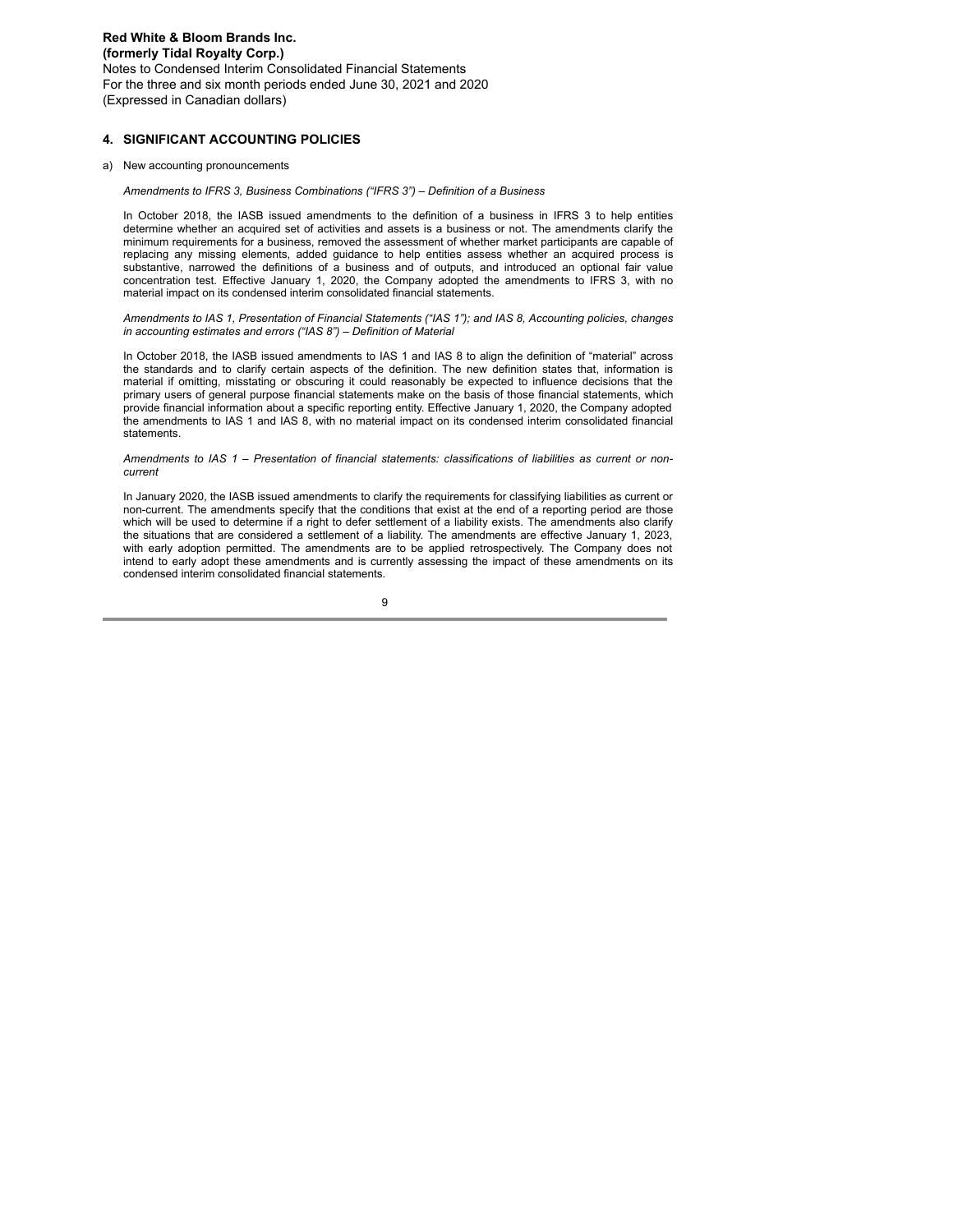## **ACQUISITION 5.**

During the six month period ended June 30, 2021, the Company completed the following transaction.

Florida operations from Acreage Holdings

On April 28, 2021, the Company completed the acquisition of 77.17% of the issued and outstanding shares of Acreage Florida, Inc. ("RWB Florida"). The Company has recorded a 22.83% non-controlling interest at its fair value and consolidated the results of RWB Florida from the date of acquisition onwards. RWB Florida is licensed to operate medical marijuana dispensaries, a processing facility, and a cultivation facility in the state of Florida.

The previous shareholders of RWB Florida received aggregate consideration as follows:

- A cash payment of \$12,438,531; 1.
- 2. 5,950,971 Common Shares of the Company on closing, subject to a 12 month lock-up agreement pursuant to which 1/6 if the shares will be released each month commencing the 6<sup>th</sup> month after close; and
- \$34,644,437 in vendor take back promissory notes maturing within 13 months from close of the transaction 3.and bearing interest at 8% per annum.

The acquisition of RWB Florida was accounted for as a business combination because the acquisition met the requirements under IFRS 3. The consideration and net identifiable assets acquired were recorded in the accounts of the Company at their respective fair values, as follows:

| Consideration paid:               |                  |
|-----------------------------------|------------------|
| Cash paid upon closing            | \$<br>12,438,531 |
| Common Shares issued              | 8,682,100        |
| Promissory note                   | 34,644,437       |
|                                   | \$<br>55,765,068 |
| Net identifiable assets acquired: |                  |
| Cash and cash equivalents         | \$<br>344,657    |
| Inventory                         | 379,847          |
| <b>Biological assets</b>          | 641,633          |
| Prepaid expenses                  | 132,459          |
| <b>Other Assets</b>               | 219,453          |
| Property, plant and equipment     | 32,118,177       |
| License                           | 42,483,218       |
| Goodwill                          | 14, 161, 073     |
| <b>Current liabilities</b>        | (299, 138)       |
| Lease obligation                  | (17, 918, 754)   |
| Non-controlling interest          | (16, 497, 557)   |
|                                   | \$<br>55,765,068 |

Goodwill arose in the acquisition of RWB Florida, primarily due to the assembled work force of RWB Florida. These benefits were not recognized separately from goodwill because they do not meet the recognition criteria for identifiable intangible assets. None of the goodwill arising on this acquisition is expected to be deductible for tax purposes.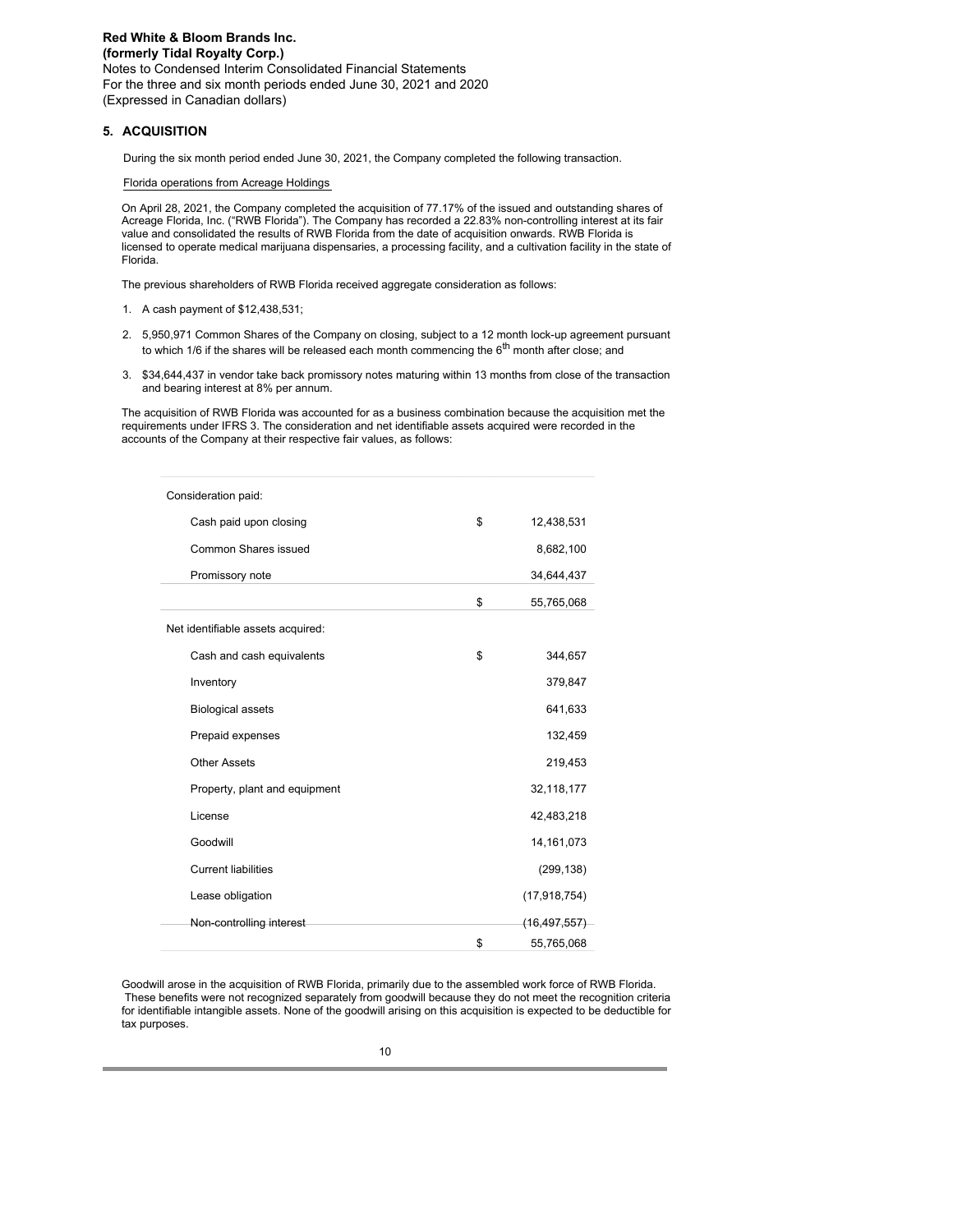For the six month period ended June 30, 2021, RWB Florida accounted for \$2,385,269 in net losses since April 28, 2021, of which \$705,659 in net losses was attributable to non-controlling interests.

## **ACCOUNTS RECEIVABLE 6.**

The Company's accounts receivable as at June 30, 2021 and December 31, 2020 consists of the following:

| June 30,         | December 31,    |
|------------------|-----------------|
| 2021             | 2020            |
| \$<br>14,118,761 | \$<br>8,619,200 |
| 158,751          | 128,261         |
| \$<br>14,277,512 | 8,747,461       |
|                  |                 |

Sales tax receivable represents excess of input tax credits on purchased goods or services received over sales tax collected on the taxable sales in Canada.

|                                | June 30, 2021   | December 31, 2020 |
|--------------------------------|-----------------|-------------------|
| Current                        | \$<br>4.645.225 | \$<br>2,835,810   |
| $1-30$ Days                    | 7,464,420       | 4,556,868         |
| 31-60 Days                     | 472.132         | 288.226           |
| 61-90 Days                     | 1,500,622       | 916.098           |
| 91 Days and over               | 36.362          | 22.198            |
| <b>Total trade receivables</b> | 14,118,761      | \$<br>8.619.200   |

### **BIOLOGICAL ASSETS 7.**

The Company's biological assets consist of 165,657 plants growing as at June 30, 2021 and 0 plants growing as at December 31, 2020. The continuity of biological assets is as follows:

|                                    | <b>June 30,</b> | December 31, |
|------------------------------------|-----------------|--------------|
| Carrying amount, beginning of year | 2021            | 2020         |
| Acquired from MAG acquisition      | \$              | 26.842       |
| Acquired from Acreage acquisition  | 641.168         |              |
| Capitalized cost                   | 8.665.416       | 12.606.343   |
| Fair value adjustment              | (4, 462, 973)   | (543, 116)   |
| Transferred to inventory           | (2,731,828)     | (12,090,069) |
| Carrying value, end of the period  | \$<br>2,111,783 | \$           |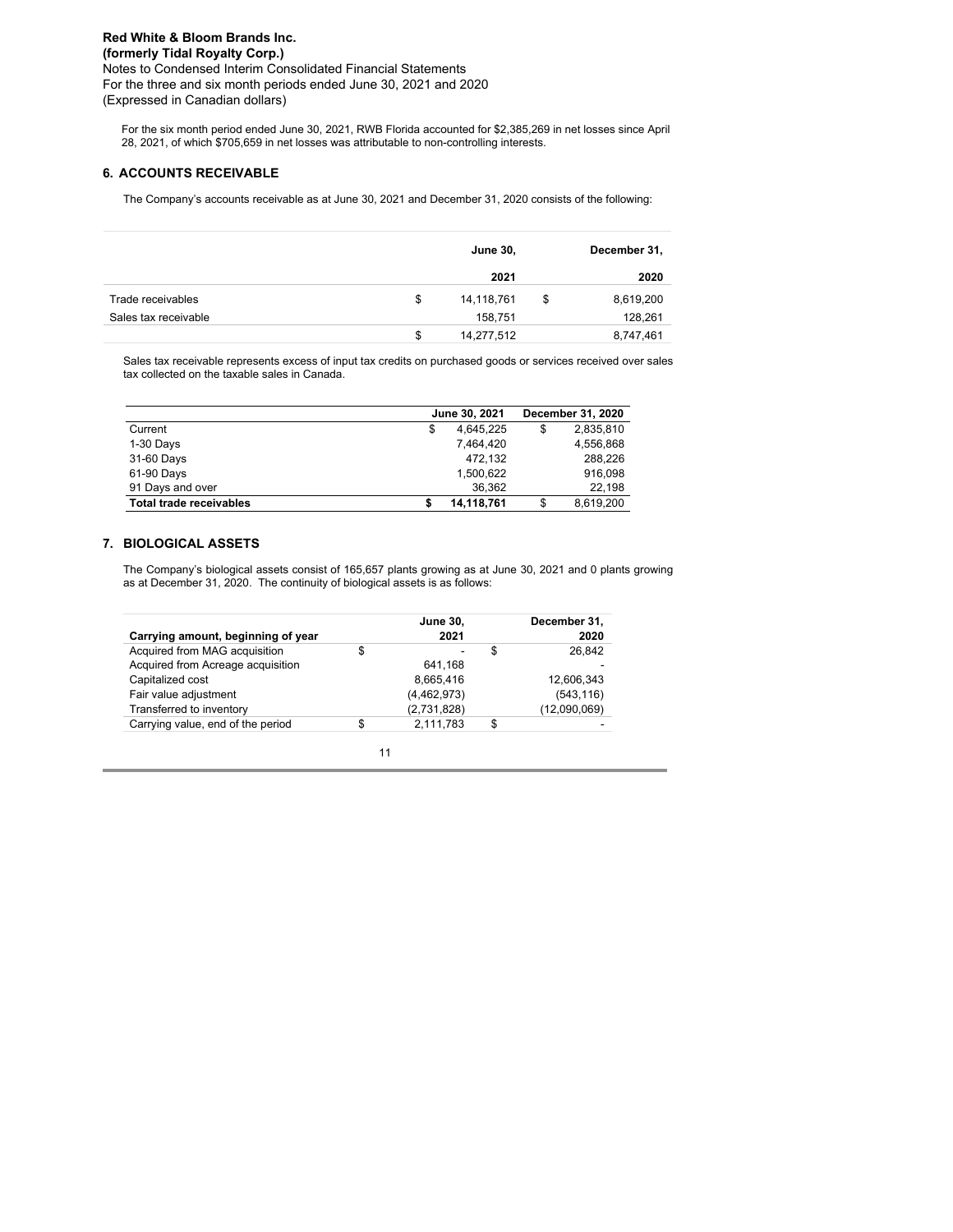(Expressed in Canadian dollars)

#### *Fair Value Measurement Disclosure*

The Company measures its biological assets at their fair value less costs to sell. This is determined using a model which estimates the expected harvest yield in grams for plants currently being cultivated, and then adjusts that amount for the expected selling price per gram and also for any additional costs to be incurred, such as post-harvest costs.

The following significant unobservable inputs, all of which are classified as level 3 on the fair value hierarchy, were used by management as part of this model:

- Selling price calculated as the weighted average historical selling price for all strains of cannabis sold by the Company, which is expected to approximate future selling prices \*
- Stage of growth represents the weighted average number of weeks out of the 15 weeks growing cycle that biological assets have reached as of the measurement date \*
- Yield by plant represents the expected number of grams of finished cannabis inventory which are expected to be obtained from each harvested cannabis plant \*
- Attrition represents the weighted average percentage of biological assets which are expected to fail to mature into cannabis plants that can be harvested \*
- Post-harvest costs calculated as the cost per gram of harvested cannabis to complete the sale of cannabis plants post harvest, consisting of the cost of direct and indirect materials and labour related to labelling and packaging \*

#### *Sensitivity Analysis*

Significant unobservable assumptions used in the valuation of biological assets, including the sensitivities on changes in these assumptions and their effect on the fair value of biological assets, are as follows:

|                              | Weighted average<br>assumption | 10% Change of inputs<br>(\$) |
|------------------------------|--------------------------------|------------------------------|
| <b>Selling Price</b>         | \$0.19                         | 1,211,741                    |
| Yield by plant               | 71.41                          | 1,147,615                    |
| Attrition                    | 5.52%                          | 70.859                       |
| Post-harvest costs (\$/gram) | \$0.01                         | 262,754                      |

As a plant matures the likelihood of wastage declines. As a result, attrition estimates were relatively low in the periods. However, due to the onset of COVID-19, a restricted labour pool forced the Company to prioritize higher margin crops while leaving less profitable plants to die.

The Company accretes fair value of biological assets on a straight-line basis according to stage of growth. As a result, a hemp plant that is 50% through its 15-week growing cycle would be ascribed approximately 50% of its harvest date expected fair value (subject to attrition adjustments).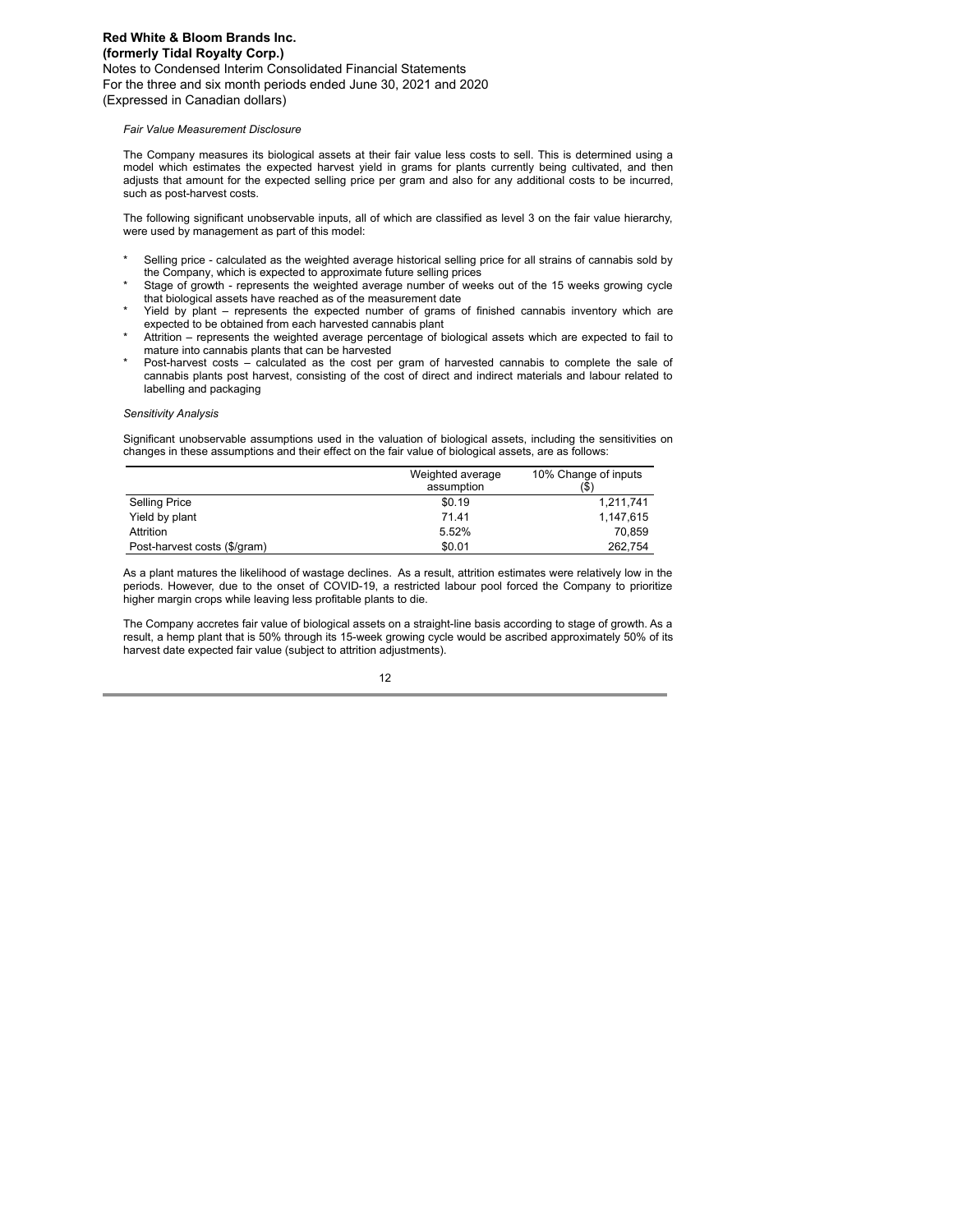## **INVENTORY 8.**

The Company's inventory as at June 30, 2021 and December 31, 2020 consists of the following:

|                                            | <b>June 30,</b>  | December 31,     |
|--------------------------------------------|------------------|------------------|
|                                            | 2021             | 2020             |
| Hemp finished goods                        | \$<br>12,761,749 | \$<br>13,101,032 |
| Cannabis finished goods                    | 382.048          |                  |
| Hard Goods/Tools                           | 743,853          | 265,890          |
| Cannabis and CBD derivative finished goods | 2,942,950        | 418,116          |
| Raw materials                              | 1,060,872        | 2,477,747        |
| Consumables and non-cannabis merchandise   | 9.643            | 1,298,217        |
|                                            | \$<br>17.901.115 | \$<br>17.561.002 |

During the six month period ended June 30, 2021 and the twelve month period ended December 31, 2020, the total inventory expensed through cost of sales was \$2,592,733 (2020 - \$4,469,690).

### **PROPERTY, PLANT AND EQUIPMENT 9.**

Property, plant and equipment as of June 30, 2021 consists of the following:

|                                |                 | <b>Building</b>  | Machinery        | Right            |                   |
|--------------------------------|-----------------|------------------|------------------|------------------|-------------------|
|                                |                 | and Improve-     | and              | of Use           |                   |
|                                | Land            | ments            | equipment        | Asset            | Total             |
| Cost                           |                 |                  |                  |                  |                   |
| Balances, December<br>31, 2020 | \$<br>2.879.315 | \$<br>76,590,398 | \$<br>12,641,498 | \$<br>459.146    | \$<br>92,570,357  |
| Acquired from<br>Acreage       | 446,508         | 8,893,130        | 7,071,744        | 19,905,164       | 36,316,546        |
| <b>Additions</b>               |                 |                  | 109,219          | 3,312            | 112,531           |
| <b>Disposals</b>               |                 |                  |                  |                  |                   |
| Translation<br>Adjustment      | (76, 438)       | (2,032,094)      | (335, 258)       | (12, 189)        | (2,455,979)       |
|                                |                 |                  |                  |                  |                   |
| Balance, June 30,<br>2021      | \$<br>3.249.385 | \$<br>83,451,434 | \$<br>19.487.203 | \$<br>20,355,433 | \$<br>126,543,455 |
| Accumulated<br>depreciation    |                 |                  |                  |                  |                   |
| Balances, December<br>31, 2020 | \$              | \$<br>4,003,716  | \$<br>1,395,440  | \$<br>66,958     | \$<br>5,466,114   |
| Depreciation                   |                 | 2,041,519        | 754,566          | 297,997          | 3,094,082         |
| <b>Disposals</b>               |                 |                  |                  |                  |                   |
| Translation<br>Adjustment      |                 | (117, 950)       | (43, 947)        | 1,560            | (160, 337)        |
| Balances, June 30,<br>2021     | \$              | \$<br>5,927,285  | \$<br>2,106,059  | \$<br>366,515    | \$<br>8,399,859   |
| Balances, June 30,<br>2021     | \$<br>3,249,385 | \$<br>77,524,149 | \$<br>17,381,144 | \$<br>19,988,918 | \$<br>118,143,596 |
|                                |                 |                  |                  |                  |                   |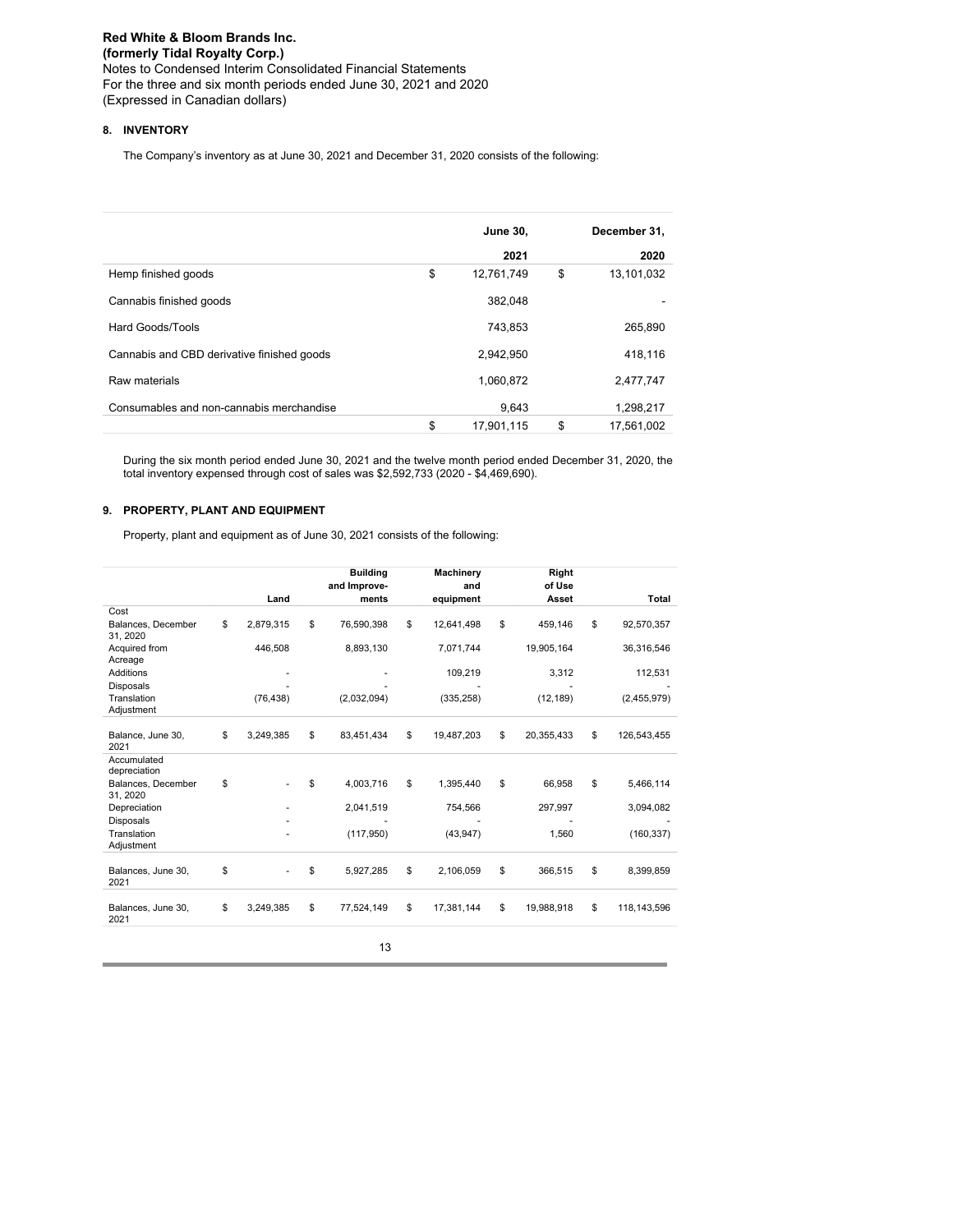### **LOANS RECEIVABLE 10.**

Loans receivable as at June 30, 2021 and December 31, 2020 consist of the following:

|                                                       | June 30.         |    | December 31. |
|-------------------------------------------------------|------------------|----|--------------|
|                                                       | 2021             |    | 2020         |
| Advances to PharmaCo Inc.                             | \$<br>14.039.728 | \$ | 11.084.278   |
| Promissory note receivable from PharmaCo Inc.         | 32,627,617       |    | 32,627,616   |
| Promissory note acquired with RTO                     | 3,521,613        |    | 4,231,664    |
| Accrued interest on promissory note acquired with RTO | 754.210          |    | 686.288      |
| Net receivable from sellers of Platinum Vape          | 3,124,786        |    | 3,046,777    |
| Total                                                 | \$<br>54.067.954 | S  | 51.676.623   |

#### Advances to PharmaCo Inc.

The loan receivable balance was amounting to \$4,810,000 as at December 31, 2018. During the year ended December 31, 2019, PharmaCo paid \$428,671 to the Company. The loan receivable balance was amounting to \$4,381,329 as at December 31, 2019.

During year ended December 31, 2020, the Company issued 2,339,200 units consisting of one common share and one convertible series II preferred share to a third-party to pay for \$5,848,000 owed by PharmaCo to its related party. The amount of \$5,848,000 has been recorded as a loan receivable from Pharmaco. The loan receivable is interest free and does not have fixed terms of repayment. During the year ended December 31, 2020, the Company advanced additional \$854,949 to PharmaCo. During the six month period ended June 30, 2021, the Company advanced additional \$2,955,451 to PharmaCo, and the balance was amounting to \$14,039,728 as at the June 30, 2021. The balance is expected to be settled upon the closing of the acquisition of PharmaCo.

### Promissory note receivable from PharmaCo Inc

On June 7, 2019, the Company entered a Promissory Note Agreement ("Promissory Note") with PharmaCo. Under the terms of this agreement, the Company advanced a principal amount of \$30,648,517. The Promissory Note is non-interest bearing, unsecured, and matured on January 2, 2020. On January 2, 2020, the Company agreed to extend the Promissory Note with PharmaCo until January 22, 2021. On January 2, 2021, the Company agreed to extend the Promissory Note with PharmaCo until January 2, 2022.

On January 2, 2020, the Company advanced a principal amount of \$1,979,099. The Promissory Note is noninterest bearing, unsecured, and matures on January 22, 2021. The funds advanced under the Promissory Note were received from the Bridging Finance Inc. on which date under the credit facility (Note 14). On January 22, 2021, the Company agreed to extend the Promissory Note with PharmaCo until January 22, 2022.

Those Promissory Notes are included in current loans receivable as of June 30, 2021 and the balance as of June 30, 2021 was amounting to \$32,627,617.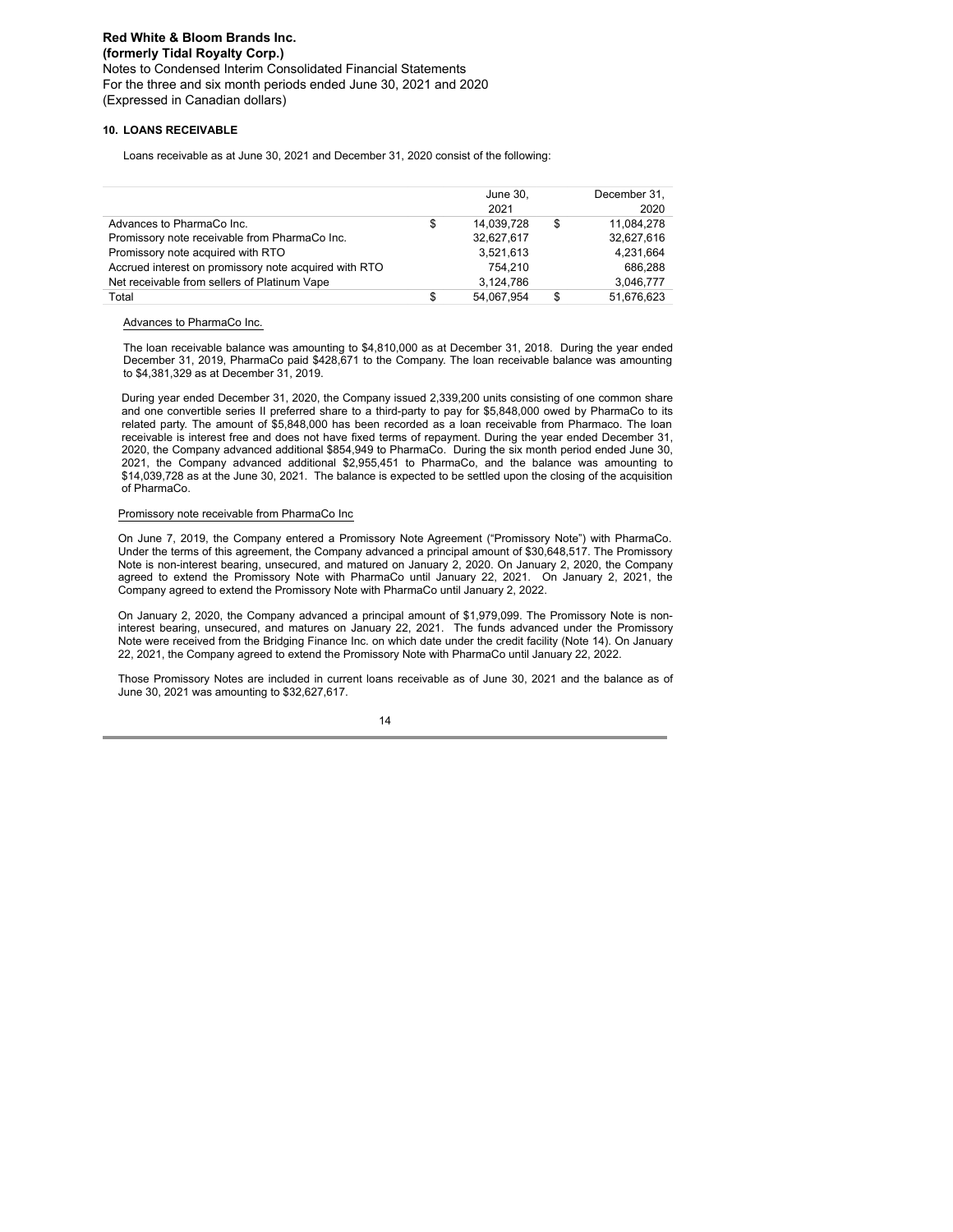#### Promissory note acquired with RTO

On April 24, 2020, promissory note of value of \$4,169,009 was acquired pursuant to the RTO transaction. During the year ended December 31, 2020, the Company recorded revaluation gain of \$673,585. The promissory note balance as of June 30, 2021 was \$3,521,613.

During the six month period ended June 30, 2021, the Company accrued \$67,922 interest, and the accrued interest balance as of June 30, 2021 was \$754,210.

#### Other amounts

The net balance receivable amount from sellers of Platinum Vape as at June 30, 2021 was \$3,124,786. The balance is non-interest bearing, unsecured and matures on September 14, 2021.

#### **CALL/PUT OPTION 11.**

On January 4, 2019, MichiCann entered into a call/put option agreement (the "Call/Put Option Agreement") with PharmaCo Inc. ("PharmaCo") and its shareholders ("PharmaCo Shareholders") pursuant to which the PharmaCo Shareholders granted MichiCann the call right to acquire 100% of the issued and outstanding shares of PharmaCo from the PharmaCo shareholders, and MichiCann granted all of the PharmaCo Shareholders the put right to sell 100% of the issued and outstanding shares of PharmaCo to MichiCann, in exchange for the issuance of 37,000,000 MichiCann common shares in aggregate (subject to standard antidilution protections) subject to all state and local regulatory approvals including the approval of the Medical Marihuana Licensing Board and/or the Bureau of Medical Marihuana Regulation within the Department of Licensing and Regulatory Affairs ("LARA") in the State of Michigan. Each PharmaCo shareholder shall have the right, but not the obligation, as its sole direction, to sell to MichiCann all, but not less than all, of the PharmaCo common shares held by it. 37,000,000 MichiCann common shares will be converted to 37,000,000 common shares and 37,000,000 convertible series II preferred shares of the Company in accordance with the terms outlined in the amalgamation transaction.

On January 4, 2019, MichiCann entered a Debenture Purchase Agreement with PharmaCo. Under the terms of this agreement, the MichiCann will advance a principal amount of up to USD \$114,734,209. The principal amount of the Opco Debenture is convertible into common shares of PharmaCo at a conversion price equal to the then outstanding balance of the Opco Debenture divided by the total number of PharmaCo common shares then outstanding. As of December 31, 2019, MichiCann has advanced \$48,502,029, plus \$5,700,400 that was advanced during the year ended December 31, 2018, and was transferred to the OpCo Debenture in 2019. The OpCo Debenture earns interest at 8% per annum and is secured by all real and personal property and interests in the real and personal property of PharmaCo, whether now owned or subsequently acquired. The principal amount and accrued interest of the Opco Debenture outstanding is convertible at any time on or prior to the earlier of the business day immediately preceding: (i) the Maturity Date; and (ii) the date that is 30 days after the Company received LARA's written approval of the application seeking permission to convert the Opco Debenture and own the common shares of PharmaCo. The OpCo Debenture including all accrued interest has a maturity date of January 4, 2023.

During the year ended December 31, 2019, MichiCann recorded accretion income of \$2,340,164 and accrued interest income of \$3,832,577 on the OpCo Debenture. Amount of \$23,955,576 was transferred to call/put option. The fair value of OpCo Debenture as of December 31, 2019 was amounting to \$36,419,594.

During the year ended December 31, 2019, MichiCann recorded a loss on revaluation of call option of \$4,407,819. The fair value of call/put option as of December 31, 2019 was amounting to \$19,547,757.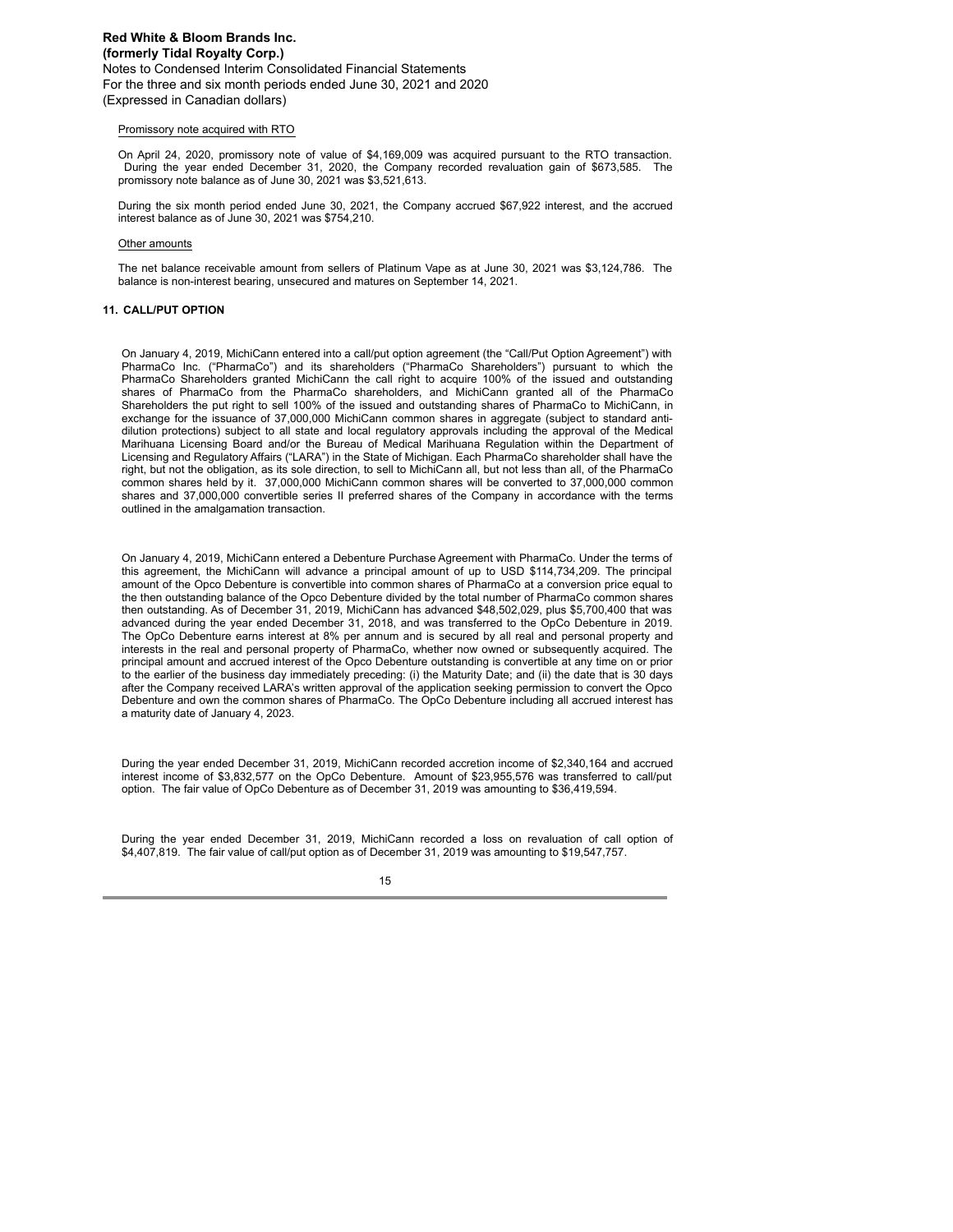<span id="page-31-0"></span>OpCo Debenture and call/put option are measured at fair value through profit or loss. OpCo Debenture and call/put option are presented as one financial instrument for a financial statements presentation purpose. The combined fair value of OpCo Debenture and call/put option as of December 31, 2019 was amounting to \$55,967,351.

As at June 30, 2021, the combined fair value of the OpCo Debenture, accrued interest and call/put option was determined to be \$84,928,257 (2020 - \$112,658,740). During the three month period ended June 30, 2021, the company recorded in its condensed interim consolidated statement of loss and comprehensive loss a fair value gain of \$14,762,377. During the six month period ended June 30, 2021, the Company recorded in its condensed interim consolidated statement of loss and comprehensive loss a fair value loss of \$27,730,483.

The fair value of the convertible debenture and the fair value of the call/put option are measured together as one instrument. The fair value of call/put option component was estimated using a Monte Carlo simulation valuation model. Key inputs and assumptions used for the valuations as of June 30, 2021 and December 31, 2020 were as follows.

|                                | June 30, 2021        | December 31, 2020    |
|--------------------------------|----------------------|----------------------|
| <b>Share Price</b>             | \$2.25               | \$2.25               |
| Volatility - MichiCann         | 110%                 | 100%                 |
| Volatility - PharmaCo Inc.     | 210%                 | 210                  |
| Risk-free rate                 | 0.19% for 1.51 years | 0.13% for 2.01 years |
| Pharmaco Inc. enterprise value | \$154.3 mm           | \$154.3 mm           |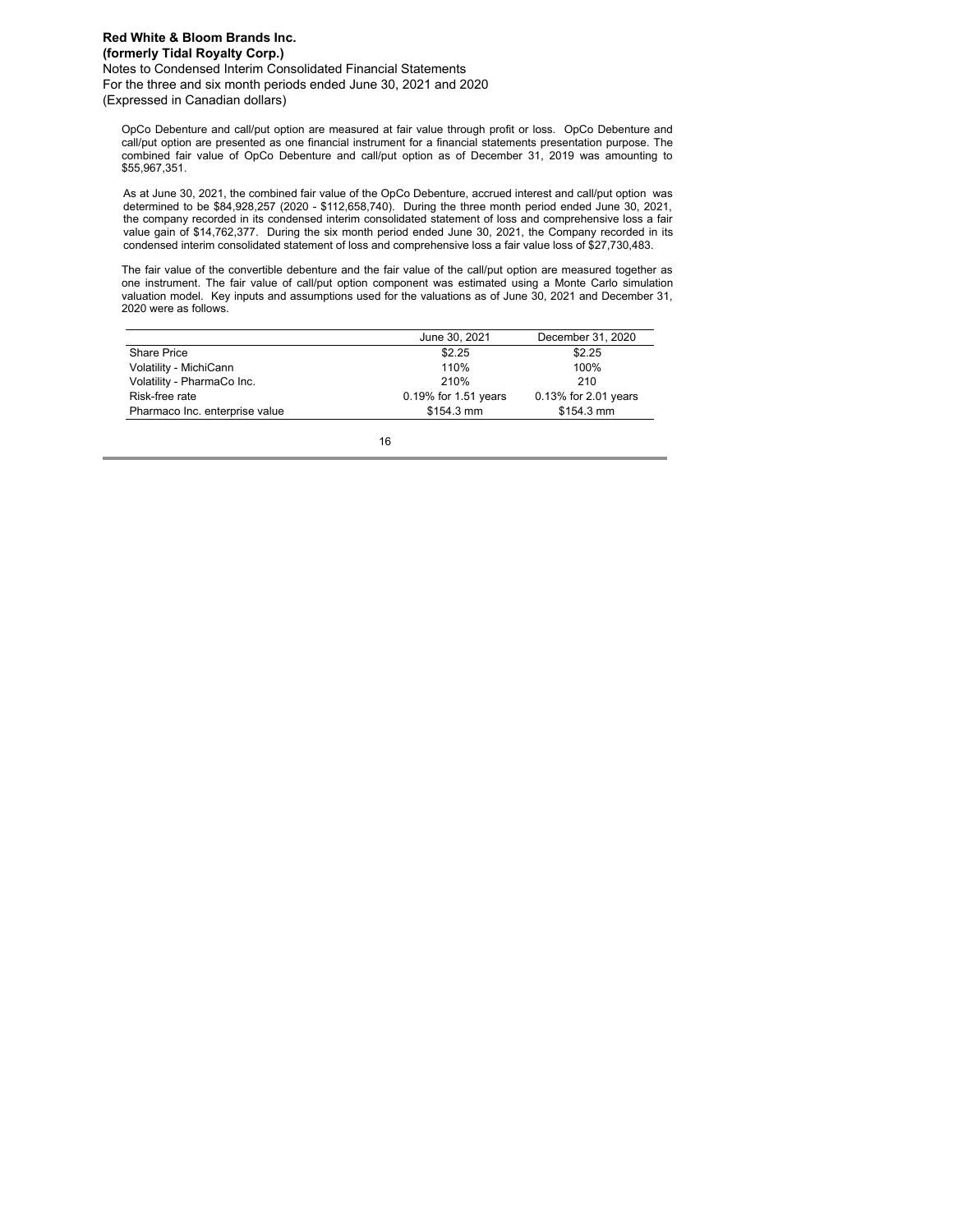### **INTANGIBLE ASSETS AND GOODWILL 12.**

Intangible assets as of June 30, 2021 and December 31, 2020 consist of the following:

|                                 | Platinum         | Platinum         |    | 1251881     |     |             |
|---------------------------------|------------------|------------------|----|-------------|-----|-------------|
|                                 | Vapes            | Vapes            |    | B.C. Ltd.   |     |             |
|                                 | license          | brand            |    | license     |     | Total       |
| Cost                            |                  |                  |    |             |     |             |
| Balances, December 31, 2020     | \$<br>28.901.640 | \$<br>32.848.560 | \$ | 101.887.000 | \$  | 163,637,200 |
| Acquired from Platinum Vapes    |                  |                  |    |             |     |             |
| Acquired from 1251881 B.C. Ltd. |                  |                  |    |             |     |             |
| Additions                       |                  |                  |    |             |     |             |
| <b>Disposals</b>                |                  |                  |    |             |     |             |
| <b>Translation Adjustment</b>   | (356,390)        | (405,060)        |    |             |     | (761, 450)  |
| Balance, June 30, 2021          | \$<br>28.545.250 | \$<br>32,443,500 | \$ | 101,887,000 | \$  | 162,875,750 |
| Accumulated amortization        |                  |                  |    |             |     |             |
| Balances, December 31, 2020     | \$               |                  |    | 10.658.167  | \$  | 10,658,167  |
| Amortization                    |                  |                  |    | 4,746,696   |     | 4,746,696   |
| Disposals                       |                  |                  |    |             |     |             |
| <b>Translation Adjustment</b>   |                  |                  |    |             |     |             |
| Balance, June 30, 2021          | \$               | \$               | S  | 15,404,863  | \$. | 15,404,863  |
| Balances, December 31, 2020     | \$<br>28,901,640 | \$<br>32,848,560 | \$ |             |     | 152,979,033 |
| Balances, June 30, 2021         | 28.545.250       | 32.443.500       |    | 86.482.137  |     | 147.470.887 |

The Company has determined that the Platinum Vape License (California) and Brand (California and Michigan) have indefinite lives. The retail license and product license acquired on 1251881 B.C. Ltd. acquisition has a useful life of 5.0 years and 5.5 years, respectively. For the three month period ended June 30, 2021, \$4,384,955 of amortization was expensed. For the six month period ended June 30, 2021 \$9,681,101 of amortization was expensed.

The following table outlines the estimated future annual amortization expense related to intangible assets acquired from 1251881 B.C. Ltd.

|      | <b>Estimated</b> |
|------|------------------|
|      | amortization     |
| 2021 | \$<br>9,305,764  |
| 2022 | 18,986,865       |
| 2023 | 18,986,865       |
| 2024 | 18,986,865       |
| 2025 | 15,281,373       |
|      | \$<br>81,547,732 |

At the end of each reporting period, the Company assesses whether there were events or changes in circumstances that would indicate that a Cash Generating Unit ("CGU") or group of CGUs were impaired. The Company considers external and internal factors, including overall financial performance and relevant entityspecific factors, as part of this assessment. The following factors were identified as impairment indicators: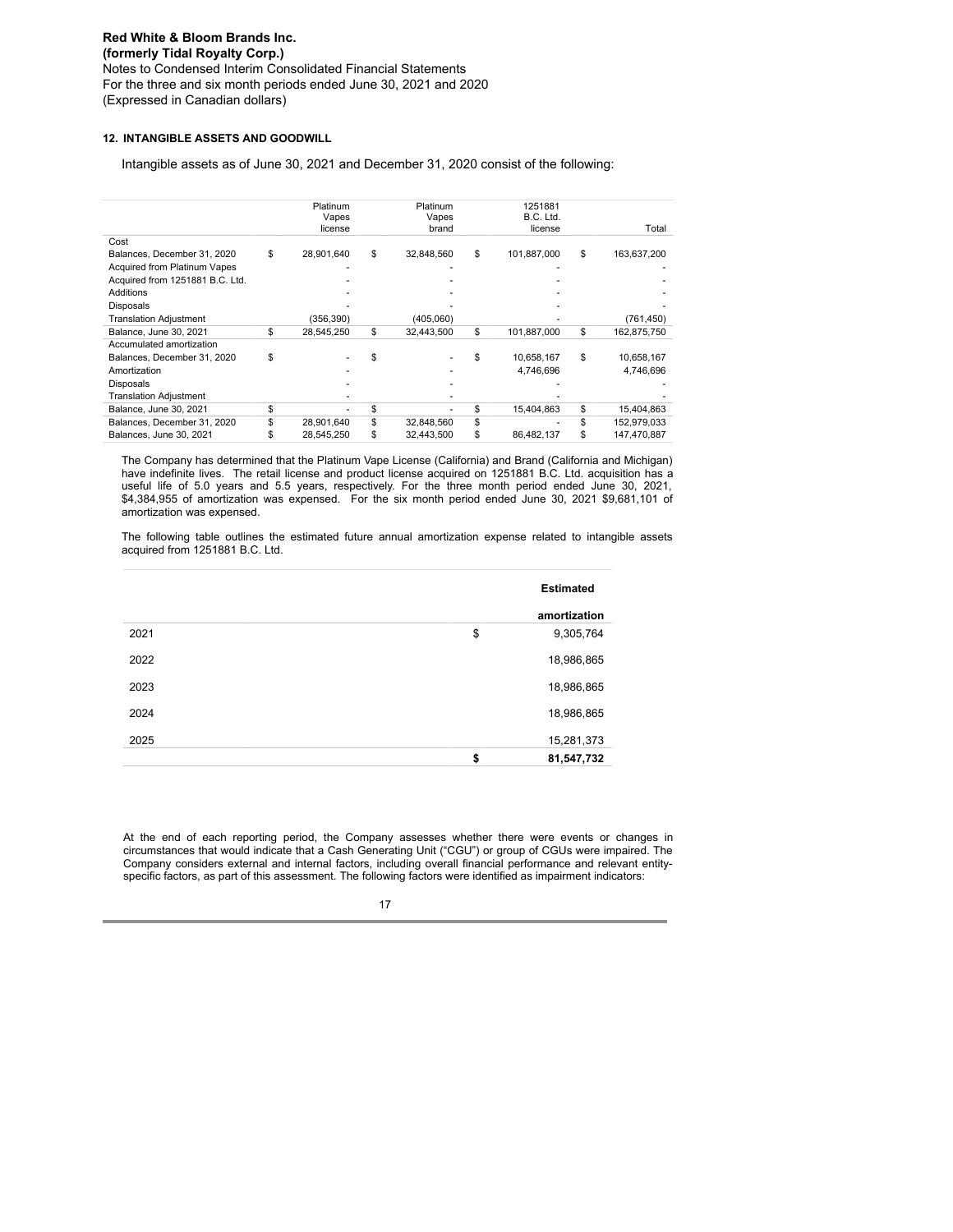## **Red White & Bloom Brands Inc. (formerly Tidal Royalty Corp.)**

Notes to Condensed Interim Consolidated Financial Statements For the three and six month periods ended June 30, 2021 and 2020 (Expressed in Canadian dollars)

- 1. Sales decline Constraints in the retail distribution network, including a decrease of expected sales and profitability as compared to outcomes initially forecasted by management;
- Change in strategic plans The Company's management determined that certain business units were 2. no longer commercially viable and decided to halt all further construction and operations;
- Decline in stock price and market capitalization As at June 30, 2021, the carrying amount of the Company's total net assets exceeded the Company's market capitalization. 3.

Key assumptions used in calculating the recoverable amount for each CGU grouping tested for impairment as at June 30, 2021 are outlined in the following table:

|                | <b>PV</b> license<br>(CA) | <b>PV</b> brand<br>(CA) | PV brand<br>(MI) |   | High<br><b>Times</b><br>Retail lic.<br>Agreement | High<br><b>Times</b><br>Prodct lic.<br>Agreement |
|----------------|---------------------------|-------------------------|------------------|---|--------------------------------------------------|--------------------------------------------------|
| Discount       |                           |                         |                  |   |                                                  |                                                  |
| rate           | 43.50%                    | 38.50%                  | 38.50%           |   | 21.00%                                           | 19.00%                                           |
| Terminal       |                           |                         |                  |   |                                                  |                                                  |
| growth rate    | 2.69%                     | 2.69%                   | 2.69%            |   | $-$ %                                            | $-$ %                                            |
| Terminal       |                           |                         |                  |   |                                                  |                                                  |
| capitalization |                           |                         |                  |   |                                                  |                                                  |
| multiple       | 4.36                      | 5.25                    | 6.49             |   | $\overline{\phantom{a}}$                         |                                                  |
| Recoverable    |                           |                         |                  |   |                                                  |                                                  |
| amount         | \$<br>34.249.080          | \$<br>10.440.240        | \$<br>34.631.040 | S | 23.044.920                                       | \$<br>73,336,320                                 |

*PV License (CA)* CGU - The Company's PV License (CA) represents its operations including development, manufacturing and distribution of cannabis vape products within the state of California. This CGU is attributed to the Company's California operating segment. As a result of the impairment test, management concluded that the carrying value was lower than the recoverable amount and recorded no impairment.

*PV Brand (CA)* CGU -The Company's PV Brand (CA) represents its operations dedicated to the sale of cannabis products and accessories within the state of California. This CGU is attributed to the Company's California operating segment. As a result of the impairment test, management concluded that the carrying value was lower than the recoverable amount and recorded no impairment.

*PV Brand (MI)* CGU - The Company's PV Brand (MI) represents its operations dedicated to the sale of cannabis products and accessories within the state of California. This CGU is attributed to the Company's California operating segment. As a result of the impairment test, management concluded that the carrying value was lower than the recoverable amount and recorded no impairment.

*High Times Retail Licensing agreement* CGU - The Company's High Times Retail Licensing agreement represents its right to use certain intellectual property associated with retail dispensary and local delivery services for cannabis products, cannabis accessories and merchandise in the states of Michigan, Illinois and Florida. As a result of the impairment test, management concluded that the carrying value was lower than the recoverable amount and recorded no impairment.

*High Times Product Licensing agreement* CGU - The Company's High Times Retail Licensing agreement represents its right to use certain intellectual property related to the commercialization of cannabis products in Michigan, Illinois and Florida and CBD products nationally carrying HT brands. As a result of the impairment test, management concluded that the carrying value was lower than the recoverable amount and recorded no impairment.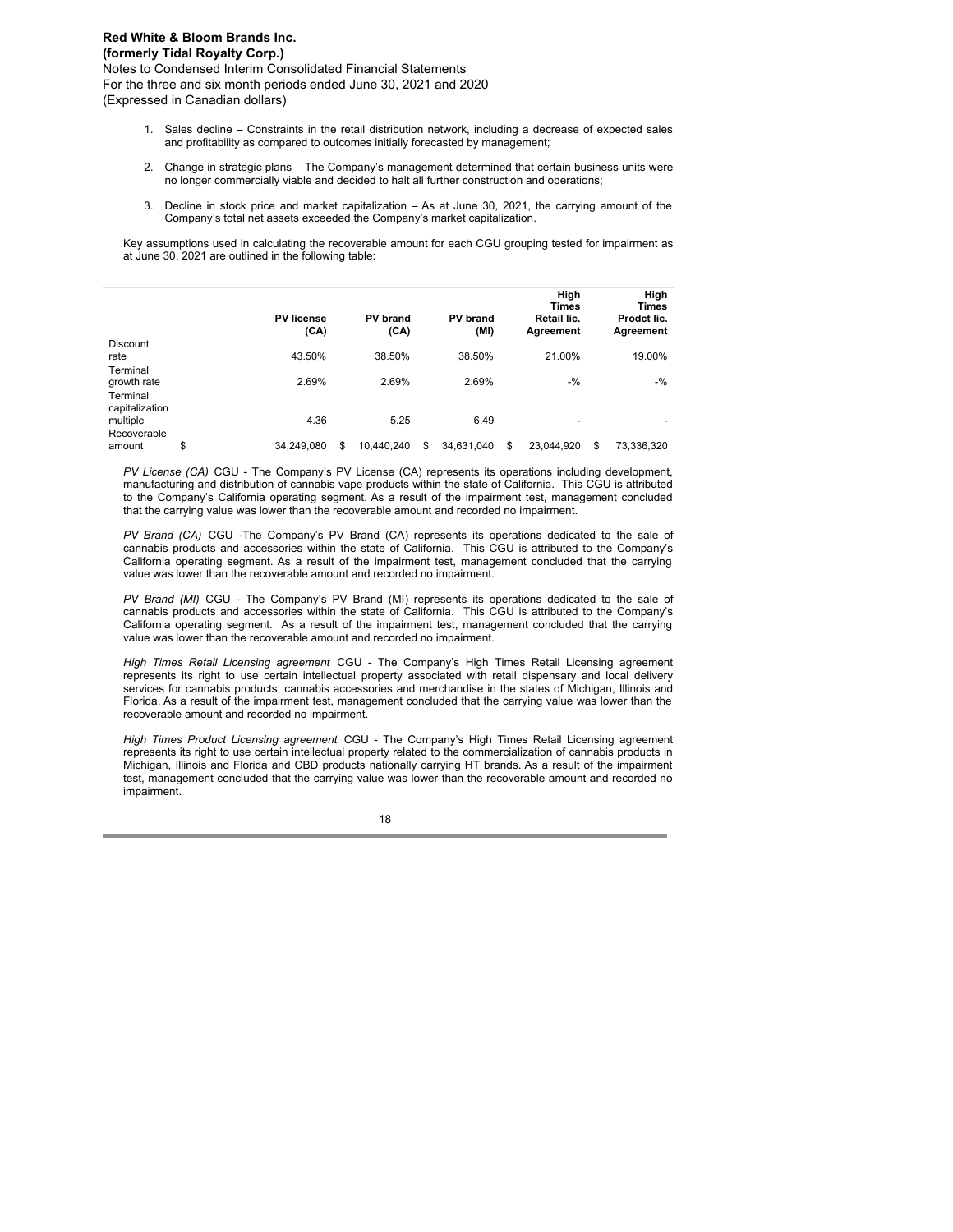Goodwill arose from the acquisition of MAG, PV and Acreage. Goodwill as of June 30, 2021 and December 31, 2020 consists of the following:

|                               |    | <b>June 30,</b> | December 31, |
|-------------------------------|----|-----------------|--------------|
|                               |    | 2021            | 2020         |
| As of beginning of year       | \$ | -               |              |
| Acquisition of PV             |    | 281.172         | 281.172      |
| Acquisition on MAG            |    | 6,083,036       | 6,083,036    |
| Acquisition on Acreage        |    | 14, 161, 073    |              |
| <b>Translation adjustment</b> |    | (322, 894)      | (158, 140)   |
|                               | S  | 20.202.387      | 6.206.068    |

#### **CONVERTIBLE DEBENTURES 13.**

During the year ended December 31, 2019, the Company issued a \$17,650,000 (consisting of advances of CAD \$15,000,000 and USD \$2,000,000) senior secured convertible debenture (the "Tidal Debenture") to Tidal. The Tidal Debenture becomes due and payable (the "Tidal Debenture Maturity Date") on the earlier of: (i) September 30, 2019 (extended to April 30, 2020) and (ii) the date that all amounts owing under the Tidal Debenture become due and payable in accordance with the terms of the Tidal Debenture, including following an event of default. In the event of a default, the Tidal Debenture will bear interest at 12% per annum. On March 12, 2020, the Tidal Debenture Maturity Date was extended to April 30, 2020. The amount was settled on RTO date, and no gain or loss was recorded.

The Tidal debenture is convertible into common shares of the Company in the event that the proposed transaction with Tidal is not completed prior to the Tidal debenture maturity date and the Company instead completes a "Change of Control" or a "Go Public Transaction" as such terms are defined in the Tidal Debenture. In such circumstances, Tidal has the right to convert the Tidal Debenture into common shares of the Company at a price equal to the lesser of (i) \$2.50; and (ii) a 20% discount to the issue price or effective price for any financing completed as part of or concurrently with the Go Public Transaction, if applicable, or the effective purchase price per common share of the Company in the case of a Change of Control transaction. The Tidal Debenture is secured against the assets of the Company pursuant to a general security and pledge agreement dated February 25, 2019 (the "GSA and Pledge Agreement").

The Company may repay the Tidal Debenture prior to the Tidal Debenture Maturity Date at a price equal to 110% of the principal amount and any accrued interest without the prior written consent of Tidal if (i) the Proposed Transaction with Tidal is not capable of being completed prior to October 25, 2019; and (ii) both the Company and Tidal have acted in good faith and have used all commercially reasonable efforts to complete the Proposed Transaction.

On issuance, the Company determined that the conversion feature met the definition of a derivative liability and elected to measure the entire Tidal Debenture at fair value through profit or loss. This derivative liability component was determined to have a value of \$Nil as at December 31, 2019. The Company can convert the principal into common shares

On April 23, 2021, the Company issued USD \$6,234,400 convertible debenture to a third party institution. The debentures becomes due on April 23, 2024. The debenture will bear interest at 8% per annum, and the interest becomes payable on the maturity date. The Company can convert the princial into common shares of the Company at a fixed conversion price of USD \$2.75 per share. On conversion, the holder shall not be enitled to receive the accrued interest. The issuer may prepay the debenture in cash at or after its firstanniversary date.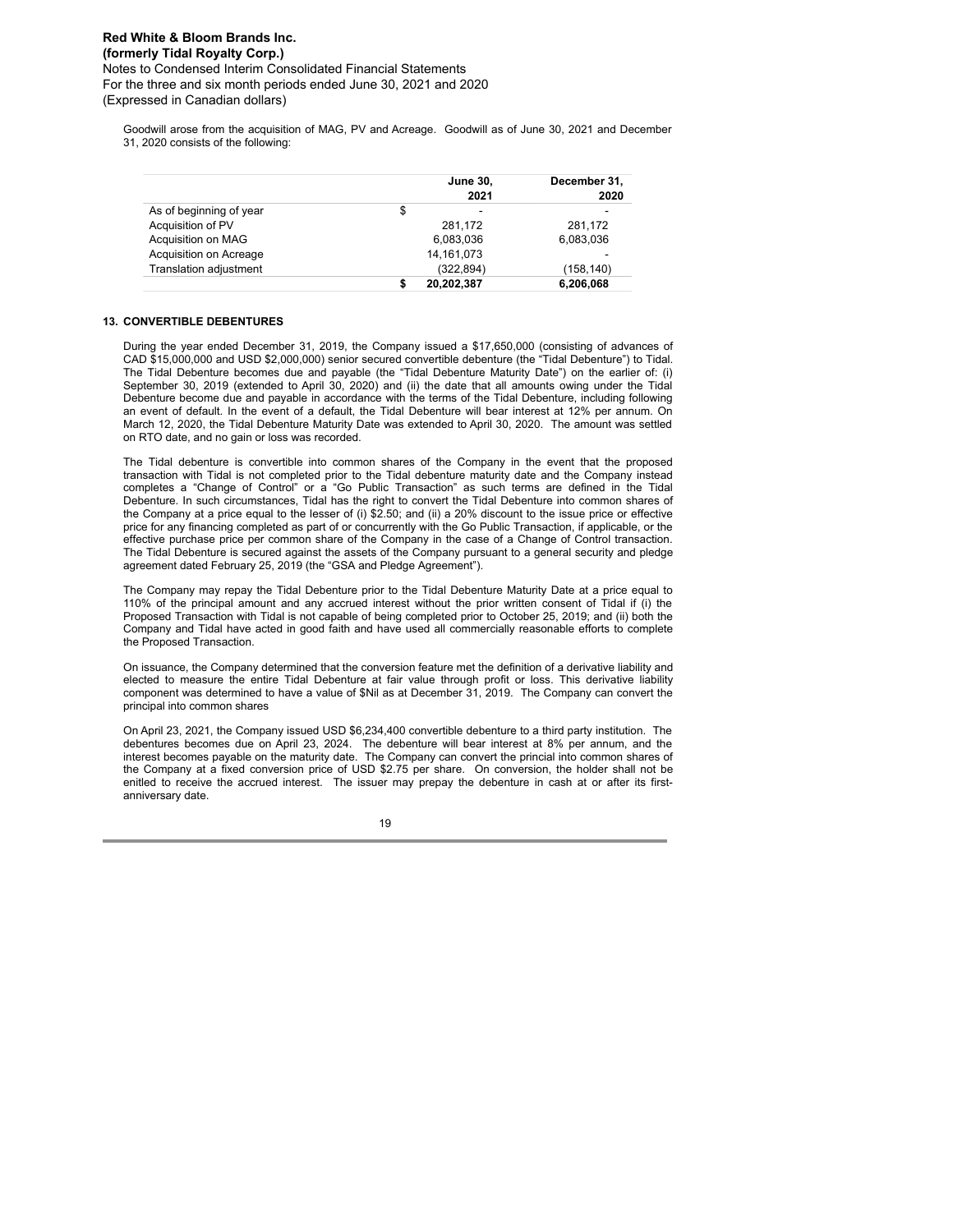On June 4, 2021, the Company issued USD \$20,112,015 convertible debenture to a third party institution. The debenture becomes due and payable on June 4, 2024. The debenture will bear interest at 8% per annum. The Company shall issue 753,385 common shares on the closing date. on the anniversary date and the second anniversary date, the Company shall issue common shares in an amout equal to 4% of the adjusted principal balance at the volume-weighted average trading price for a period of 15 trading days. The Company can convert the principal and interest into common shares of the Company at a fixed conversion price of USD \$2.75 per share. The issuer may prepay the note in cash at or after its first-anniversary date. The issuer may prepay before the first-anniversary date by paying accrued interest as if no prepayment of principal was paid to the Company.

#### **CREDIT FACILITY 14.**

On June 4, 2019, Bridging Finance Inc. (the "Lender") entered into a credit agreement (the "Credit Agreement") with the Company and PharmaCo Inc. ("PharmaCo") (collectively, the "Borrowers") pursuant to which the Lender established a non-revolving credit facility (the "Facility") for the Borrowers in a maximum principal amount of \$36,610,075 (the "Facility Limit"). The purpose of the Facility was so that the Borrowers can purchase certain real estate and business assets in the state of Michigan, to make additional permitted acquisitions and for general corporate and operating purposes.

The obligations under the Facility were due and payable on the earlier of: (a) the termination date (being January 4, 2020); and (b) the acceleration date (being the earlier of the date of an insolvency event or that a demand notice is delivered pursuant to the terms of the Credit Agreement).

In respect of the advance made by the Lender to the Borrowers under the Facility, the Borrowers agreed to pay the Lender:

(a) Interest at the prime rate plus 10.55% per annum calculated and compounded monthly, payable monthly in arrears on the last day of each month; and

(b) A work fee equal to \$909,360 (the "Work Fee") (paid by the Company).

The obligations under the Facility are secured by general security agreements on each Borrower, mortgages on certain owned real property of PharmaCo among other security obligations.

As the funds under the Facility (net of the Work Fee, commissions and other transaction expenses of the Lender) were advanced by the Lender directly to MichiCann, MichiCann in turn advanced the funds (net of MichiCann's transaction expenses) to PharmaCo pursuant to a Promissory Note issued by PharmaCo to MichiCann in the principal amount of \$30,648,547 (Note 10).

The Company paid financing fees related to the Facility, including the Work Fee, of \$2,361,459 which has been included as finance expenses for the year ended December 31, 2019.

The Company also deducted a debt service reserve of \$3,323,524 from the total principal amount which serves to pay the interest on the Facility as it is incurred. During the year ended December 31, 2019, the Company incurred interest expense of \$3,540,353 on the Facility. As such, as of December 31, 2019 the debt service reserve balance is \$nil as it was applied against the interest reserve amount. As at December 31, 2019, interest payable of \$235,675 has been included in the bridge financing amount. As a result, the bridge financing balance as at December 31, 2019 was \$36,610,075.

On January 10, 2020, the Facility was amended (the "Amended Facility") pursuant to an amended and restated agreement between the Lender, MichiCann (as guarantor) and PharmaCo, RWB Illinois, Inc. ("RWB") and MAG. The Amended Facility consisting of Non-revolving Facility A and Facility B. Non-revolving Facility A for USD\$27,000,000 was used to pay the outstanding advances from the bridge financing of CAD\$36,610,075. As a result, the old bridge financing facility balance was fully paid.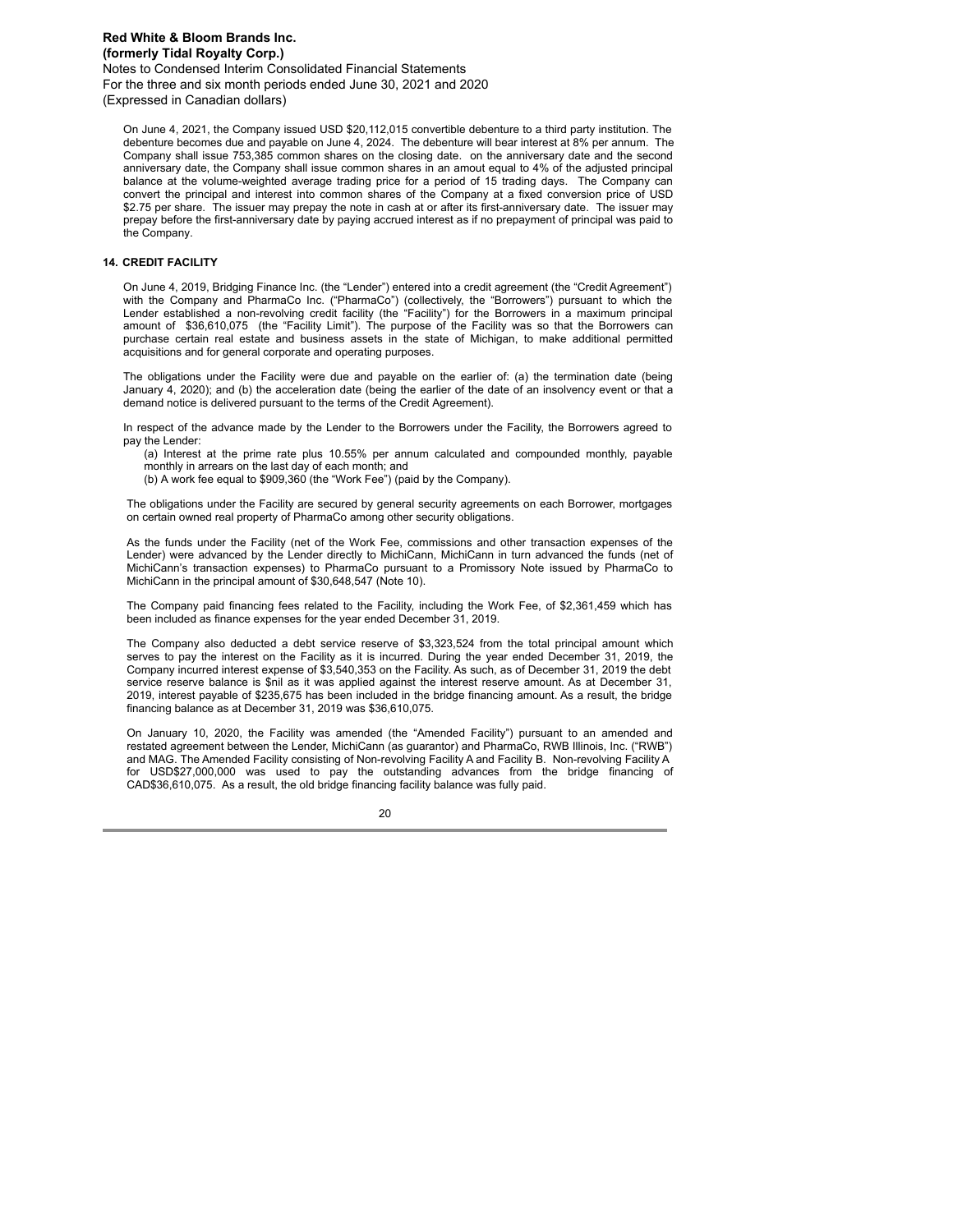The obligations under the Amended Facility are due and payable on the earlier of:

(a) the termination date (being July 10, 2021 subject to the right of the Borrowers to extend the termination date by paying a 1% fee for two additional six-month periods for a total of 30 months); and (b) the acceleration date (being the earlier of the date of an insolvency event or that a demand notice is delivered pursuant to the terms of the Amended Facility).

The Company exercised the right to extend the termination date on July 10, 2021, and January 10, 2022 became a maturity date. Therefore, the outstanding balance at June 30, 2021 has been treated as a current liability.

In respect of the advance made by the Lender to the Borrowers under the Facility, the Borrowers agreed to pay the Lender:

(a) Interest at the prime rate plus 12% per annum calculated and compounded monthly, payable monthly in arrears on the last day of each month; and

(b) A work fee equal to \$1,492,500 (the "Amended Work Fee") (paid by the Company).

The work fee of \$1,492,500 was recognized as transaction cost and offset against the debt. \$817,462 of the total work fee was expensed in the year ended December 31, 2020.

During the six months ended June 30, 2021, the Company satisfied all financial covenants. Covenants include prompt payment, preservation of corporate existence, compliance with laws, payment of taxes, maintain of records, maintenance of properties, inspection, insurance coverage, perform obligations, notice of certain events, completion of RTO, discharge of all obligations and liabilities arising under ERISA and further assurance.

The total interest recorded during the six months ended June 30, 2021 was \$3,897,158 (year ended December 31, 2020 - \$7,922,884).

A continuity of the credit facility balance is as follows:

| Balances, December 31, 2018          | \$ |              |
|--------------------------------------|----|--------------|
| Original credit agreement            |    | 36,610,075   |
| Balances, December 31, 2019          | \$ | 36,610,075   |
| Repaid on January 10, 2020           | \$ | (36,610,075) |
| Amended credit agreement             |    | 65,490,910   |
| Work fee recognized contra liability |    | (1,966,043)  |
| Work fee expensed                    |    | 1,291,005    |
| Balances, December 31, 2020          | \$ | 64,815,872   |
| Work fee expensed                    |    | 639,696      |
| Balances, June 30, 2020              | \$ | 65,455,568   |
|                                      | 21 |              |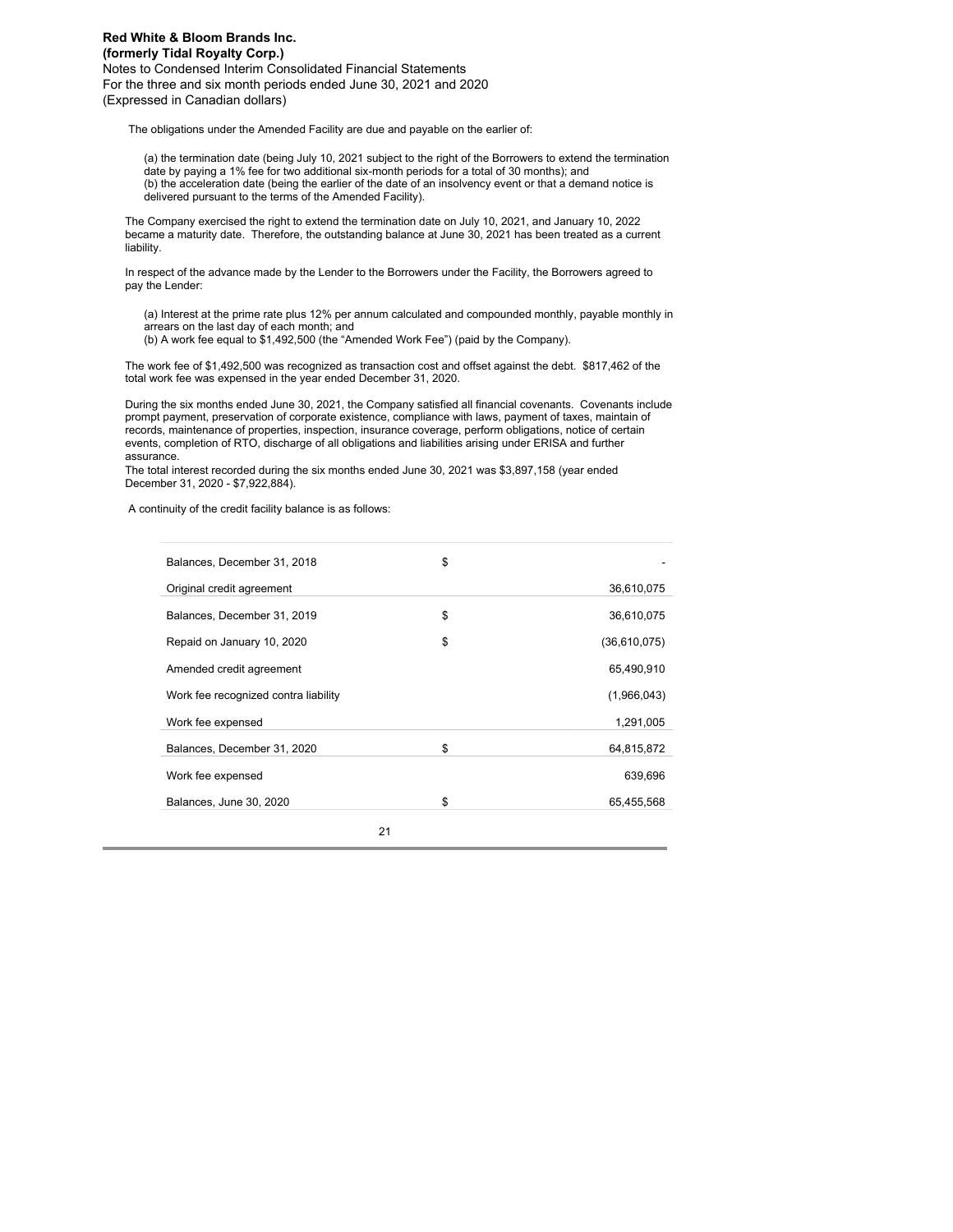## **LOANS PAYABLE 15.**

Current loans payables as at June 30, 2021 and December 31, 2020 are as follow:

|                                                                                                       | June 30, 2021    | December 31, 2020 |
|-------------------------------------------------------------------------------------------------------|------------------|-------------------|
| Platinum Vapes Ioan - original Ioan of \$16,655,835                                                   |                  |                   |
| - non-interest bearing, principal due on maturity, due                                                |                  |                   |
| on January 12, 2021                                                                                   | \$<br>2,636,204  | \$<br>16,394,996  |
| Private loans - original loan of \$7,329,616 interest<br>bearing, principal due on demand             | 6,824,579        | 1,069,616         |
| 1260356 Ontario Ltd. - original loan of \$9,658,595                                                   |                  |                   |
| - non-interest bearing, due on demand - 1                                                             |                  | 9,658,595         |
| Mid-American Growers SBA loan 1 - original loan of                                                    |                  |                   |
| \$1,364,888 - 1% interest, principal and interest                                                     |                  |                   |
| payable at maturity, due on April 6, 2021                                                             | 1,328,654        | 1,364,888         |
| Payable to Oakshire - original loan of \$1,080,947                                                    |                  |                   |
| - non-interest bearing, no fixed payment terms                                                        | 1,052,251        | 1,080,947         |
| Payable to Pharmaco - original loan of \$1,717,056<br>- non-interest bearing, no fixed payment terms  | 1,721,049        | 1,717,056         |
| Payable to Luna - original loan of \$63,660 - non-                                                    |                  |                   |
| interest bearing, no fixed payment terms                                                              | 61,970           | 63,660            |
| Mid-American Growers SBA loan 1 - original loan of                                                    |                  |                   |
| \$781,727 - 1% interest, principal and interest                                                       |                  |                   |
| payable at maturity on April 6, 2022                                                                  | 870,141          |                   |
| Mid-American Growers SBA loan 2 - original loan of<br>\$190,853 - 1% interest, principal and interest |                  |                   |
| payable at maturity on April 6, 2022                                                                  | 184,880          |                   |
| Acreage acquisition 1 - original loan of \$14,529,715-                                                |                  |                   |
| 12% interest, principal and interest payable at                                                       |                  |                   |
| maturity, due on July 11, 2021                                                                        | 2,499,235        |                   |
| Acreage acquisition 1 - original loan of \$7,798,966 -                                                |                  |                   |
| 7% interest, principal and interest payable at<br>maturity, due on August 3, 2021                     | 7,798,966        |                   |
| Acreage acquisition 1 - original loan of \$7,605,095 -                                                |                  |                   |
| 12% interest, principal and interest payable at                                                       |                  |                   |
| maturity, due on October 21, 2021                                                                     | 7,605,095        |                   |
| Acreage acquisition 1 - original loan of \$8,185,880 -                                                |                  |                   |
| 12% interest, principal and interest payable at                                                       |                  |                   |
| maturity, due on November 12, 2021                                                                    | 8,185,880        |                   |
| Acreage acquisition 2 - original loan of \$12,373,013 -                                               | 12,373,013       |                   |
| 8% interest, principal and interest payable at maturity,                                              |                  |                   |
| due on November 28, 2021                                                                              |                  |                   |
|                                                                                                       |                  |                   |
| Acreage acquisition 2 - original loan of \$22,271,424 -                                               | 22,271,424       |                   |
| 8% interest, principal and interest payable at maturity,<br>due on May 31, 2022                       |                  |                   |
|                                                                                                       |                  |                   |
| Total                                                                                                 | \$<br>75,413,341 | \$<br>31,349,758  |
|                                                                                                       |                  |                   |
| 22                                                                                                    |                  |                   |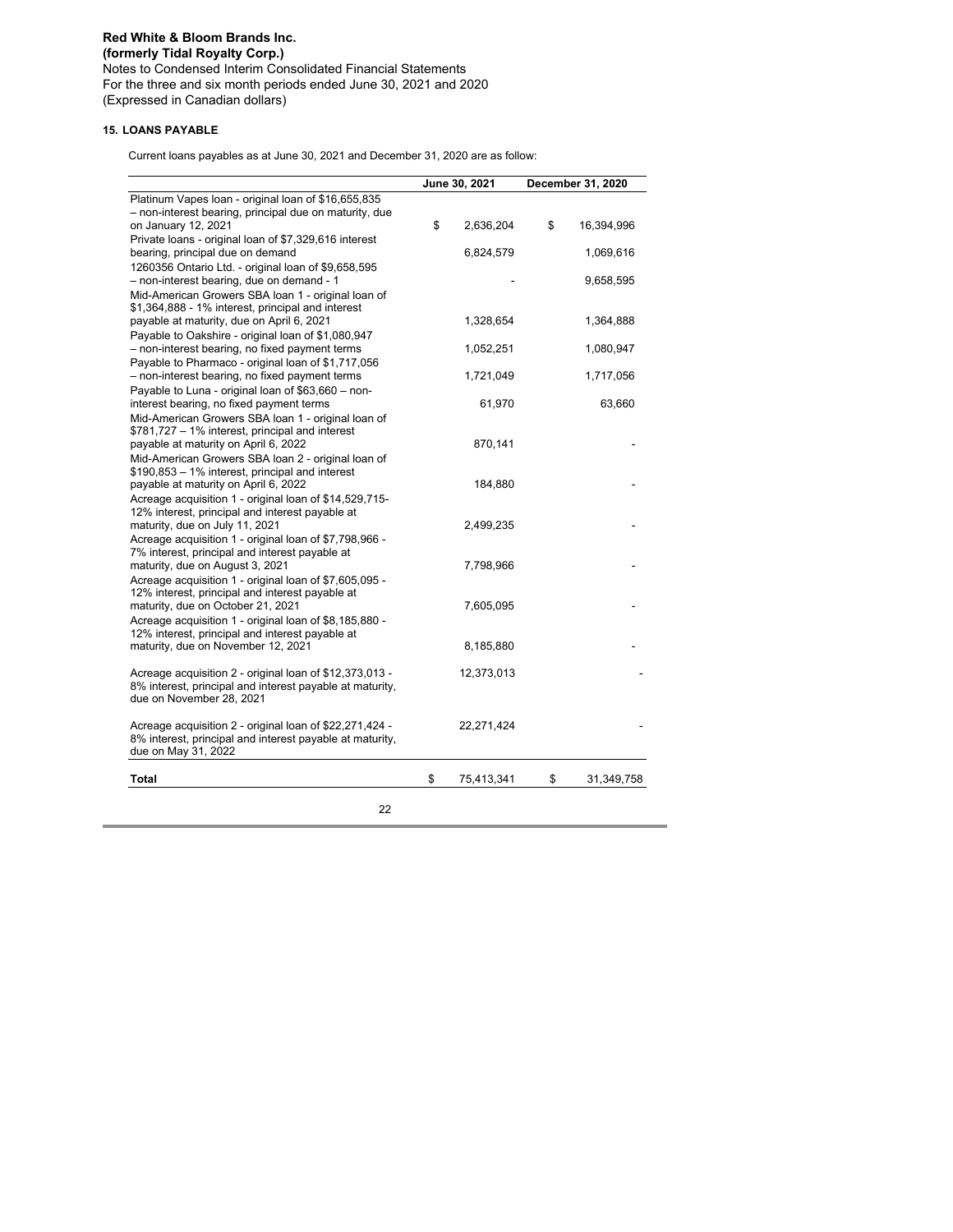Non-current loans payable as at June 30, 2021 and December 31, 2020 are as follow:

|                                                                                                                                                                                              | June 30, 2021    | December 31, 2020 |            |  |
|----------------------------------------------------------------------------------------------------------------------------------------------------------------------------------------------|------------------|-------------------|------------|--|
| Platinum Vapes note payable - original loan of<br>\$17,219,398 – non-interest bearing, principal due on<br>maturity on September 11, 2023                                                    | \$<br>18,444,157 | \$                | 17,705,058 |  |
| Vista Prime Management Ford Ioan - original Ioan of<br>$$16,218 - 5.90\%$ interest, repayable in monthly<br>installments of principal and interest of \$314, maturing<br>on January 12, 2023 | 5,826            |                   | 7,313      |  |
| Vista Prime Management Ram Ioan - original Ioan of<br>$$26,872 - 6.10\%$ interest, repayable in monthly<br>installments of principal and interest of \$670, maturing<br>on July 25, 2023     | 15,524           |                   | 19,141     |  |
| Mid-American Growers SBA loan 1 - original loan of<br>\$781,727 – 1% interest, principal and interest payable<br>at maturity on April 6, 2022                                                |                  |                   | 781.727    |  |
| Mid-American Growers SBA loan 2 - original loan of<br>\$190,853 – 1% interest, principal and interest payable<br>at maturity on April 6, 2022                                                |                  |                   | 190,853    |  |
| Total                                                                                                                                                                                        | \$<br>18,465,507 | \$                | 18,704,092 |  |

All short-term and long term loans are unsecured and do not have any covenants.

The Platinum vapes notes payable may be converted at the option of the holder into common shares of the Company after twelve months from issuance at a conversion price of USD \$0.57, as adjusted pursuant to the terms of the notes. Obligations under the Platinum vapes notes payable shall be secured by all assets and ownership interests of the Company. Beginning on the date four months following issuance, in the event that the closing price of the common shares of the Company quoted on OTCQX exceeds one hundred fifty percent (150%) of the conversion price for at least ten consecutive trading days, then the Company has the right to force the conversion of the notes into common shares of the Company.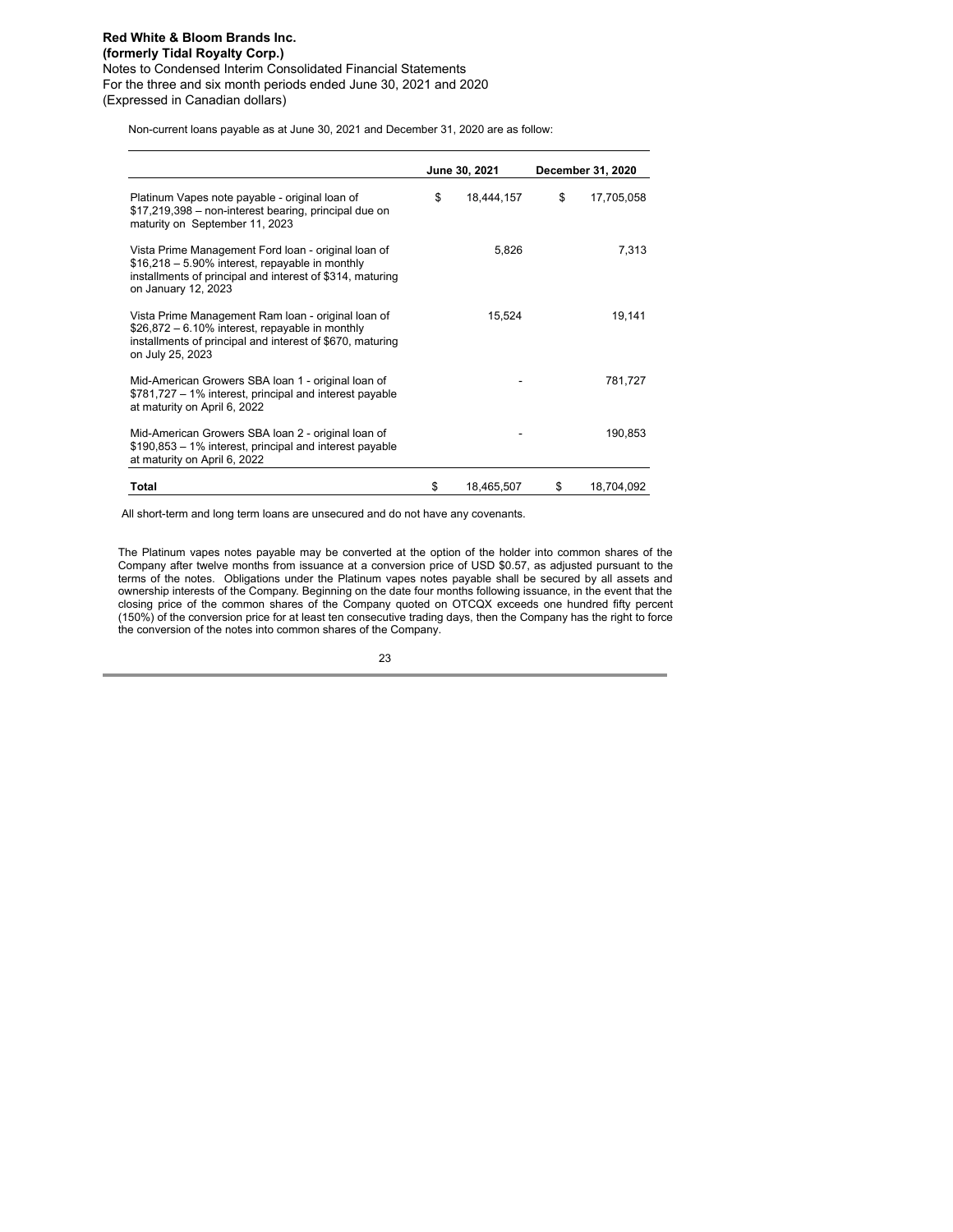The fair value of Platinum Vapes note payable was estimated using a binomial lattice methodology based on a Cox-Ross-Rubenstein approach. Key inputs and assumptions used for the valuations as of December 31, 2020 were as follows.

| Stock price as of December 31, 2020 (USD) | \$0.596 |
|-------------------------------------------|---------|
| Risk-free rate                            | 0.16%   |
| <b>Expected volatility</b>                | 92%     |
| Discount for lack of marketability        | 3%      |

Total debt repayments are as follows:

| 2023 | 18,465,507       |
|------|------------------|
| 2022 | 23,326,445       |
| 2021 | \$<br>61,481,172 |

#### **LEASE LIABILITIES 16.**

The Company's leases are comprised of leased premises and offices. The Company's liabilities as of June 30, 2021 were as follows:

| <b>Contractual undiscounted cashflows</b> |   |            |
|-------------------------------------------|---|------------|
| Less than one year                        |   | 1,891,666  |
| Two years and beyond                      |   | 26,397,038 |
| Total undiscounted lease obligations      | S | 28,288,704 |
| Current portion                           |   | 749.240    |
| Non-current portion                       |   | 17,356,543 |
| <b>Total Discounted lease obligations</b> |   | 18,105,783 |

The Company has a lease for manufacturing and distribution facility in San Diego, which expires on October 15, 2022. The lease was accounted for under IFRS 16, using an incremental borrowing rate of 6.00%. The Company recognized a right-of-use asset of \$392,188 and a corresponding lease liability of \$392,469.

The Company has a lease for office space in Concord, which expires on October 1, 2022. The Company's future monthly rental payments for this office space are approximately \$24,150.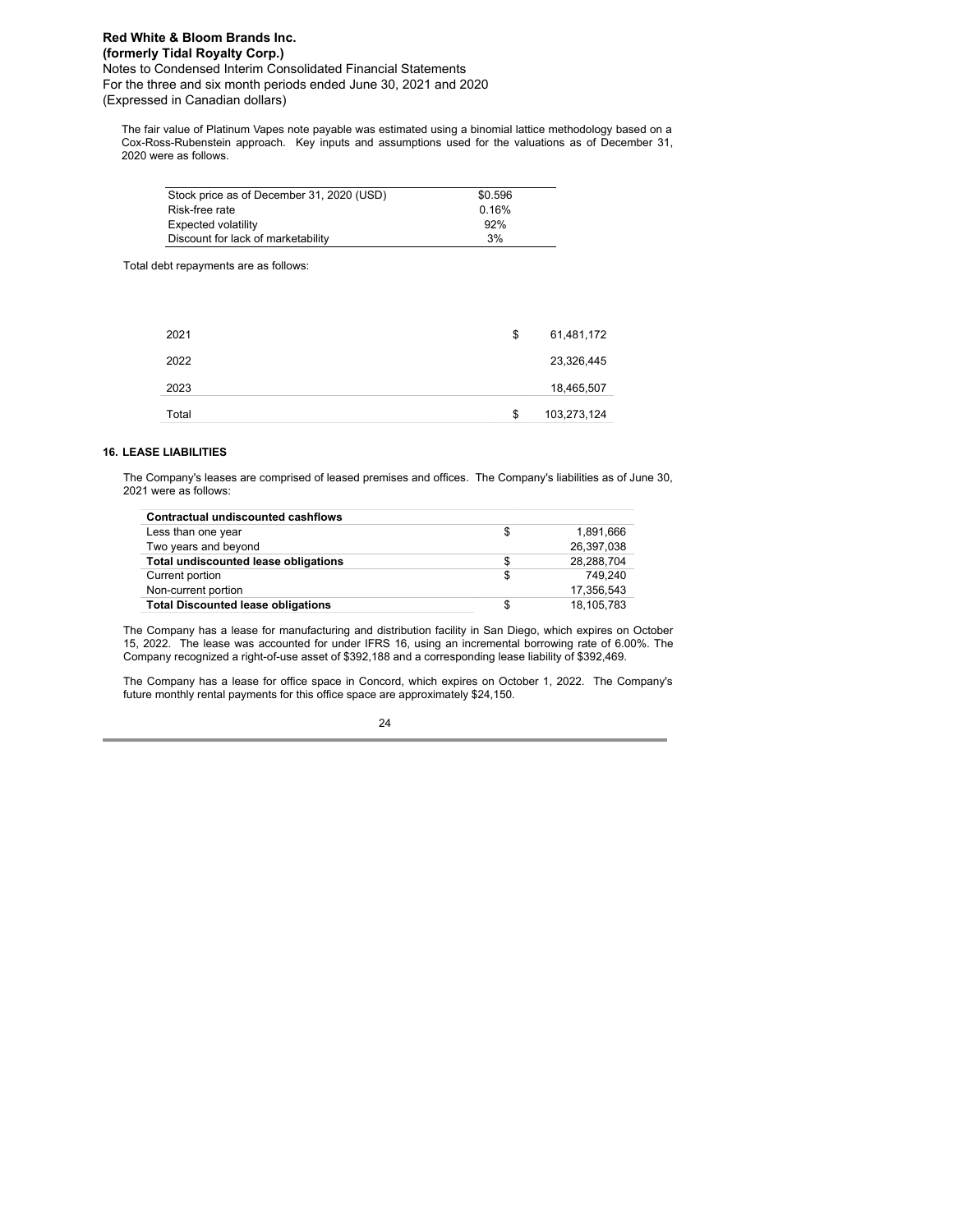#### **SHARE CAPITAL 17.**

#### Authorized Share Capital

Unlimited number of common shares without par value.

Unlimited number of convertible series I preferred shares without par value, each share convertible into one common share by the holder, and non-voting.

Unlimited number of convertible series II preferred shares without par value, each share convertible into one common share by the holder, and voting. Upon conversion of series II preferred shares into common shares, preferred shareholders will receive equivalent common shares plus an additional 5% common shares for each twelve month period up to twenty-four months.

#### Private Placement

On September 24, 2020, the Company closed the bought deal offering for a total issuance of - units of the Company at a price of \$0.75 per unit for aggregate gross proceeds of \$25,012,500, which includes the full exercise of the over-allotment option.

Each unit consists of one common share in the capital of the Company (a "Common Share") and one Common Share purchase warrant (a "Warrant"). Each Warrant entitles the holder thereof to purchase one Common Share at an exercise price of \$1.00, for a period of 24 months following the close. If, at any time prior to the expiry date of the Warrants, the volume-weighted average price of the Common Shares on the Canadian Securities Exchange (the "CSE") (or such other stock exchange where the majority of the trading volume occurs) exceeds \$1.50 for 10 consecutive trading days, the Company may provide written notice to the holders of the Warrants by way of a news release advising that the Warrants will expire at 5:00 p.m. (Vancouver time) on the 30th day following the date of such notice unless exercised by the holders prior to such date.

The Company has paid the Underwriters a cash fee of 6% (\$1,500,750) of the aggregate gross proceeds, and an aggregate of 2,001,000 non-transferable compensation warrants, with each compensation warrant being exercisable into units at a price of \$0.75 for a period of 24 months following the closing of the Offering. Other transaction fees were also incurred in the amount of \$211,482. Net cash proceeds received after the underwriter fee is \$22,241,753.

A unit price of \$0.75 per unit was allocated to a common share and a common share purchase warrant using a relative fair value of \$0.58 and \$0.178 per common share and common share purchase warrant respectively. The gross proceeds of \$19,138,852 and \$5,873,648 were allocated to common shares and common shares purchase warrants respectively. The fair value of the common share purchase warrants was determined using a Monte Carlo valuation model with the following main assumptions:

| <b>Black-Scholes inputs</b> | <b>September 24, 2020</b> |
|-----------------------------|---------------------------|
| Risk free rate              | $0.23\%$ (2 yrs)          |
| Exercise price              | \$1.00                    |
| Stock price                 | \$0.58                    |
| <b>Expected volatility</b>  | 101%                      |

The fair value of the compensation warrants of \$894,450 was estimated using both Black-Scholes and Monte Carlo valuation models with the following main assumptions: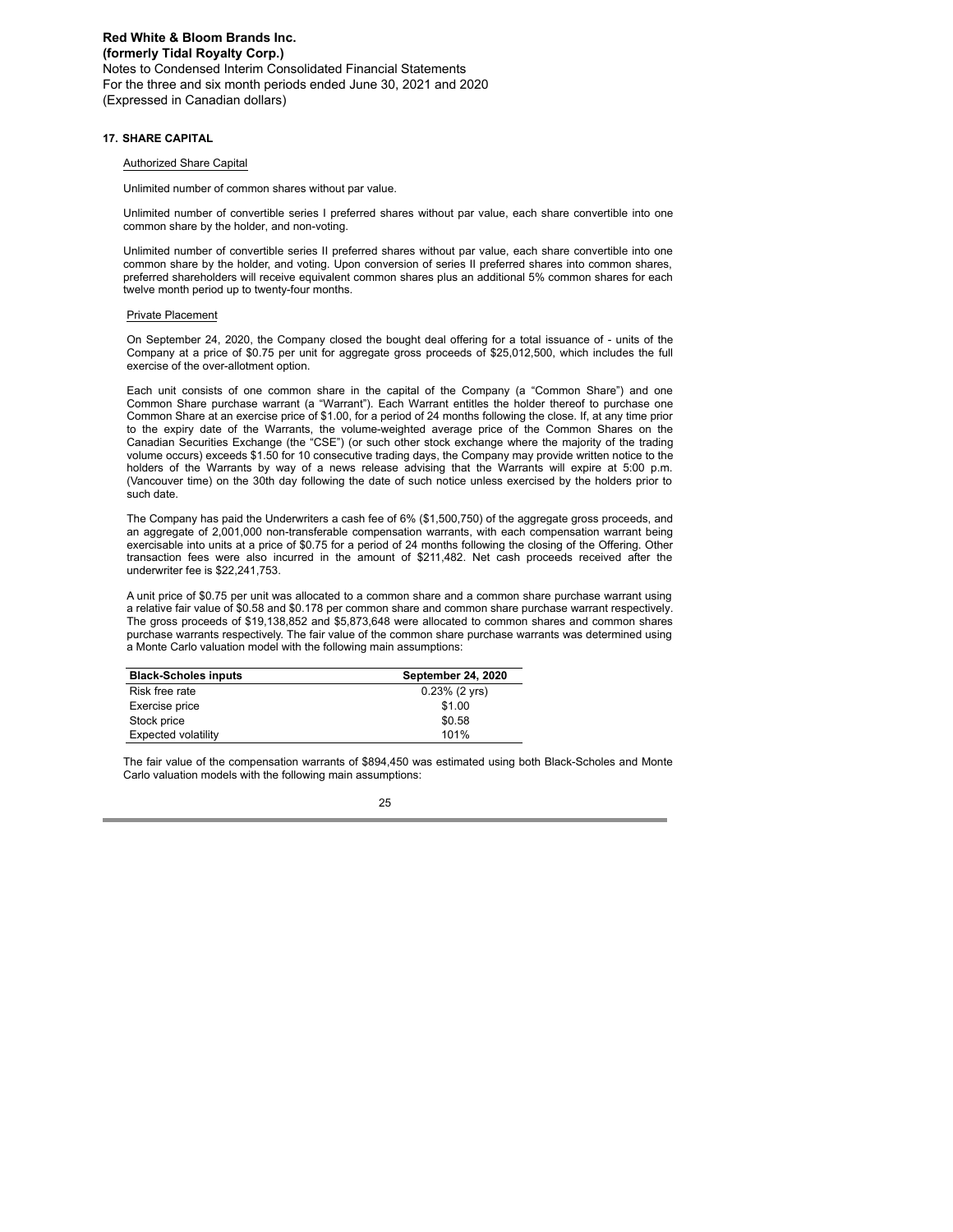## **Red White & Bloom Brands Inc. (formerly Tidal Royalty Corp.)**

Notes to Condensed Interim Consolidated Financial Statements For the three and six month periods ended June 30, 2021 and 2020 (Expressed in Canadian dollars)

| <b>Black-Scholes inputs</b> | <b>September 24, 2020</b> |
|-----------------------------|---------------------------|
| Risk free rate              | $0.23\%$ (2 yrs)          |
| Exercise price              | \$0.75                    |
| Stock price                 | \$0.58                    |
| Expected volatility         | 101%                      |

Total transaction fees paid in cash and compensation warrants amounted to \$2,606,682 which were deducted \$1,994,556 and \$612,126 from common shares and common shares purchase warrants, respectively.

The Company issued 1,411,333 units to settle a debt of \$1,058,500, of which 866,666 units were issued to the CEO of the Company.

#### Debt Settlement

During year ended December 31, 2020, the Company issued - units consisting of one common share and one series II preferred shares to a third-party to pay for \$- owed by PharmaCo to its related party. The balance due to the Company upon issuance of shares has been recorded as a loan receivable from Pharmaco.

On June 14, 2021, the Company issued 8,976,426 units of series II preferred shares to a third-party to settle a debenture totalling USD \$7,500,000.

#### Common Shares

On January 5, 2021, the Company issued 300,000 of common shares and 300,000 convertible series II preferred shares pursuant to the exercise of 300,000 stock options for gross proceeds of \$150,000.

On January 6, 2021, the Company issued 1,500,000 common shares pursuant to the exercise of 1,500,000 restricted share units.

On January 14, 2021, the Company issued 25,000 common shares pursuant to the exercise of 25,000 warrants for gross proceeds of \$18,750.

On January 14, 2021, the Company issued 325,000 common shares and 325,000 convertible series II preferred shares pursuant to the exercise of 325,000 stock options for gross proceeds of \$162,500.

On January 27, 2021, the Company issued 354,645 common shares pursuant to the exercise of 354,645 restricted share units.

On January 28, 2021, the Company issued 575,000 common shares and 575,000 convertible series II preferred shares pursuant to the exercise of 575,000 stock options for gross proceeds of \$287,500.

On January 29, 2021, the Company issued 3,745 common shares pursuant to the exercise of 3,745 warrants for gross proceeds of \$2,809.

On February 3, 2021, the Company issued 7,489 common shares pursuant to the exercise of 7,489 warrants for gross proceeds of \$5,617.

On February 4, 2021, the Company issued 1,000 units of common shares for the purchases of 1,000 deal warrants for gross proceeds of \$1,000.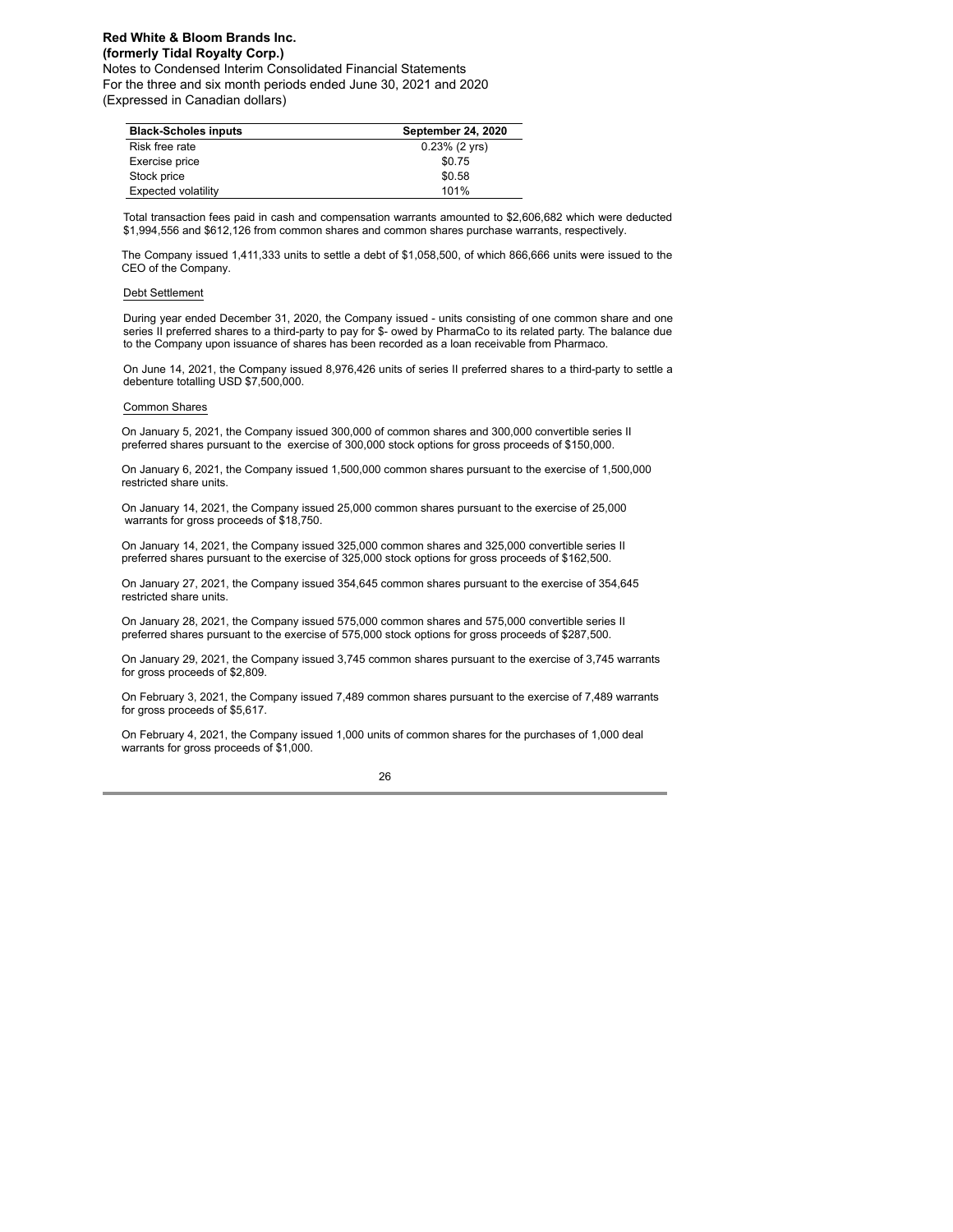# **Red White & Bloom Brands Inc. (formerly Tidal Royalty Corp.)**

Notes to Condensed Interim Consolidated Financial Statements For the three and six month periods ended June 30, 2021 and 2020 (Expressed in Canadian dollars)

On February 9, 2021, the Company issued 298,000 units of common shares for the purchases of 298,000 deal warrants for gross proceeds of \$298,000.

On February 9, 2021, the Company issued 199,194 common shares pursuant to the exercise of 199,194 warrants for gross proceeds of \$149,396.

On February 10, 2021, the Company issued 220,000 units of common shares for the purchases of 220,000 deal warrants for gross proceeds of \$220,000.

On February 11, 2021, the Company issued 871,732 common shares pursuant to the exercise of 871,732 warrants for gross proceeds of \$653,799.

On February 11, 2021, the Company issued 617,500 units of common shares for the purchases of 617,500 deal warrants for gross proceeds of \$617,500.

On February 12, 2021, the Company issued 2,000 units of common shares for the purchases of 2,000 deal warrants for gross proceeds of \$2,000.

On February 16, 2021, the Company issued 279,800 units of common shares for the purchases of 279,800 deal warrants for gross proceeds of \$279,800.

On February 16, 2021, the Company issued 175,000 common shares pursuant to the exercise of 175,000 stock options for gross proceeds of \$105,000.

On March 11, 2021, the Company issued 487,014 common shares pursuant to the exercise of 487,014 warrants for gross proceeds of \$365,261.

On March 17, 2021, the Company issued 2,000 units of common shares for the purchases of 2,000 bought deal warrants for gross proceeds of \$2,000.

On March 18, 2021, the Company issued 7,500 units of common shares for the purchases of 7,500 bought deal warrants for gross proceeds of \$7,500.

On March 23, 2021, the Company issued 8,000,000 units of common shares for the purchases of 8,000,000 bought deal warrants for gross proceeds of \$8,000,000.

On March 31, 2021, the Company issued 237,500 units of common shares for the conversion of debt in the amount of \$342,000 to common shares for gross proceeds of \$342,000.

On April 5, 2021, the Company issued 64,000 units of common shares pursuant to the exercise of 64,000 RSU units for gross proceeds of \$Nil.

On April 22, 2021, the Company issued 900,000 units of common shares pursuant to transaction fee of convertible debenture issued.

On April 27, 2021, the Company issued 5,950,971 units of common shares pursuant to transaction detailed in note 5.

On April 28, 2021, the Company issued 750,000 common shares pursuant to the exercise of 750,000 warrants for gross proceeds of \$750,000.

On April 30, 2021, the Company issued 110,500 units of common shares pursuant to the exercise of 110,500 RSU units for gross proceeds of \$Nil.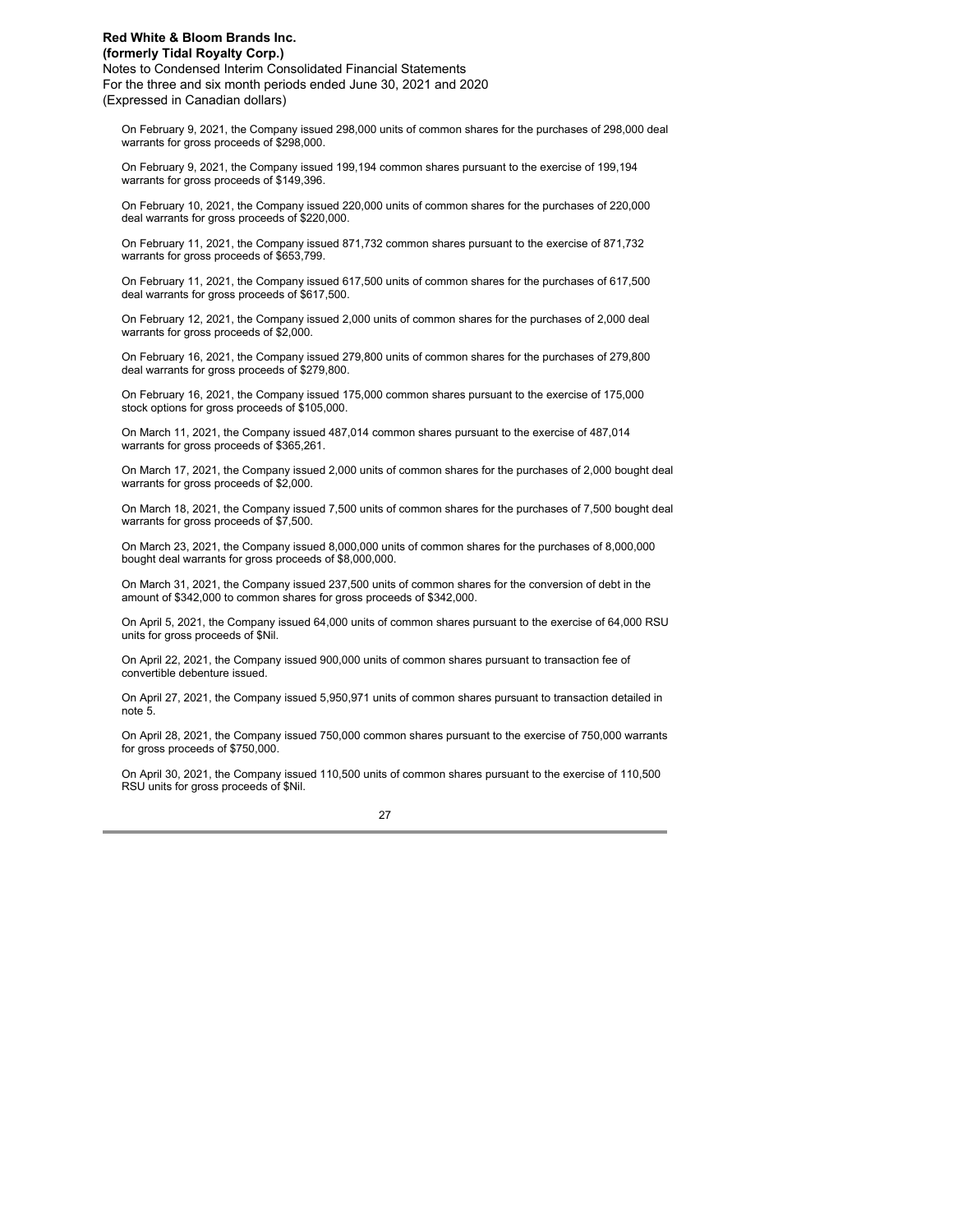May 12, 2021, the Company issued 531,000 units of common shares pursuant to transaction fee of convertible debenture issued.

#### Convertible Series II Preferred Shares

On January 5, 2021, the Company issued 300,000 of common shares and 300,000 convertible series II preferred shares pursuant to the exercise of 300,000 stock options for gross proceeds of \$150,000.

On January 14, 2021, the Company issued 325,000 common shares and 325,000 convertible series II preferred shares pursuant to the exercise of 325,000 stock options for gross proceeds of \$162,500.

On January 28, 2021, the Company issued 575,000 common shares and 575,000 convertible series II preferred shares pursuant to the exercise of 575,000 stock options for gross proceeds of \$287,500.

#### Warrants

On December 19, 2018, MichiCann issued 595,340 finders' warrants with an exercise price of \$1.00 per common share of MichiCann. No warrants were issued and exercised during the year ended December 31, 2019.

On April 24, 2020, the Company issued 862,813 warrants to holders of Tidal warrants pursuant to Amended Agreement of the reverse takeover transaction. The warrants are exercisable at the price of \$0.80 per common share of the Company.

On April 24, 2020, as a result of the completion of the reverse takeover transaction, the Company issued 323,898 warrants towards finder's fee. The warrants are exercisable at the price of \$5.28 per common share of the Company.

On June 10, 2020, the Company issued 4,500,000 special warrants related to the 1251881 B.C. Ltd. acquisition. The special warrants are automatically convertible into 4,500,000 common shares of the Company should the volume weighted average price of the Company's common shares be less than \$1.50 for the first 180 days following the acquisition date. The 4,500,000 warrants were exercised on December 14, 2020.

On September 24, 2020, the Company issued 33,350,000 warrants pursuant to bought deal financing agreement. The warrants are exercisable at the price of \$1.00 per common share of the Company for a period of 24 months.

On September 24, 2020, the Company issued 2,001,000 warrants to finders pursuant to bought deal financing agreement. The warrants are exercisable at the price of \$0.75 per unit for a period of 24 months. The unit consists of one common share of the Company and one warrant exercisable at the price of \$1.00 per common share of the Company.

On May 12, 2021, the Company issued 4,222,713 warrants in the form of debt units. The warrants are exercisable at the price of \$1.15 per unit for a period of 24 months. The unit consists of series 2 preferred shares and warrants to purchase common shares of the Company.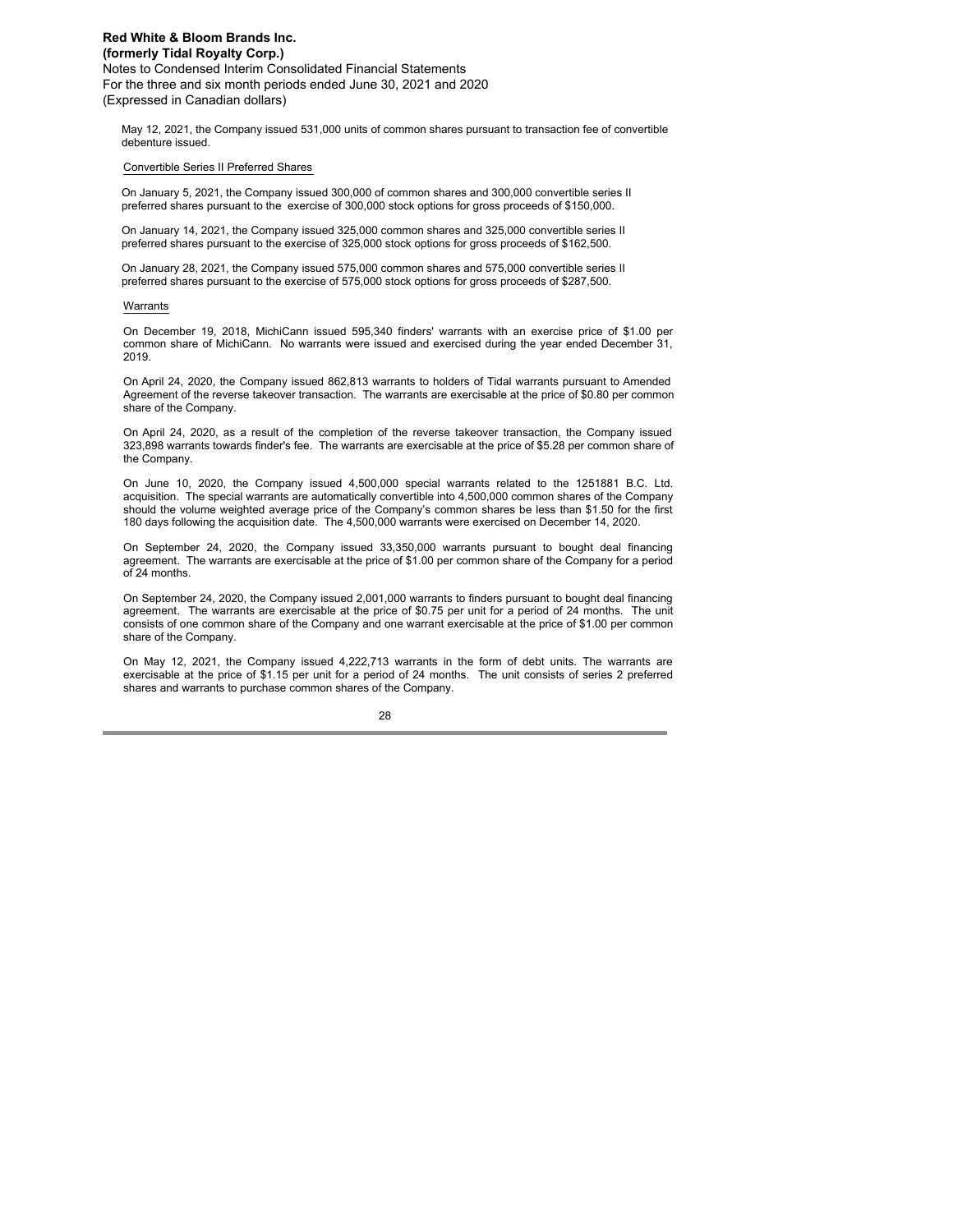Warrant transactions and the number of warrants outstanding are summarized as follows:

|                             | Number of    | <b>Weighted average</b> |
|-----------------------------|--------------|-------------------------|
|                             | Warrants     | <b>Exercise Price</b>   |
| Balances, December 31, 2020 | 35.351.000   | \$<br>0.99              |
| Exercised                   | (11,021,974) | 0.96                    |
| Balances, March 31, 2021    | 24.329.026   | \$<br>0.99              |
| Issued                      | 4,222,713    | 1.15                    |
| Exercised                   | (749.999)    | 1.00                    |
| Balances, June 30, 2021     | 27.801.740   | \$<br>1.03              |

The following warrants were outstanding and exercisable at June 30, 2021:

|                          |                    | Exercise | Number of<br>Warrants | Number of<br>Warrants |
|--------------------------|--------------------|----------|-----------------------|-----------------------|
|                          |                    |          |                       |                       |
| <b>Issue Date</b>        | <b>Expiry Date</b> | Price    | Outstanding           | Exercisable           |
| September 24, 2020       | September 24, 2022 | 1.00     | 23.922.200            | 23.922.200            |
| September 24, 2020       | September 24, 2022 | 0.75     | 406.826               | 406.826               |
| May 12, 2021             | May 12, 2021       | 1.15     | 4.222.713             | 4.222.713             |
| Balance at June 30, 2021 |                    | 1.02     | 28.551.739            | 28.551.739            |

#### Options

On July 27, 2020, the Company adopted a rolling stock option plan (the "Option Plan"), under which the maximum number of common shares ("Shares") reserved for issuance under the Option Plan at any one time shall not exceed at any time 20% of the then-issued and outstanding shares.

Under the Option Plan, the Board of Directors may from time to time, in its discretion, grant to directors, officers, employees and consultants of the Company. Pursuant to the Option Plan, the Company may issue options for such period and exercise price as may be determined by the Board of Directors, and in any case not exceeding ten (10) years from the date of grant. The minimum exercise price of an option granted under the Option Plan must not be less than the closing price of the Shares on the date preceding the option grant date.

The total number of options awarded to any one individual in any 12 month period shall not exceed 5% of the issued and outstanding Shares as at the grant date (unless the Company becomes a Tier 1 issuer of the Toronto Stock Exchange or Toronto Stock Exchange – Venture (a "Tier 1 Issuer") and has obtained disinterested shareholder approval).

The total number of options awarded to any one Consultant in a 12 month period shall not exceed 2% of the issued and outstanding Shares as at the grant date. The total number of Options awarded in any 12 month period to employees performing investor relations activities for the Company shall not exceed 2% of the issued and outstanding Shares as at the grant date.

On January 6, 2021, the Company granted 100,000 stock options to an employee of the Company. These options vested 100% on January 6, 2020. These stock options have an exercise price of \$0.75 and expire on January 6, 2026.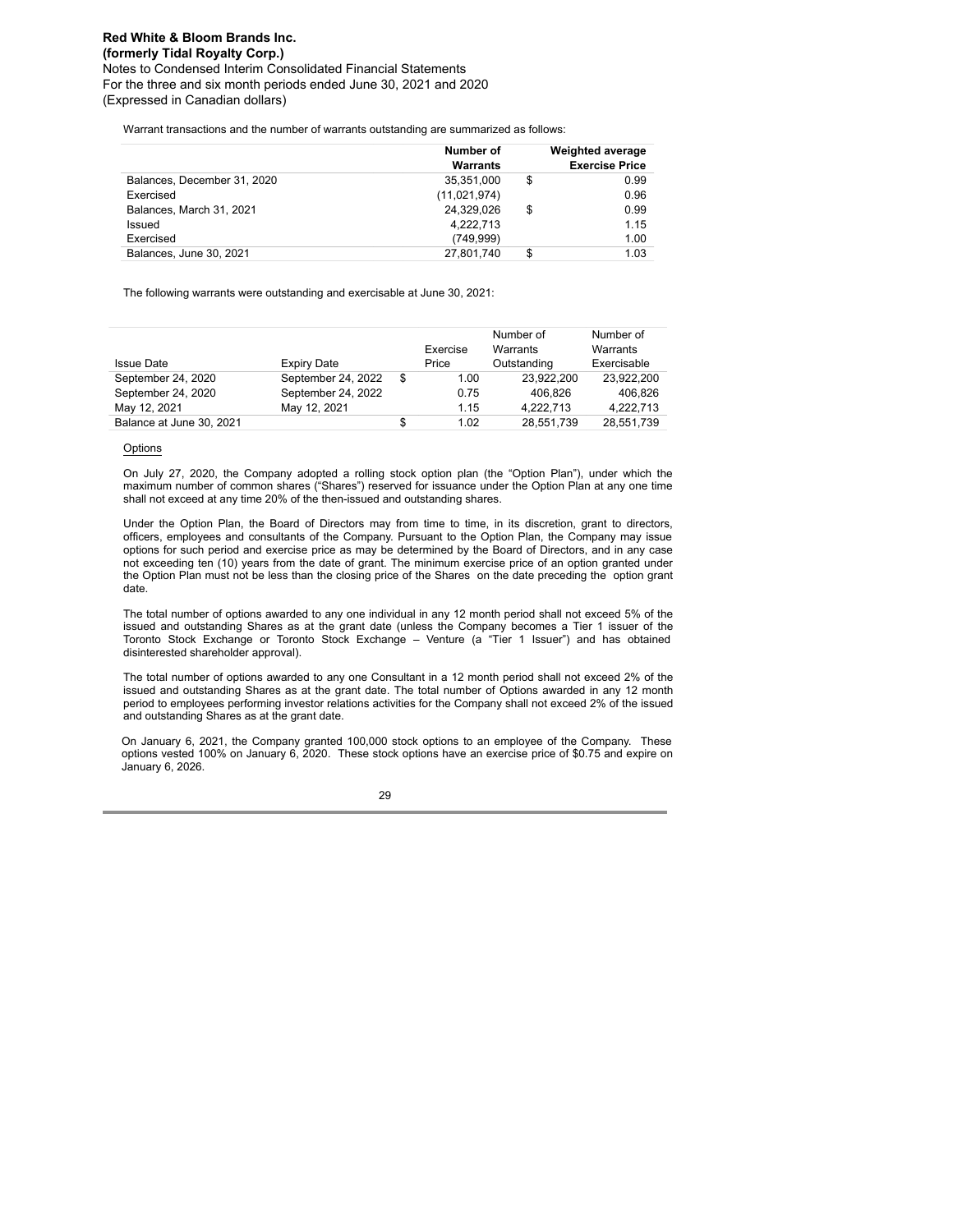Options transactions and the number of options outstanding are summarized are as follows:

|                             | Number of      | <b>Weighted average</b> |
|-----------------------------|----------------|-------------------------|
|                             | <b>Options</b> | <b>Exercise Price</b>   |
| Balances, December 31, 2019 | 7.430.000      | \$<br>0.80              |
| Granted                     | 8.157.679      | 0.34                    |
| Assumed from RTO            | 1,799,110      | 0.64                    |
| Exercised                   | (2,050,000)    | 0.54                    |
| Cancelled                   | (787.500)      | 2.14                    |
| Balances, December 31, 2020 | 14.549.289     | 0.49                    |
| Granted                     | 629.145        | 0.75                    |
| Exercised                   | (2.929.645)    | 0.56                    |
| Balances, March 31, 2021    | 12,248,789     | 0.48                    |
| Granted                     | 1,417,500      | 1.29                    |
| Exercised                   | (174.500)      | 1.43                    |
| Balances, June 30, 2021     | 13.491.789     | \$<br>0.55              |

Restricted Share Units

Restricted Share Units ("RSU") and Deferred Share Units ("DSU") Under the terms of the RSU plan, directors, officers, employees and consultants of the Company may be granted RSUs that are released as common shares upon completion of the vesting period. Each RSU gives the participant the right to receive one common share of the Company. The Company may reserve up to a maximum of 20% of the issued and outstanding common shares at the time of grant pursuant to awards granted under the plan.

On January 6, 2021, the Company issued 1,500,000 common shares pursuant to the exercise of 1,500,000 restricted share units.

On January 27, 2021, the Company granted 354,645 restricted share units to employees of the Company. These share units vested 100% on January 27, 2021. These restricted share units were valued at \$1.17 and expire on January 27, 2026.

On March 31, 2021, the Company granted 174,500 restricted share units to employees of the Company. These share units vested 100% on March 31, 2021. These restricted share units were valued at \$1.43 and expire on January 27, 2026.

On May 5, 2021, the Company granted 500,000 restricted share units to employees of the Company. These share units vested 100% on May 5, 2021. These restricted share units were valued at \$1.30 and expire on May 5, 2026.

On April 1, 2021, the Company granted 500,000 restricted share units to employees of the Company. These share units will vest 100% on April 1, 2022. These restricted share units were valued at \$1.43 and expire on May 5, 2026.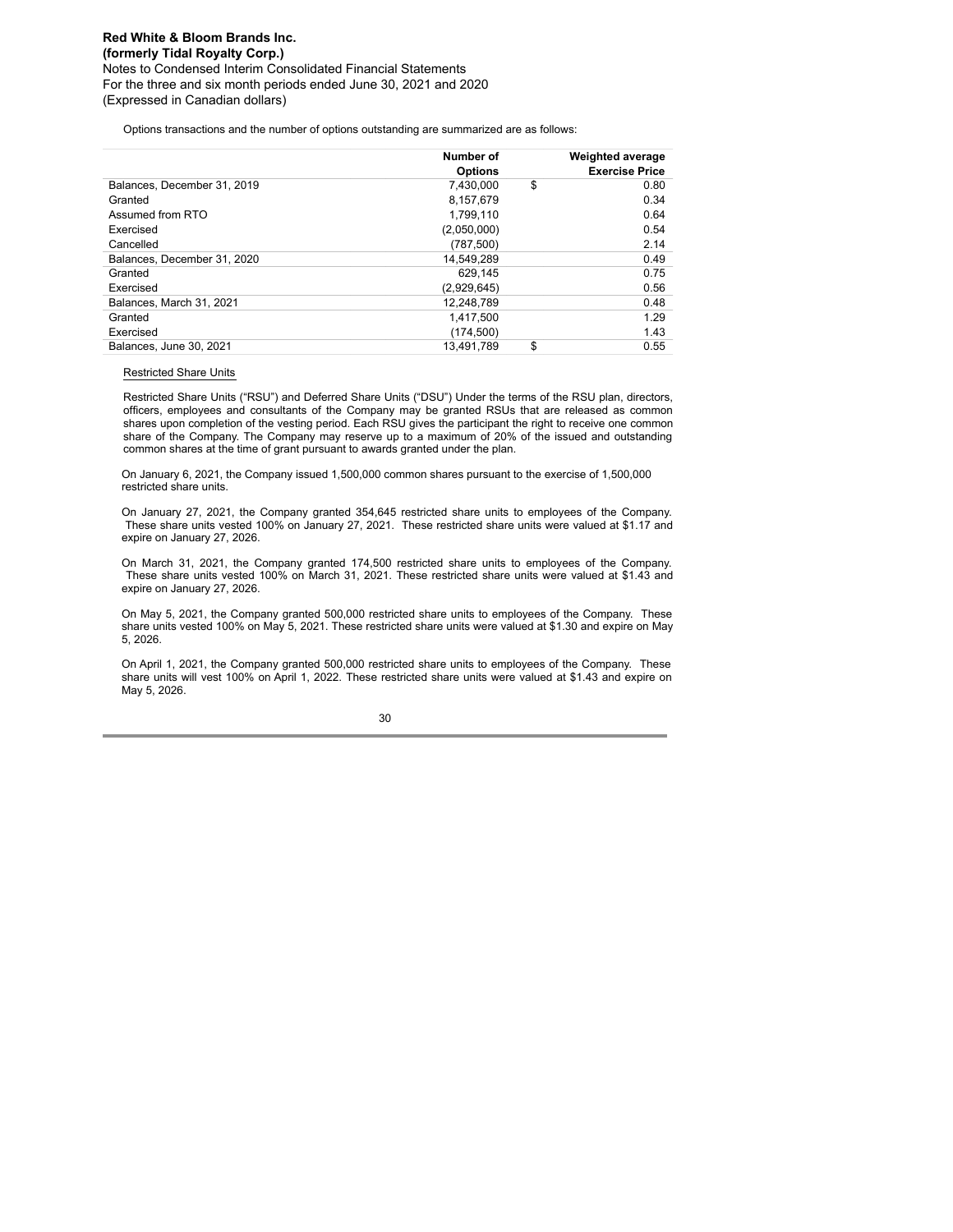(Expressed in Canadian dollars)

#### **LOSS PER SHARE 18.**

Following is a reconciliation for the calculation of basic and diluted loss per share for the six month period ended June 30, 2021 and 2020:

|                                                   | 2021        | 2020        |
|---------------------------------------------------|-------------|-------------|
| Net loss for the year                             | 68.336.512  | 20.286.5    |
| Average common shares outstanding during the year | 204.062.478 | 123.497.344 |
| Loss per share - basic                            | 0.33        | 0.16        |

## **FINANCIAL INSTRUMENTS AND RISKS 19.**

#### a) Fair Value

Assets and liabilities measured at fair value on a recurring basis were presented on the Company's consolidated statements of financial position as at June 30, 2021 and December 31, 2020 as follows:

|                              | Quoted prices in | Significant          |                  |                   |
|------------------------------|------------------|----------------------|------------------|-------------------|
|                              | active markets   | other                | Significant      |                   |
|                              | for identical    | observable           | unobservable     |                   |
|                              | instruments      | inputs               | inputs           |                   |
|                              | (Level 1)        | (Level 2)            | (Level 3)        | Total             |
| June 30, 2021                |                  |                      |                  |                   |
| Cash and cash<br>equivalents | \$<br>27,136,817 | \$                   | \$               | \$<br>27,136,817  |
| Call/put option              |                  |                      | 84,928,257       | 84,928,257        |
| TDMA loan                    |                  |                      | 3,521,613        | 3,521,613         |
| PV convertible loan          |                  |                      | (18, 444, 157)   | (18,444,157)      |
| Total                        | \$<br>27,136,817 | \$<br>۰              | \$<br>70,005,713 | \$<br>97,142,530  |
| December 31, 2020            |                  |                      |                  |                   |
| Cash and cash<br>equivalents | \$<br>1,146,569  | \$                   | \$               | \$<br>1,146,569   |
| Call/put option              |                  |                      | 112,658,740      | 112,658,740       |
| TDMA loan                    |                  |                      | 4.231.664        | 4.231.664         |
| PV convertible loan          |                  |                      | (17,705,058)     | (17,705,058)      |
| Total                        | \$<br>1,146,569  | \$<br>$\blacksquare$ | 99,185,346       | \$<br>100,331,915 |

The fair values of other financial instruments, which include accounts receivable, accounts payable and accrued liabilities, loans receivable, loans payable, approximate their carrying values due to the relatively short-term maturity of these instruments.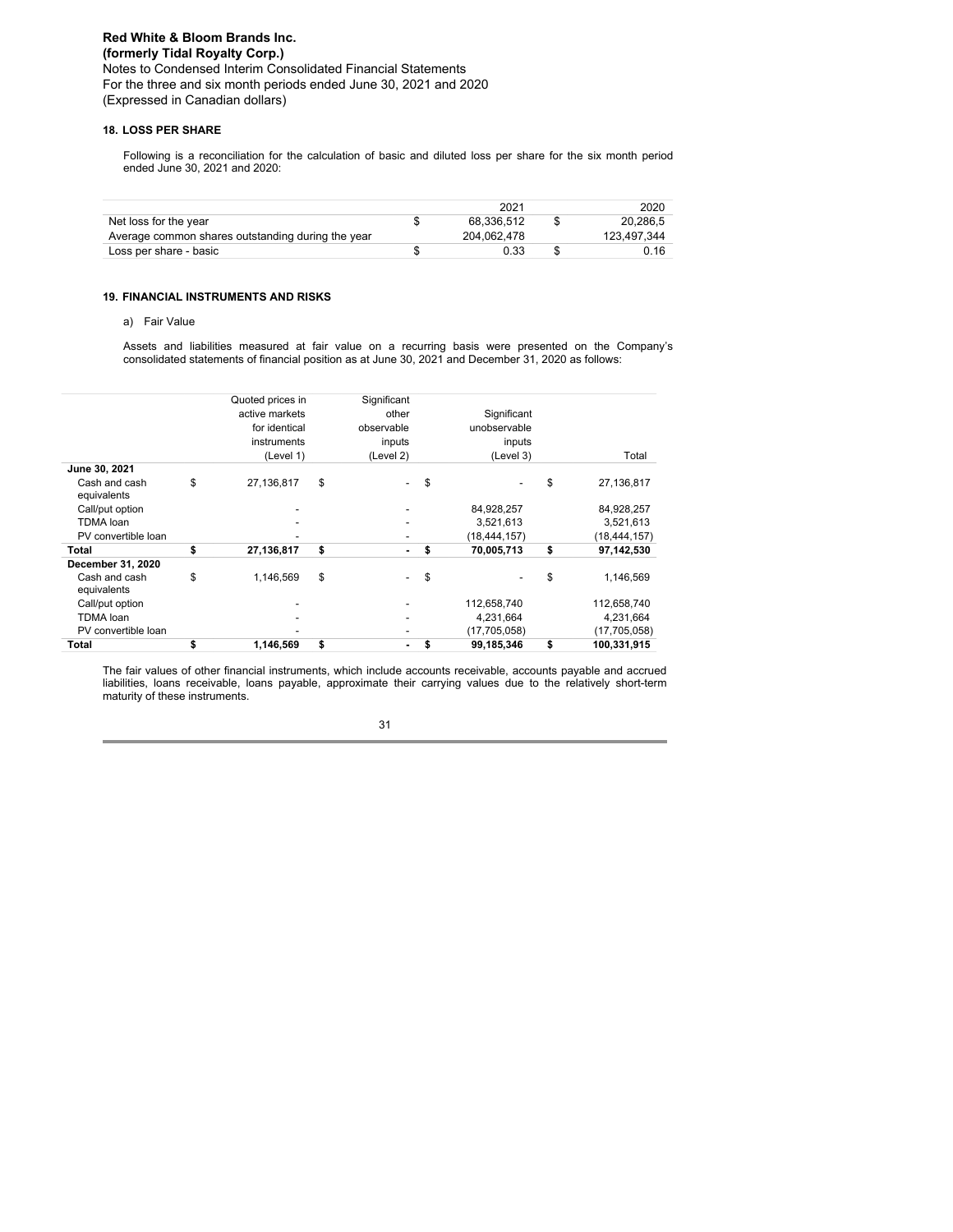#### Credit Risk a)

Credit risk is the risk of an unexpected loss if a customer or third party to a financial instrument fails to meet it's contractual obligations. Financial instruments that are subject to such risk include cash, accounts receivable and loans receivable. Accounts receivable balances are receivable from financial stable companies with good credit history. No credit loss allowance is required as the accounts receivable balances outstanding as at June 30, 2020 are considered collectible. The Company limits its exposure to credit loss by placing its cash with reputable financial institutions. Deposits held with these institutions may exceed the amount of insurance provided on such deposits. The Company is exposed to significant credit risk on its loans receivable. The carrying amount of financial assets represents the maximum credit exposure. The Company mitigates credit risk on loans receivable by monitoring the financial performance of borrowers.

#### a) Foreign Exchange Risk

The Company has cash and loans receivable denominated in United States dollars and, as a consequence, the financial results of the Company's operations as reported in Canadian dollars are subject to changes in the value of the Canadian dollar relative to the US dollar. Therefore, exchange rate movements in the United States dollar can have a significant impact on the Company's operating results due to the translation of monetary assets.

At June 30, 2021, a 4% (2019 – 4%) strengthening (weakening) of the Canadian dollar against the US dollar would have increased (decreased) the Company's net loss by approximately \$482,000 (2019 - \$2,064,000).

#### a) Interest Rate Risk

Interest rate risk is the risk that future cash flows will fluctuate as a result of changes in market interest rates. Interest earned on cash is at nominal interest rates, and therefore the Company does not consider interest rate risk for cash to be significant.

As at June 30, 2021, the interest rate on loans receivable, credit facilities, and convertible debentures are fixed based on the contracts in place. As such, the Company is exposed to interest rate risk to the extent as stated on these financial assets and liabilities.

#### a) Liquidity Risk

Liquidity risk is the risk that the Company will not be able to meet its financial obligations as they fall due. The Company manages its liquidity risk by forecasting cash flows from operations and anticipated investing and financing activities.

As at June 30, 2021, the Company had a cash balance of \$27,136,817 (December 31, 2020 - \$1,146,569) available to apply against short-term business requirements and current liabilities of \$208,805,909 (December 31, 2020 -\$70,794,116). All of the liabilities presented as accounts payable and accrued liabilities are due within 120 days of June 30, 2021.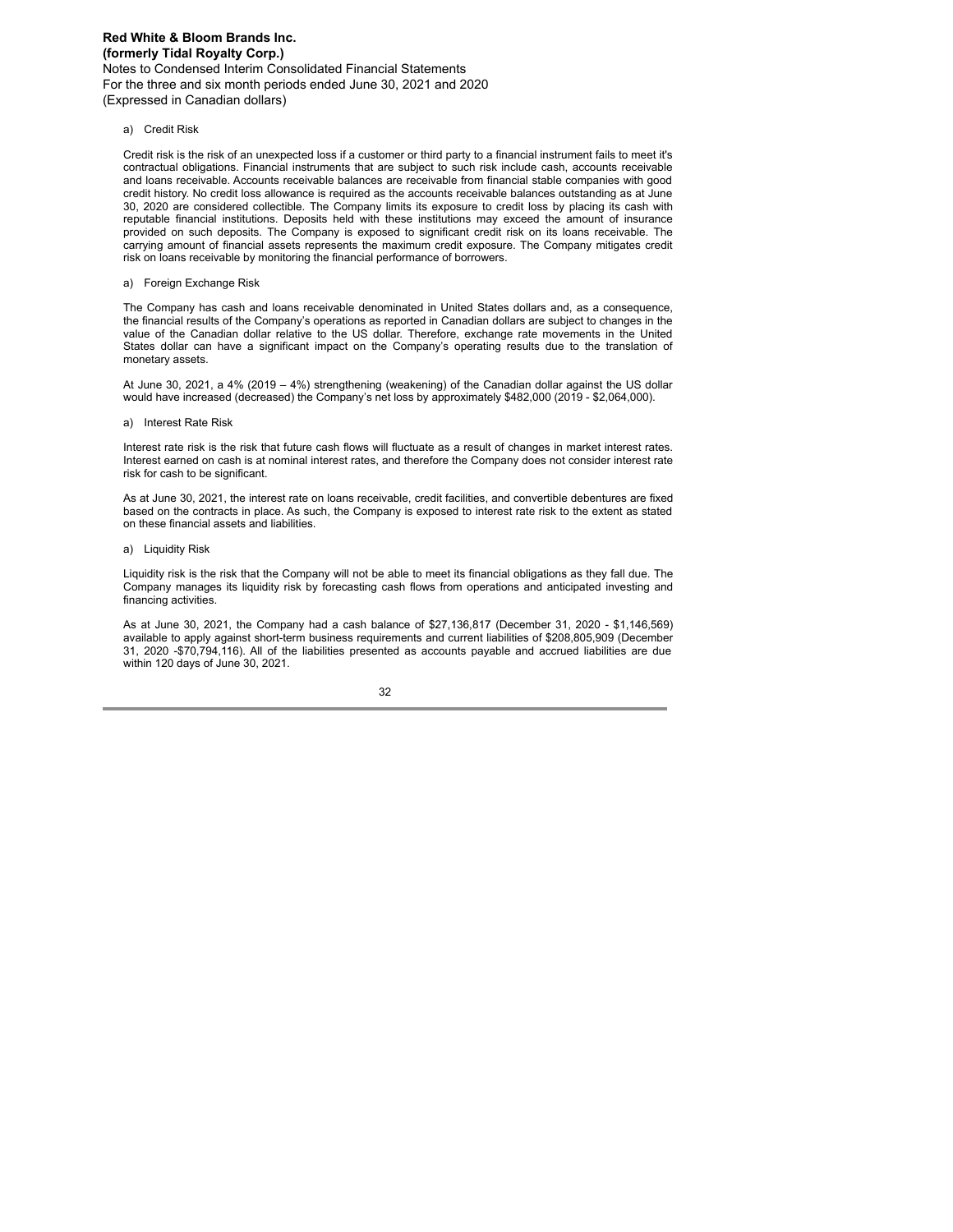### **RELATED PARTY TRANSACTIONS 20.**

The following is a summary of related party transactions that occurred during six months ended June 30, 2021 and 2020:

- a) Included in accounts payable and accrued liabilities is \$275,010 (December 31, 2020 \$374,232) payable to officers and a director of the Company. Amounts due to related parties have no stated terms of interest and/or repayment and are unsecured.
- b) Key management personnel include the directors and officers of the Company. Key management compensation consists of the following:

|                                                                                         | 2021    | 2020    |
|-----------------------------------------------------------------------------------------|---------|---------|
| Consulting fees paid or accrued to a company<br>controlled by a director of the Company | 271.020 | 98.850  |
| Salary accrued to management of the Company                                             | 75.000  | 248.812 |
| Share-based compensation                                                                | 257.660 | 115.913 |
|                                                                                         | 603.680 | 463.575 |

There were no post-employment benefits, termination benefits or other long-term benefits paid to key management personnel for the six month ended June 30, 2021.

### **CAPITAL MANAGEMENT 21.**

The Company manages its capital to maintain its ability to continue as a going concern and to provide returns to shareholders and benefits to other stakeholders. The capital structure of the Company consists of cash, loans receivable, convertible debentures, loans payable, credit facilities, and equity, comprised of issued share capital.

The Company manages its capital structure and makes adjustments to it in light of economic conditions. The Company, upon approval from its Board of Directors, will balance its overall capital structure through new share issues or by undertaking other activities as deemed appropriate under the specific circumstances. There were no changes to the Company's approach to capital management during the three month period ended June 30, 2021.

The Company is not subject to externally imposed capital requirements and the Company's overall strategy with respect to capital risk management remains the same for the periods presented.

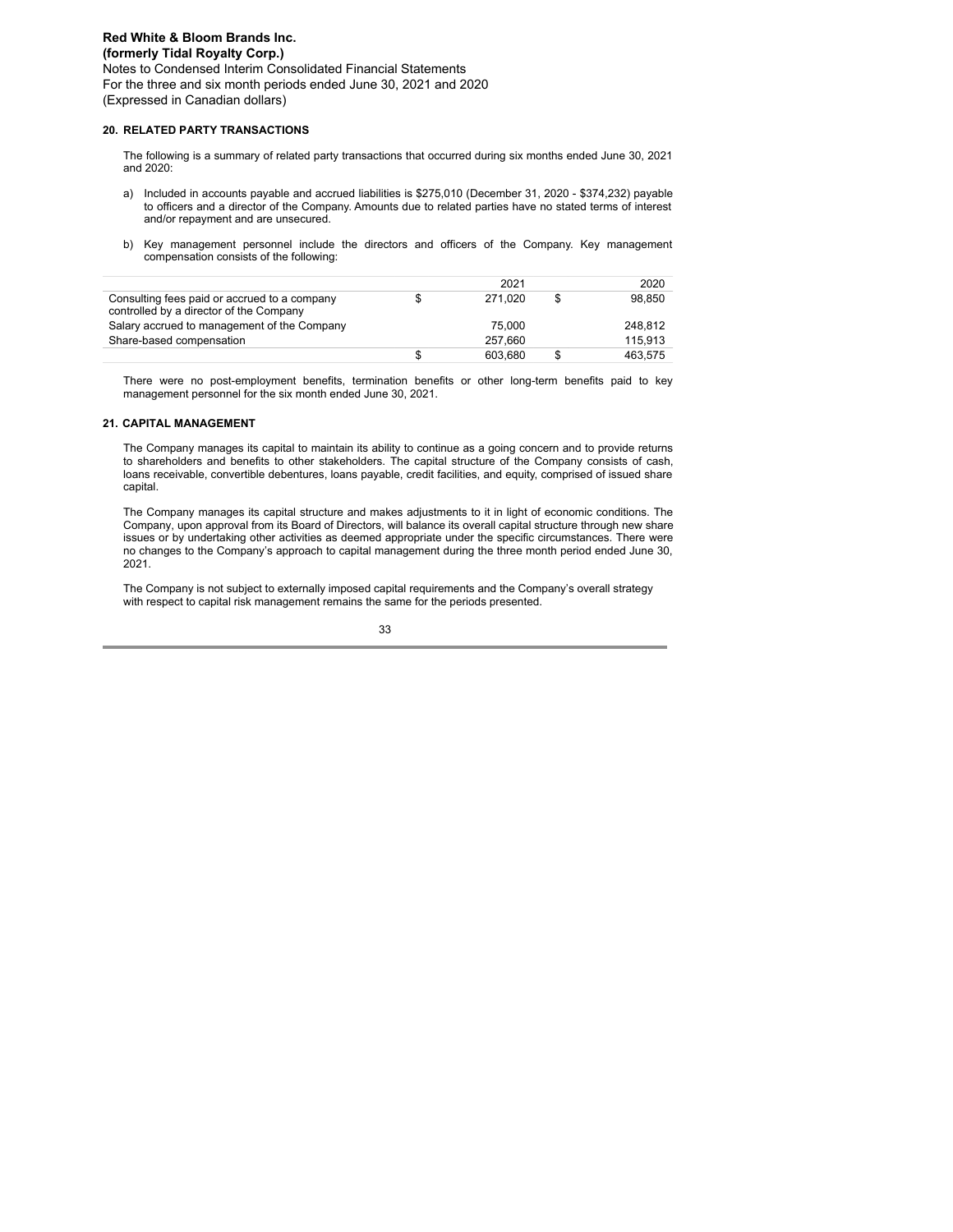(Expressed in Canadian dollars)

#### **SUPPLEMENTAL DISCLOSURE OF CASH FLOW INFORMATION 22.**

The changes in non-cash working capital items during the six month periods ended June 30, 2021 and 2020 are as follows:

|                                               | 2021              | 2020             |
|-----------------------------------------------|-------------------|------------------|
| Prepaid expenses                              | \$<br>(1,529,574) | \$               |
| Accounts receivable                           | (5,310,798)       |                  |
| Accounts payable and accrued liabilities      | 4,582,511         |                  |
| Warrants issued for intangible asset          |                   | 4,995,000        |
| Inventory                                     | 3,860,190         |                  |
| Loans receivable                              |                   | 5,848,000        |
| Loans payable                                 |                   | 10,605,100       |
| Cash consideration on acquisition included in |                   |                  |
| deposits interest paid                        |                   | 3,915,943        |
| Shares issued for intangible assets           |                   | 16,983,000       |
|                                               | \$<br>1.602.329   | \$<br>42.347.043 |

#### **SEGMENTED INFORMATION 23.**

The Company's disaggregated revenue by source, primarily due to the Company's contracts with its external customers for the six month periods ended June 30, 2021 and 2020 were as follows:

| 2021       |   | 2020      |
|------------|---|-----------|
| 759.925    | Ψ |           |
| 24.391.294 |   | 1.512.140 |
| 25.151.219 |   | 1.512.140 |
|            |   |           |

The Company's business activities are conducted through one operating segment, cannabis and hemp.

#### **COMMITMENTS AND CONTINGENCIES 24.**

A third party consultant worked for the Company as in 2017. On or about December 18, 2017, the Company had a oral discussion with the consultant on the compensation of the service the consultant provided. On January 10, 2019, the Company amended the contract. Although the Company made a full compensation to the consultant according to the amended contract, the consultant filed a statement of claim against the Company on April 26, 2021. The Company is in process of finalizing the defense. The statement of claim is not clear as to the precise nature of the allegations against the Company or extent of the Company's alleged involvement. Accordingly, and given the very preliminary stage of the proceeding, it is not possible to estimate the likelihood of liability against the Company or, if liability, any possible exposure.

The Company is involved in litigation arising out of the ordinary course and conduct of business. Although such matters cannot be predicted with certainty, management does not consider the Company's exposure to litigation to be material to the condensed interim consolidated financial statements.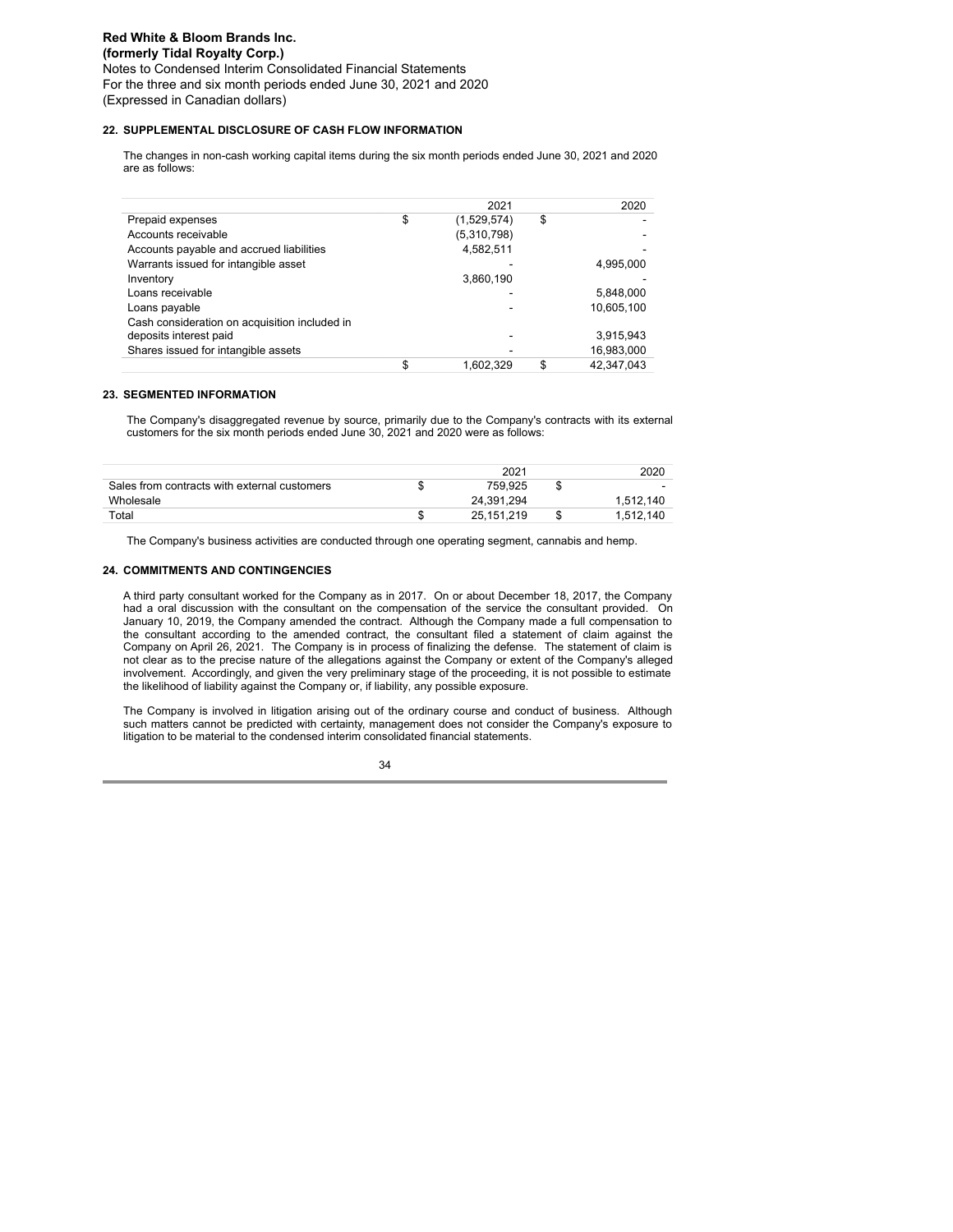**SUBSEQUENT EVENTS 25.**

On August 4, 2021, the Company closed on the acquisition of an operational 45,000 square foot greenhouse situated on 4.7 acres of land in Apopka, Florida. The Red White & Bloom team will begin rapid development on the facility to ensure all compliance standards are achieved for a Q4 2021 harvest schedule. This acquisition comes directly on the heels of the Sanderson Florida purchase and provides immediate benefits for significant cultivation expansion for delivery to RWBFL stores in Florida.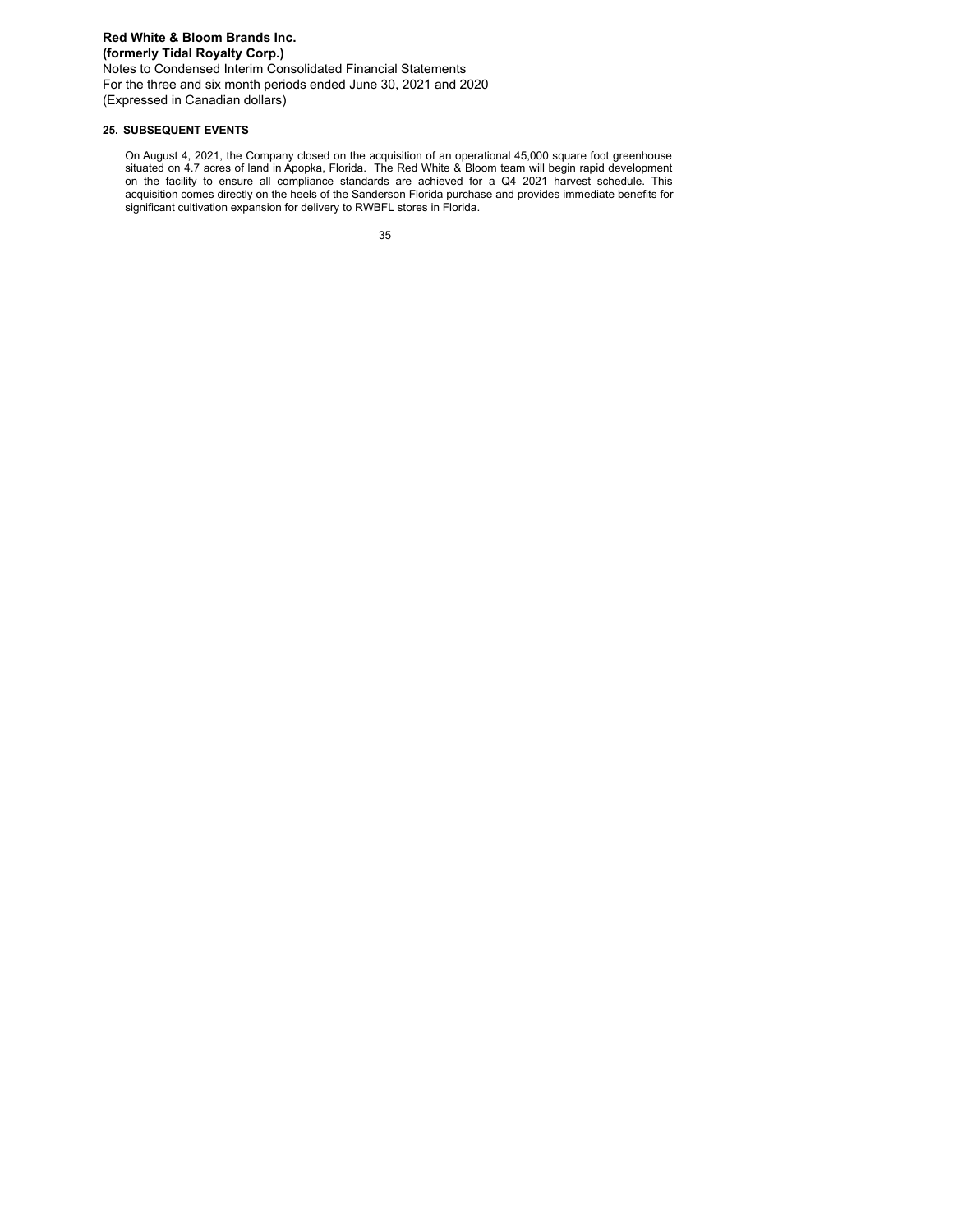

**Red White & Bloom Brands Inc.**

**(Formely Tidal Royalty Corp.)**

Management's Discussion and Analysis

For the Three and Six Month Periods Ended June 30, 2021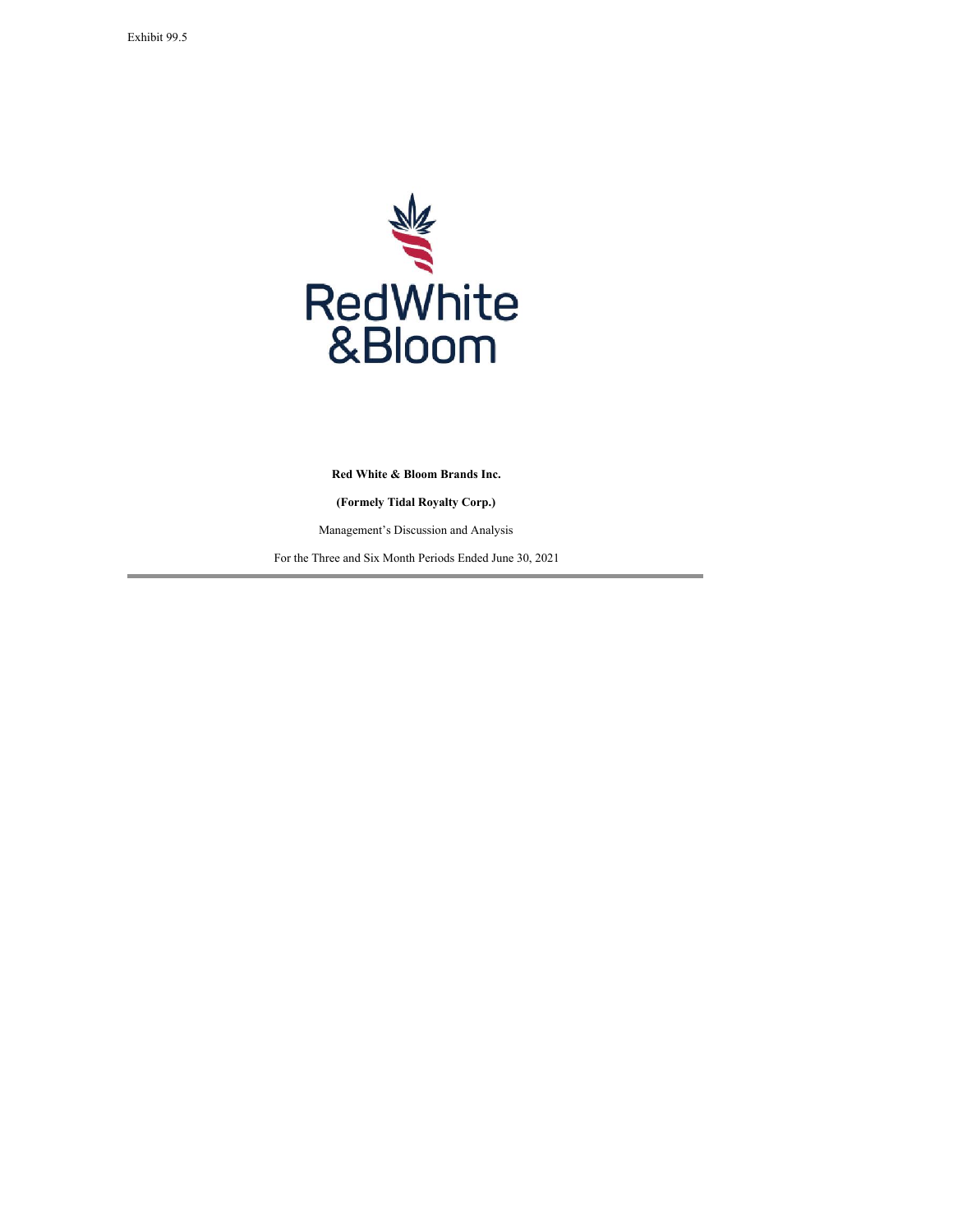#### **CAUTIONARY NOTE REGARDING FORWARD-LOOKING STATEMENTS**

The following management discussion and analysis ("MD&A") may contain "forward-looking information" within the meaning of Canadian securities legislation ("forward-looking statements"). These forward-looking statements are made as of the date of this MD&A and the Company does not intend, and does not assume any obligation, to update these forward-looking statements, except as required under applicable securities legislation. Forward-looking statements relate to future events or future performance and reflect Company management's expectations or beliefs regarding future events. In certain cases, forward-looking statements can be identified by the use of words such as "plans", "expects" or "does not expect", "is expected", "budget", "scheduled", "estimates", "forecasts", "intends", "anticipates" or "does not anticipate", or "believes", or variations of such words and phrases or statements that certain actions, events or results "may", "could", "would", "might" or "will be taken", "occur" or "be achieved" or the negative of these terms or comparable terminology. In this document, certain forward-looking statements are identified by words including "may", "future", "expected", "intends" and "estimates". By their very nature forwardlooking statements involve known and unknown risks, uncertainties and other factors which may cause the actual results, performance or achievements of the Company to be materially different from any future results, performance or achievements expressed or implied by the forward-looking statements. The Company provides no assurance that forward-looking statements will prove to be accurate, as actual results and future events could differ materially from those anticipated in such statements. Accordingly, readers should not place undue reliance on forward-looking statements.

Certain forward-looking statements in this MD&A include, but are not limited to the following:

- the Company's expansion plans; and
- its expectations regarding production capacity and production yields

The above and other aspects of the Company's anticipated future operations are forward-looking in nature and, as a result, are subject to certain risks and uncertainties. Although the Company believes that the expectations reflected in these forward-looking statements are reasonable, undue reliance should not be placed on them as actual results may differ materially from the forward-looking statements. Such forward-looking statements are estimates reflecting the Company's best judgment based upon current information and involve a number of risks and uncertainties, and there can be no assurance that other factors will not affect the accuracy of such forward-looking statements. Such factors include but are not limited to the Company's ability to obtain the necessary financing and the general impact of financial market conditions, the yield from marihuana growing operations, product demand, changes in prices of required commodities, competition, government regulations and other risks.

Readers are encouraged to read the Company's public filings with Canadian securities regulators which can be accessed and viewed via the System for Electronic Data Analysis and Retrieval (SEDAR) at www.sedar.com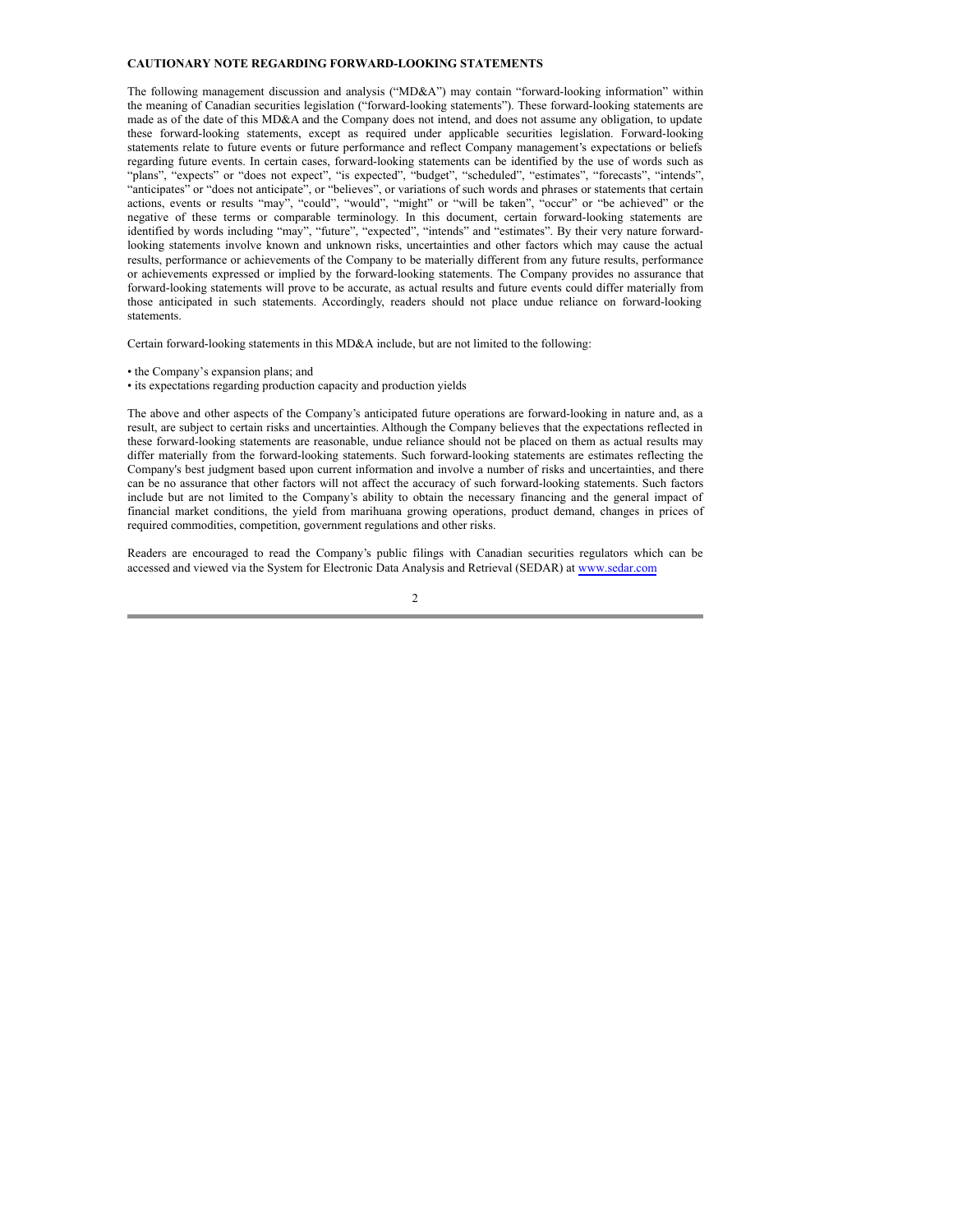#### **INTRODUCTION**

The following MD&A of Red White & Bloom Brands Inc. (formerly Tidal Royalty Corp.) (the "Company" or "RWB") should be read in conjunction with the Company's consolidated financial statements and notes thereto for the three and six month periods ended June 30, 2021 and 2020, which are prepared in accordance with International Financial Reporting Standards ("IFRS") as issued by the International Accounting Standards Board ("IASB") and interpretations of the International Financial Reporting Interpretations Committee ("IFRIC").

This document is intended to assist the reader in better understanding operations and key financial results as of the date of this MD&A. The consolidated financial statements and this MD&A have been approved by its Board of Directors. This MD&A is dated August 29, 2021.

All dollar amounts referred to in this MD&A are expressed in Canadian dollars except where indicated otherwise.

#### **DESCRIPTION OF BUSINESS AND GOING CONCERN**

Red White & Bloom Brands Inc. (formerly Tidal Royalty Corp.) (the "Company" or "RWB") was incorporated on March 12, 1980 pursuant to the *Business Corporations Act,* British Columbia.

The Company's head office and registered office is located at Suite 810 – 789 West Pender Street, Vancouver, British Columbia, V6C 1H2.

These consolidated financial statements have been prepared under the assumption of a going concern, which assumes that the Company will be able to realize its assets and discharge its liabilities in the normal course of business.

As at June 30, 2021, the Company has accumulated losses of \$100,885,345 since inception, and for the six month period ended June 30, 2021, the Company incurred a net loss of \$68,336,512 and net cash used in operations was \$24,826,326. The Company's operations are mainly funded with debt and equity financing, which is dependent upon many external factors and may be difficult to raise additional funds when required. The Company may not have sufficient cash to fund the acquisition and development of assets therefore will require additional funding, which if not raised, may result in the delay, postponement, or curtailment of some of its activities.

If the going concern assumption were not appropriate for these consolidated financial statements then adjustments would be necessary to the carrying values of assets and liabilities, the reported expenses and the consolidated statements of financial position classifications used. Such adjustments could be material.

#### COVID-19

Since December 31, 2019, the outbreak of the novel strain of coronavirus, specifically identified as "COVID- 19", has resulted in governments worldwide enacting emergency measures to combat the spread of the virus, including the closure of non-essential businesses. Government measures did not materially disrupt the Company's operations during the three month period ended March 31, 2021. The production and sale of cannabis has been recognized as an essential service across the U.S and the Company has not experienced production delays or prolonged retail closures as a result.

Du to the uncertainty surrounding COVID-19, it is not possible to predict the impact that COVID-19 will have on the business and financial position. In addition, the estimates in the Company's consolidated financial statements will possibly change in the near term as a result of COVID-19 and the effect of any such changes could be material, which could result in impairment of long-lived assets including intangibles.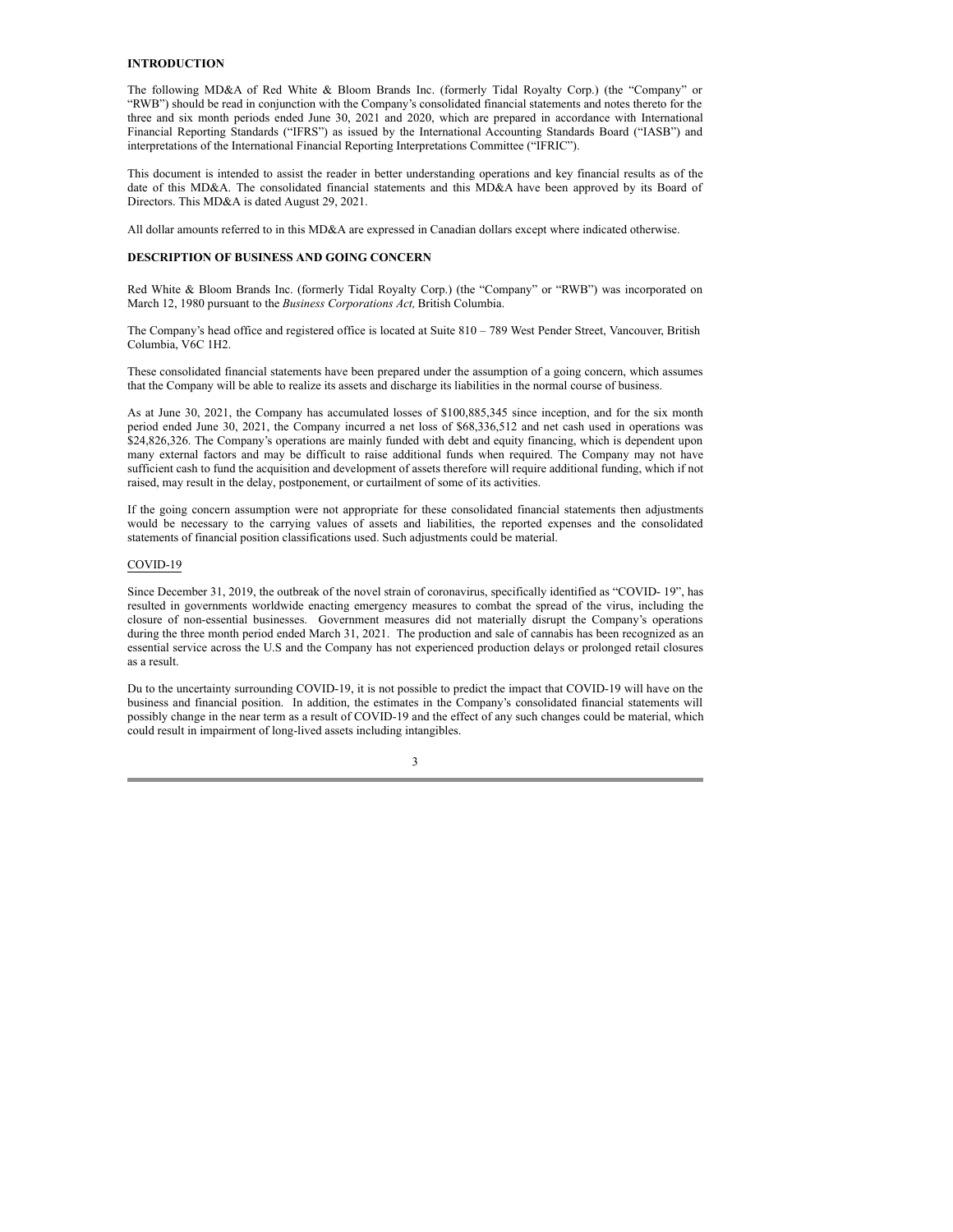#### **DESCRIPTION OF BUSINESS**

RWB is an investment company with a focus on the United States cannabis industry. The Company's current investments include PharmaCo Inc. ("PharmaCo") which include the Debenture and its rights under the Put/Call Option Agreement (both described below), the Platinum Vape business (PV), which acquisition was closed on September 14, 2020, the acquisition of Mid-American Growers Inc. ("MAG"), which was completed on April 24, 2020, the acquisition of Acreage Florida, which was completed April 28<sup>th</sup>, 2021 and is further described in the consolidated financial statements for the years ended December 31, 2020 and 2019.

The Company holds 8% senior secured convertible debenture (the "Debenture") and a put/call option agreement (the "Put/Call Option") to acquire all the issued and outstanding shares of its Michigan based investee PharmaCo, a private company incorporated under the laws of the State of Michigan. The Put/Call Option is subject to the Company completing the licensing requirements to operate in the State of Michigan. The Debenture is secured by all real and personal property and interests in the real and personal property of PharmaCo, whether now owned or subsequently acquired. The Debenture has a maturity date of January 4, 2023 unless the Debenture becomes due earlier.

PharmaCo was granted a Step 1 prequalification by the Medical Marihuana Licensing Board of the State of Michigan in October of 2018, and has been awarded multiple municipal approvals for grower permits (cultivation), manufacturing (including extraction and derivative manufacturing) and provisioning centers (dispensaries).

Since its prequalification was issued in October 2018, PharmaCo expanded its operations through the acquisition of multiple assets that cover cultivation, processing/manufacturing and provisioning centers throughout the state of Michigan.

PharmaCo has purchased three indoor cultivation facilities with a cumulative 110,000 square feet and 10 acres of outdoor cultivation. They control 2 locations for processing and currently operate 8 provisioning centers (dispensaries) as well as control an additional 10 dispensaries that are not open and in various stages of readiness to open.

Subsequent to year end, the Company received it own prequalification in the state of Michigan and will begin the process of Step 2 licensing as part of its plan to operate under its own license in the state of Michigan. Upon completion of the Step 2 licensing the company will be able to recognize directly revenue derived in Michigan. Plans are underway to roll out unified corporate branding to allow for efficiency and scaling both within and outside Michigan.

The Company closed the acquisition of MAG on April 24, 2020. MAG owns and operates a 3.6 million square foot facility in Granville, Illinois and holds both a hemp grower and hemp processing license with the state of Illinois. Hemp crops are in the facility and the company grows, process and sells various hemp and CBD products produced from this facility.

On Dec. 17, 2020 the company signed a definitive agreement to acquire the issued and outstanding shares of Cannabis Capital Partners Inc. ("CCP"), an arm's length Ontario special purpose vehicle with rights to concurrently purchase medically and recreationally-approved THC cultivation center licenses in the State of Illinois, a 23,572 ft2 active cultivation and manufacturing operation, the associated inventory, and the real estate assets including 2 acres of land.

The Company through RWB Florida entered into a definitive Stock Purchase Agreement on February 21, 2021, as amended on April 27, 2021, to acquire Acreage Florida and the Florida Real Estate for an aggregate purchase price of US \$60,000,000 in cash, stock and other considerations including: an up-front cash payment of US \$5,000,000 previously paid on execution of the Stock Purchase Agreement; a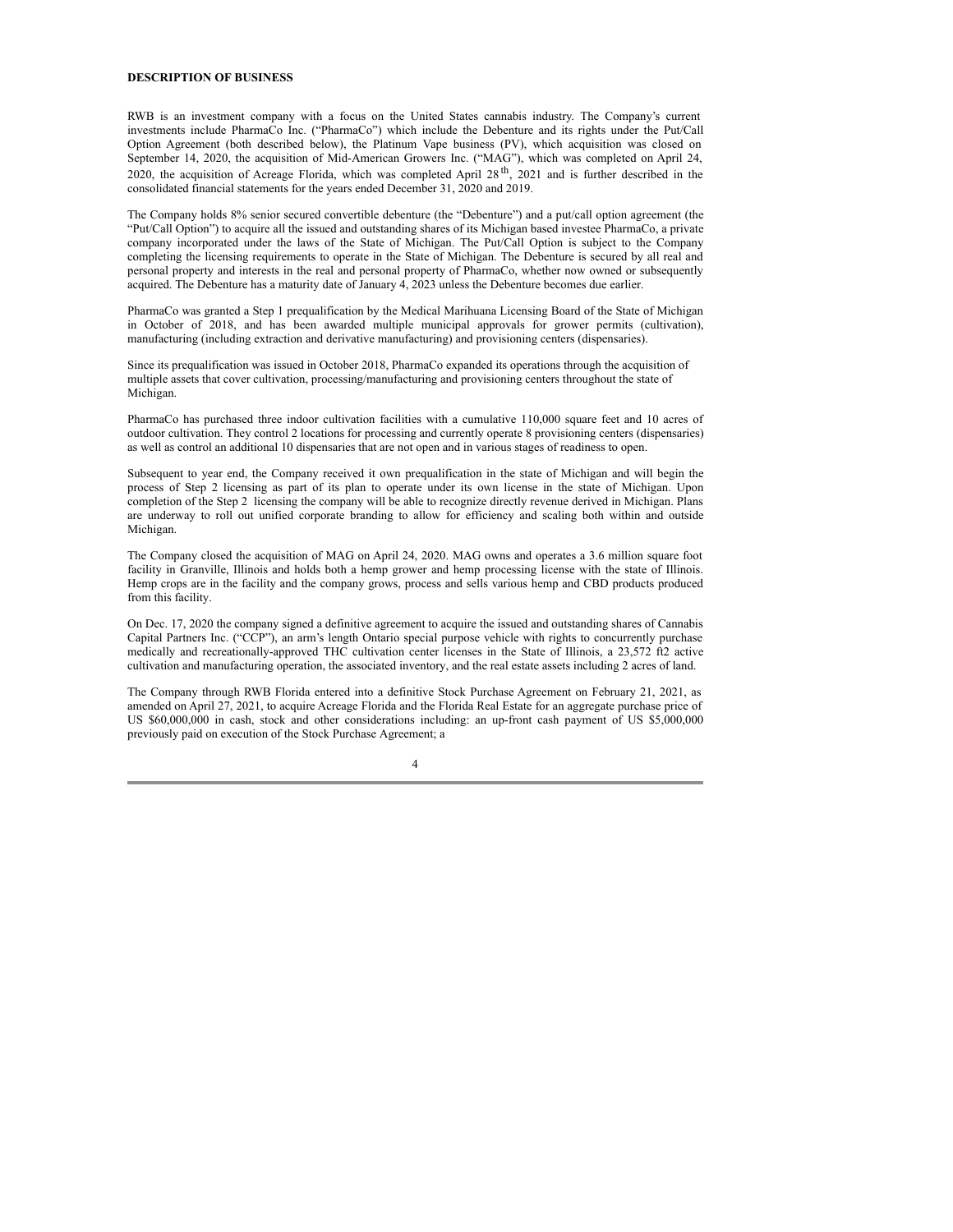cash payment of approximately US \$16,500,000 made on closing (the "Cash Purchase Price"); US \$7,000,000 in common shares of RWB ("RWB Shares"), amounting to 5,950,971 RWB Shares based on a Volume weighted average price of RWB's Shares on the CSE for the 5 trading days prior to closing, subject to a 12 month lock-up agreement dated April 27, 2021 between Seller and RWB (the "Lock-Up Agreement") pursuant to which 1/6 of the RWB Shares will be released to the Seller each month commencing the 6th month after the entering into of the Lock-Up Agreement, or immediately upon a change of control transaction; US \$28,000,000 in vendor take back promissory notes (comprised of a US \$10,000,000 7 month note bearing interest at 8% per annum, a US \$18,000,000 13 month note bearing interest at 8% per annum and an approximate US \$3,500,000 5 Business Day Note bearing interest at 1% per annum) (collectively, the "Promissory Notes");

The parties entered into a transition services agreement dated April 27, 2021 (the "TSA") whereby Seller agreed to provide certain transition services to RWB with respect to continued operations of Acreage Florida by RWB until September 1, 2021 including certain financial reporting and general accounting support, the use of the "Botanist" Brand until such time as RWB receives regulatory clearance in respect of the "High Times" brand or other alternative brand in Florida as well as certain HR and IT support.

Lastly, the Company has followed its strategy of expanding to a limited number of states as the opportunity presents itself with the intent of only entering markets that allow for the operation at scale to try and maximize operational efficiencies generally only available to those businesses that operate at scale.

#### **SELECTED QUARTERLY FINANCIAL INFORMATION**

## **Selected Annual Information**

The following selected financial information is derived from the audited consolidated financial statements of the Company:

|                                               |                 | Years Ended December 31, (audited) |            |
|-----------------------------------------------|-----------------|------------------------------------|------------|
|                                               | 2020            | 2019                               | 2018       |
| Total revenue                                 | S<br>23,338,528 | \$                                 | S          |
| Gross profit                                  | 13,354,557      |                                    |            |
| General and administration expense            | 10,695,379      | 2,951,403                          | 386,387    |
| Earn-out compensation                         | 9,805,500       |                                    |            |
| Salaries and wages                            | 6,777,330       | 568,167                            |            |
| Depreciation and amortization                 | 15,291,997      | 1,898                              |            |
| Share-based compensation                      | 3,955,976       | 3,796,095                          | 1,637,559  |
| Sales and marketing                           | 1,762,223       | 913,412                            |            |
| Finance expense (income)                      | 5,272,428       | (399,060)                          |            |
| (Gain) loss on revaluation of call/put option | (53,619,465)    | 4,407,819                          |            |
| Listing expense                               | 31,705,481      |                                    |            |
| Net loss and comprehensive loss               | 20,473,489      | 12,513,900                         | 2,131,039  |
| Net loss per share $-$ Basic & fully diluted  | 0.14            | 0.16                               | 0.06       |
| Totals assets                                 | 439, 133, 197   | 107,979,469                        | 34,937,686 |
| <b>Total liabilities</b>                      | 229,648,418     | 55,542,045                         | 161,937    |
| Cash dividends declared per share             | Nil             | Nil                                | Nil        |
|                                               | 5               |                                    |            |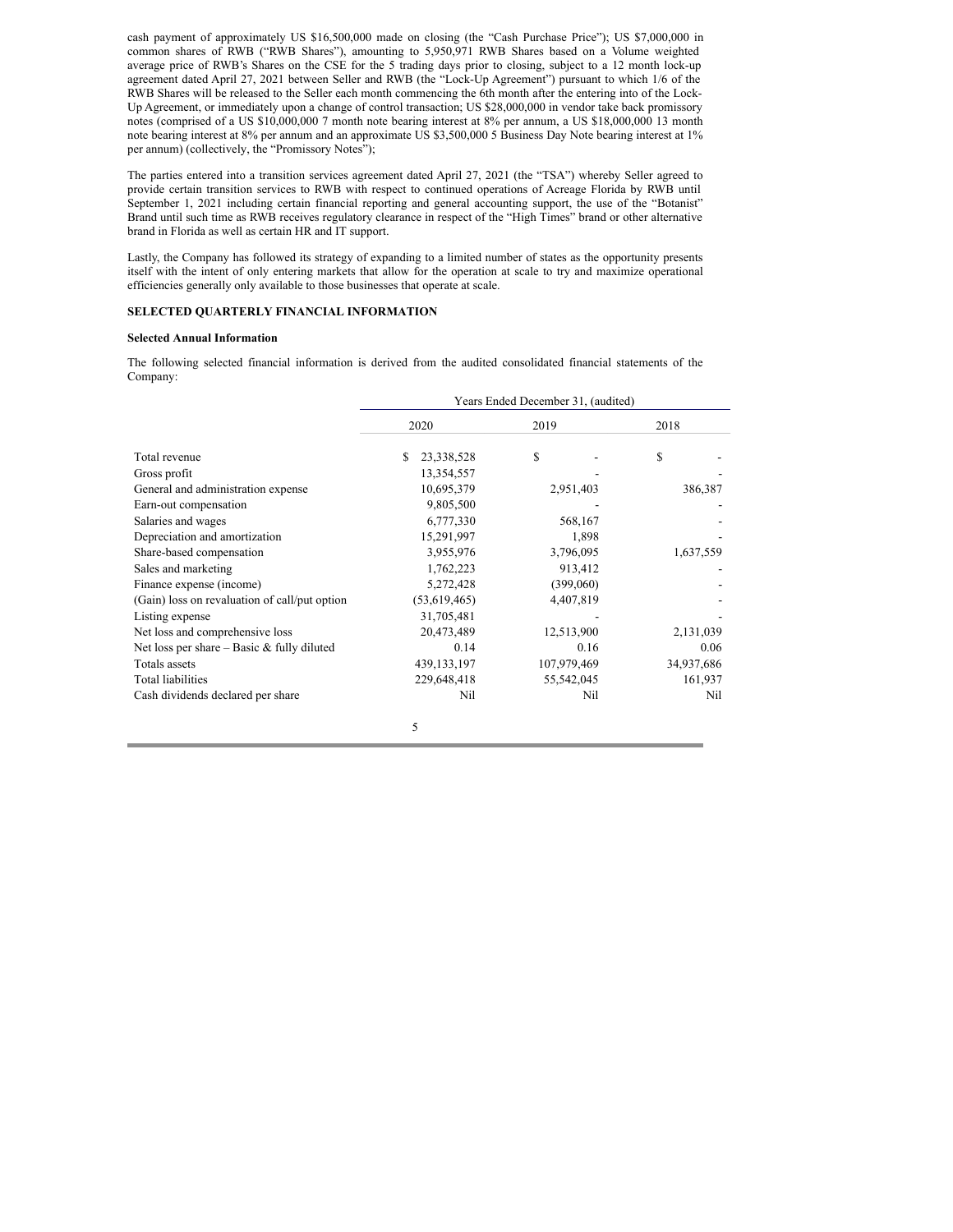|                               |                 |                 | Quarters ended             |              |              |
|-------------------------------|-----------------|-----------------|----------------------------|--------------|--------------|
|                               | June 30, 2021   | Mar 31, 2021    | Dec 31, 2021               | Sep 30, 2021 | Jun 30, 2021 |
|                               |                 |                 |                            |              |              |
| Total revenue                 | S<br>13,327,814 | S<br>11,823,405 | 15,732,790<br>S            | \$6,093,688  | \$1,512,050  |
| Gross profit                  | 5,170,219       |                 | 6,426,606<br>(2, 173, 583) | 6,014,075    | 9,514,065    |
| General and administration    |                 |                 |                            |              |              |
| expense                       | 3,813,099       | 3,755,827       | 11,402,719                 | 6,872,974    | 1,616,408    |
| Salaries and wages            | 3,458,576       | 2,947,145       | 2,619,139                  | 3,417,228    | 536,781      |
| Depreciation and              |                 |                 |                            |              |              |
| amortization                  | 5,475,396       |                 | 7,221,964<br>12,058,493    | 1,911,238    | 1,321,184    |
| Share-based compensation      | 4,617,835       | 2,821,297       | 2,191,114                  | 489,634      | 153,153      |
| Sales and marketing           | 588,863         |                 | 90,842<br>929,644          | 770,729      | 628,422      |
| Finance expense (income)      | 12,697,168      |                 | 393,373<br>1,425,543       | 1,568,675    | 179,633      |
| (Gain) loss on revaluation of |                 |                 |                            |              |              |
| call/put option               | (14,762,377)    | 42,492,860      | (55,039,466)               |              | (58,246)     |
| Listing expense – readjusted  |                 |                 |                            |              |              |
| in Q4                         |                 |                 | 8,873,200                  |              | 22,832,281   |
| Net loss and comprehensive    |                 |                 |                            |              |              |
| loss                          | (11,264,156)    | (57, 782, 076)  | (10, 102, 991)             | 8,367,015    | 19,463,936   |
| Totals assets                 | 525,626,963     | 405,166,991     | 439, 133, 197              | 328,984,780  | 241,679,918  |
| <b>Total liabilities</b>      | 320,055,204     | 238,972,560     | 229,648,418                | 165,651,645  | 92,100,904   |
| Cash dividends declared per   |                 |                 |                            |              |              |
| share                         |                 | Nil             | Nil<br>Nil                 | Nil          | Nil          |
|                               |                 |                 |                            |              |              |

#### **RESULTS OF OPERATIONS**

## For the six month period ended June 30, 2021 compared to the six month period ended June 30, 2020.

The Company continues to develop and scale its prior acquisitions of MAG and PV, and generating revenue throughout the first two quarters of F2021. Revenues continue to increase at a steady rate quarter over quarter. However, the Company continues to incur losses and therefore relies on external sources of capital to fund current operations.

The Company's ability to continue operations is dependent on management's ability to secure financing. Management is actively pursuing such additional sources of financing, and there can be no assurance it will be able to secure additional financing required for its operations. Accordingly, these factors indicate material uncertainties that may cause significant doubt as to the Company's ability to continue as a going concern. The Company is considering various financing options to fund its operations. During the six months ended June 30, 2021, the Company generated \$30.7 million from convertible debenture issuances, \$19.9 million from loans and credit facilities, and \$13.9 million from conversions of dilutative securities.

On April 28, 2021, the Company completed the acquisition of 77.17% of the issued and outstanding shares of Acreage Florida, Inc., which is licensed to operate medical marijuana dispensaries, a processing facility, and a cultivation facility in the state of Florida.

During the six month period ended June 30, 2021, the Company incurred a comprehensive loss of\$69,046,232 (2020 - \$22,209,465). The year over year increase in comprehensive loss was mainly attributable to the net effect of: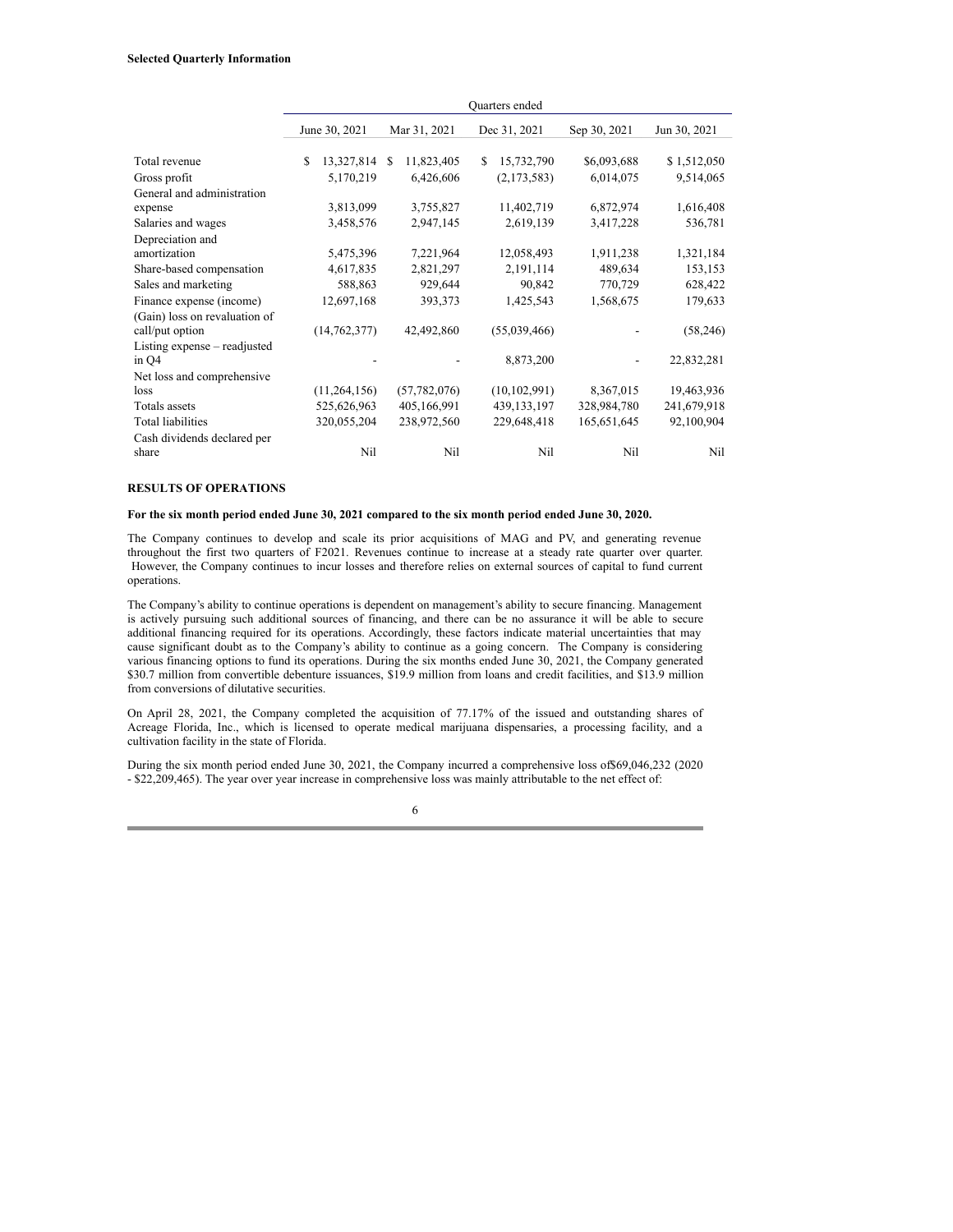- Increase of \$23,639,169 in sales, from \$1,512,050 in 2020 to \$25,151,219 in 2021. The increase is related to hemp sales generated by MAG, packaging revenue generated by PV Michigan and Cannabis vape product sales generated by PV California. ·
- Increase of \$7,991,043 in cost of sales from \$272,745 in 2020 to \$8,263,788 in 2021. The increase corresponds with the increase in sales, generated by MAG and PV California. ·
- Increase in operating expenses from \$1,366,672 in 2020 to \$25,251,974 in 2021. Operating expenses are increasing to scale revenue generating activities and is in line with management expectations. Operating expenses includes non-cash items of depreciation and share-based compensation, which increased year over year by \$11,375,114 and \$6,163,904 respectively. General and administrative expenses increased from \$3,416,104 in 2020 to \$7,568,926 in 2021 and salaries and wages increased from \$740,963 in 2020 to \$6,405,721 in 2021. These increases were to support management in their effort to build infrastructure necessary for the Company's growth. Further, the expenses increased as a result of the increased headcount and infrastructure that was absorbed through acquisitions late in 2020. ·
- Increase in other expenses of \$16,134,108 year over year, from \$25,438,641 in 2020 to \$41,572,749 in 2021. The majority of other expenses are made up of non-recurring charges. The 2020 other expenses were primarily composed of \$22,832,281 of listing expenses and a \$1,420,001 non-cash revaluation loss on the call/put option. The 2021 other expenses are primarily composed of \$27,730,483 non-cash revaluation loss on the call/put option and \$13,090,541 of finance expenses associated with transactions during the year. ·

The increase in overall expenses during the six month period ended June 30, 2021 is in line with management expectations.

### **LIQUIDITY AND CAPITAL RESOURCES**

The Company has a history of operating losses and of negative cash flow from operations. The Company will remain reliant on capital markets for future funding to meet its ongoing obligations.

The Company's ability to continue operations is dependent on management's ability to secure additional financing. Management is actively pursuing such additional sources of financing, and there can be no assurance it will be able to secure additional financing required for its operations. Accordingly, these factors indicate material uncertainties that may cause significant doubt as to the Company's ability to continue as a going concern.

As at June 30, 2021, the Company had a working capital deficiency of \$90,595,037 (2020 – working capital of \$9,390,997), consisting of \$27,136,817 in cash (2020 - \$1,146,569), prepaid expenses of \$2,715,691 (2020 - \$1,053,658), accounts receivable of \$14,277,512 (2020 - \$8,747,261), inventory of \$17,901,115 (2020 - \$17,561,002), biological assets of \$2,111,783 (2020 - \$nil), current portion of loans receivable of \$54,067,954 (2020 - \$51,676,623), net of accounts payable and accrued liabilities of \$28,277,363 (2020 - \$24,115,714), current portion of convertible debentures of \$24,067,736 (2020 - \$Nil), license liabilities of \$11,997,400 (2020 - \$11,997,400), current portion of lease liabilities of \$749,240 (2020 - \$205,982), current portion of loans payable of \$74,413,341 (2020 – 31,349,759) and a credit facility of \$65,455,568 (2020 - \$ Nil).

The Company believes that the current capital resources are not sufficient to pay overhead expenses for the next twelve months and is currently seeking additional funding to fund its overhead expenses and its continuous search for other business opportunities. The Company will continue to monitor the current economic and financial market conditions and evaluate their impact on the Company's liquidity and future prospects.

As at June 30, 2021, the shareholders' equity of \$205,571,759 (2020 - \$209,484,779) consisted of common shares of \$204,939,610 (2020 - \$178,088,767), convertible series I preferred shares of \$5,637,175 (2020 - \$5,637,175), convertible series II preferred shares of \$57,235,501 (2020 - \$46,046,088), contributed surplus of \$25,459,260 (2020 - \$14,863,863), cumulative translation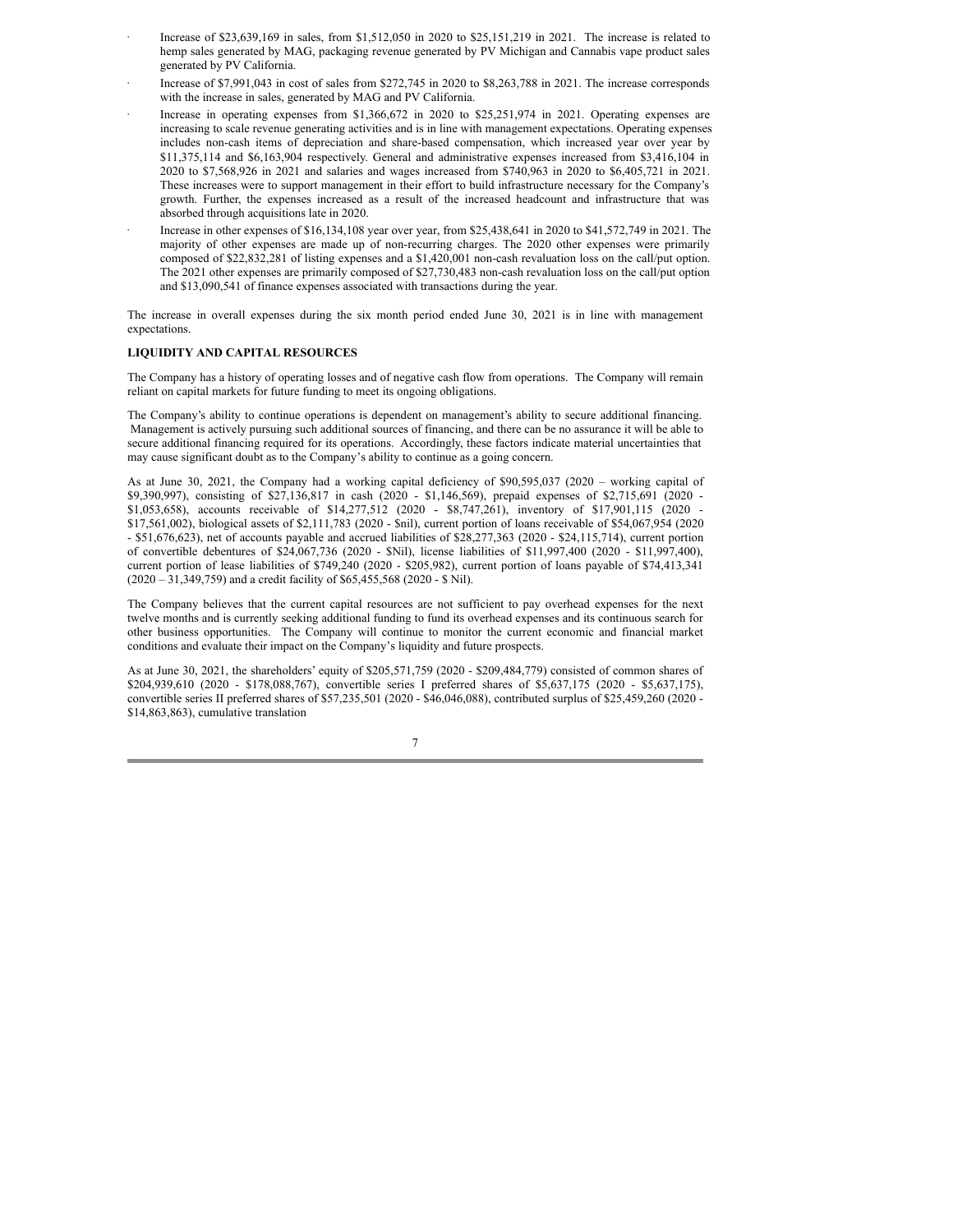adjustment of (\$2,606,340) (2020 – (\$1,896,622)), a deficit of \$100,885,345 (2020 - \$33,254,492), and a noncontrolling interest of \$15,791,898 (2020 - \$nil).

As of June 30, 2021, there is no commitment for capital expenditures.

#### **OUTSTANDING SHARE DATA**

#### Authorized Share Capital

Unlimited number of common shares without par value.

Unlimited number of convertible series I preferred shares without par value, each share convertible into one common share by the holder, and non-voting.

Unlimited number of convertible series II preferred shares without par value, each share convertible into one common share by the holder, and voting. Upon conversion of series II preferred shares into common shares, preferred shareholders will receive equivalent common shares plus an additional 5% common shares for each twelve month period up to twenty-four months.

Issued and Outstanding as June 30, 2021;

- 205,806,345 common shares (2020 191,317,226), a.
- 3,181,250 convertible series I preferred shares (2020 3,181,250) b.
- 114,785,889 convertible series II preferred shares (2020 113,585,889) c.

#### Common Shares

On January 10, 2020, the Company issued rights to receive 17,133,600 common shares of MichiCann to sellers of MAG. Immediately prior to the RTO on April 24, 2020, 17,133,600 common shares of MichiCann were issued to sellers of MAG, and the 17,133,600 MichiCann shares were converted to 17,133,600 common shares of the Company and 17,133,600 convertible series II preferred shares of the Company

On January 5, 2021, the Company issued 300,000 of common shares and 300,000 convertible series II preferred shares pursuant to the exercise of 300,000 stock options for gross proceeds of \$150,000.

On January 6, 2021, the Company issued 1,500,000 common shares pursuant to the exercise of 1,500,000 restricted share units.

On January 14, 2021, the Company issued 25,000 common shares pursuant to the exercise of 25,000 warrants for gross proceeds of \$18,750.

On January 14, 2021, the Company issued 325,000 common shares and 325,000 convertible series II preferred shares pursuant to the exercise of 325,000 stock options for gross proceeds of \$162,500.

On January 27, 2021, the Company issued 354,645 common shares pursuant to the exercise of 354,645 restricted share units.

On January 28, 2021, the Company issued 575,000 common shares and 575,000 convertible series II preferred shares pursuant to the exercise of 575,000 stock options for gross proceeds of \$287,500.

On January 29, 2021, the Company issued 3,745 common shares pursuant to the exercise of 3,745 warrants for gross proceeds of \$2,809.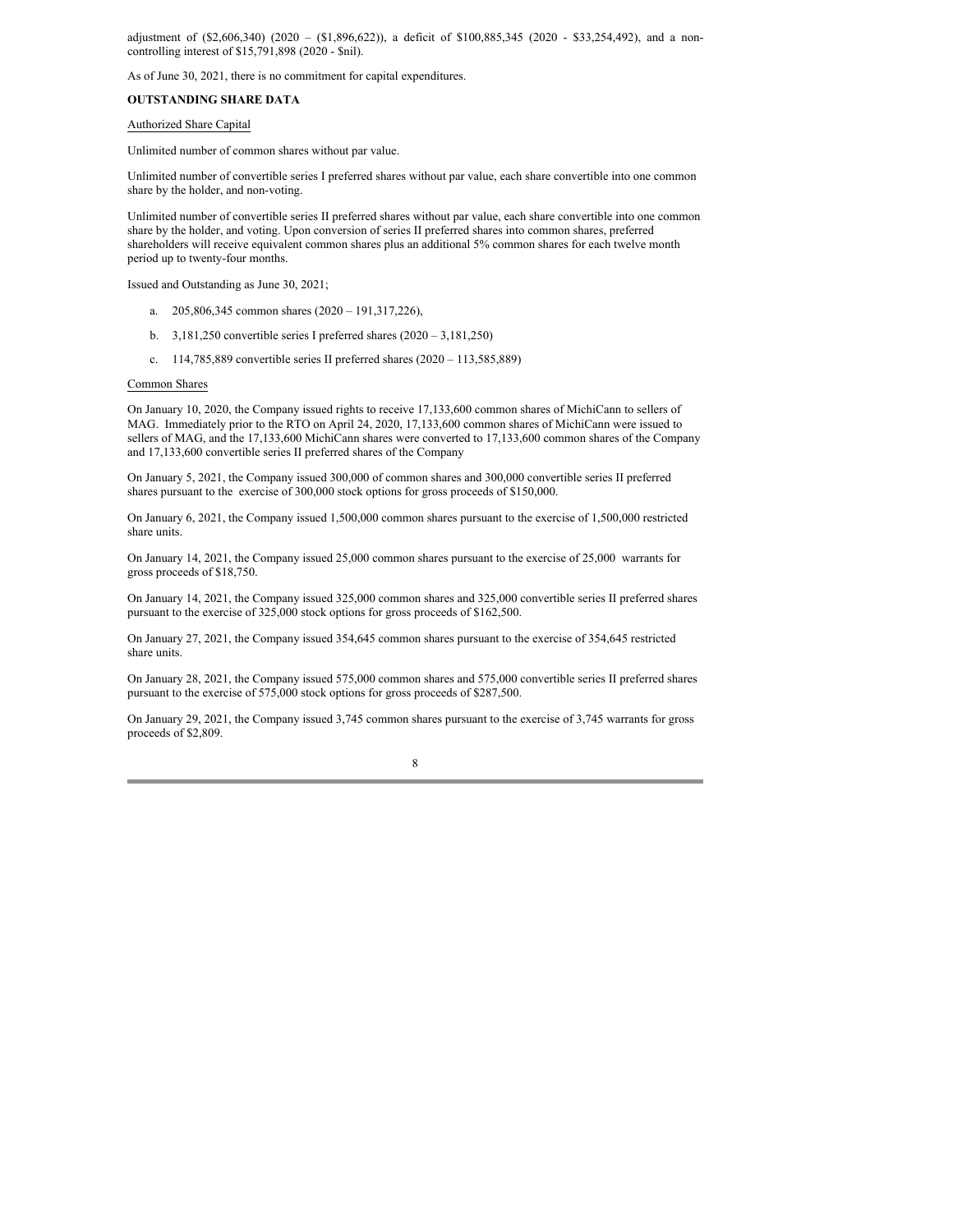<span id="page-59-0"></span>On February 3, 2021, the Company issued 7,489 common shares pursuant to the exercise of 7,489 warrants for gross proceeds of \$5,617.

On February 4, 2021, the Company issued 1,000 units of common shares for the purchases of 1,000 deal warrants for gross proceeds of \$1,000.

On February 9, 2021, the Company issued 298,000 units of common shares for the purchases of 298,000 deal warrants for gross proceeds of \$298,000.

On February 9, 2021, the Company issued 199,194 common shares pursuant to the exercise of 199,194 warrants for gross proceeds of \$149,396.

On February 10, 2021, the Company issued 220,000 units of common shares for the purchases of 220,000 deal warrants for gross proceeds of \$220,000.

On February 11, 2021, the Company issued 871,732 common shares pursuant to the exercise of 871,732 warrants for gross proceeds of \$653,799.

On February 11, 2021, the Company issued 617,500 units of common shares for the purchases of 617,500 deal warrants for gross proceeds of \$617,500.

On February 12, 2021, the Company issued 2,000 units of common shares for the purchases of 2,000 deal warrants for gross proceeds of \$2,000.

On February 16, 2021, the Company issued 279,800 units of common shares for the purchases of 279,800 deal warrants for gross proceeds of \$279,800.

On February 16, 2021, the Company issued 175,000 common shares pursuant to the exercise of 175,000 stock options for gross proceeds of \$105,000.

On March 11, 2021, the Company issued 487,014 common shares pursuant to the exercise of 487,014 warrants for gross proceeds of \$365,261.

On March 17, 2021, the Company issued 2,000 units of common shares for the purchases of 2,000 deal warrants for gross proceeds of \$2,000.

On March 18, 2021, the Company issued 7,500 units of common shares for the purchases of 7,500 deal warrants for gross proceeds of \$7,500.

On March 23, 2021, the Company issued 8,000,000 units of common shares for the purchases of 8,000,000 deal warrants for gross proceeds of \$8,000,000.

On March 31, 2021, the Company issued 237,500 units of common shares for the conversion of debt in the amount of \$342,000 to common shares for gross proceeds of \$342,000.

On April 5, 2021, the Company issued 64,000 units of common shares pursuant to the exercise of 64,000 RSU units for gross proceeds of \$Nil.

On April 22, 2021, the Company issued 900,000 units of common shares pursuant to transaction fee of convertible debenture issued.

On April 27, 2021, the Company issued 5,950,971 units of common shares pursuant to transaction detailed in note 5.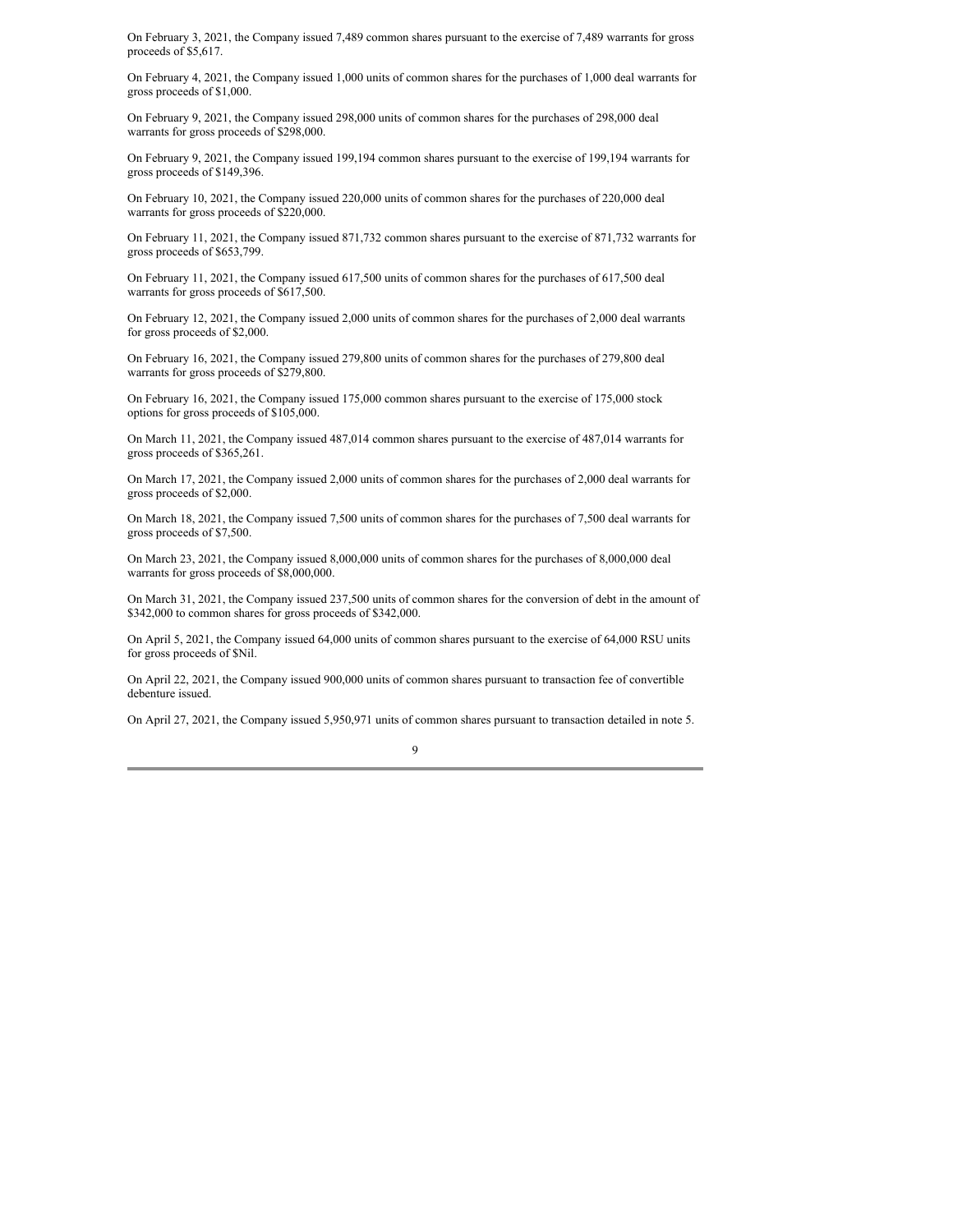On April 28, 2021, the Company issued 750,000 common shares pursuant to the exercise of 750,000 warrants for gross proceeds of \$750,000.

On April 30, 2021, the Company issued 110,500 units of common shares pursuant to the exercise of 110,500 RSU units for gross proceeds of \$Nil.

May 12, 2021, the Company issued 531,000 units of common shares pursuant to transaction fee of convertible debenture issued.

#### Convertible Series II Preferred Shares

On January 5, 2021, the Company issued 300,000 of common shares and 300,000 convertible series IIpreferred shares pursuant to the exercise of 300,000 stock options for gross proceeds of \$150,000.

On January 14, 2021, the Company issued 325,000 common shares and 325,000 convertible series II preferred shares pursuant to the exercise of 325,000 stock options for gross proceeds of \$162,500.

On January 28, 2021, the Company issued 575,000 common shares and 575,000 convertible series II preferred shares pursuant to the exercise of 575,000 stock options for gross proceeds of \$287,500.

#### Warrants

On December 19, 2018, MichiCann issued 595,340 finders' warrants with an exercise price of \$1.00 per common share of MichiCann. No warrants were issued and exercised during the year ended December 31, 2019.

On April 24, 2020, the Company issued 862,813 warrants to holders of Tidal warrants pursuant to Amended Agreement of the reverse takeover transaction. The warrants are exercisable at the price of \$0.80 per common share of the Company.

On April 24, 2020, as a result of the completion of the reverse takeover transaction, the Company issued 323,898 warrants towards finder's fee. The warrants are exercisable at the price of \$5.28 per common share of the Company.

On June 10, 2020, the Company issued 4,500,000 special warrants related to the 1251881 B.C. Ltd. acquisition. The special warrants are automatically convertible into 4,500,000 common shares of the Company should the volume weighted average price of the Company's common shares be less than \$1.50 for the first 180 days following the acquisition date. The 4,500,000 warrants were exercised on December 14, 2020.

On September 24, 2020, the Company issued 33,350,000 warrants pursuant to bought deal financing agreement. The warrants are exercisable at the price of \$1.00 per common share of the Company for a period of 24 months.

On September 24, 2020, the Company issued 2,001,000 warrants to finders pursuant to bought deal financing agreement. The warrants are exercisable at the price of \$0.75 per unit for a period of 24 months. The unit consists of one common share of the Company and one warrant exercisable at the price of \$1.00 per common share of the Company.

On February 11, 2021, the Company received a warrant exercise notice for 8,000,000 common shares for gross proceeds of \$8 million from an institutional investor and a irrevocable commitment for the purchase of a US\$7 million debenture unit. The debenture unit to be issued by the Company consists of a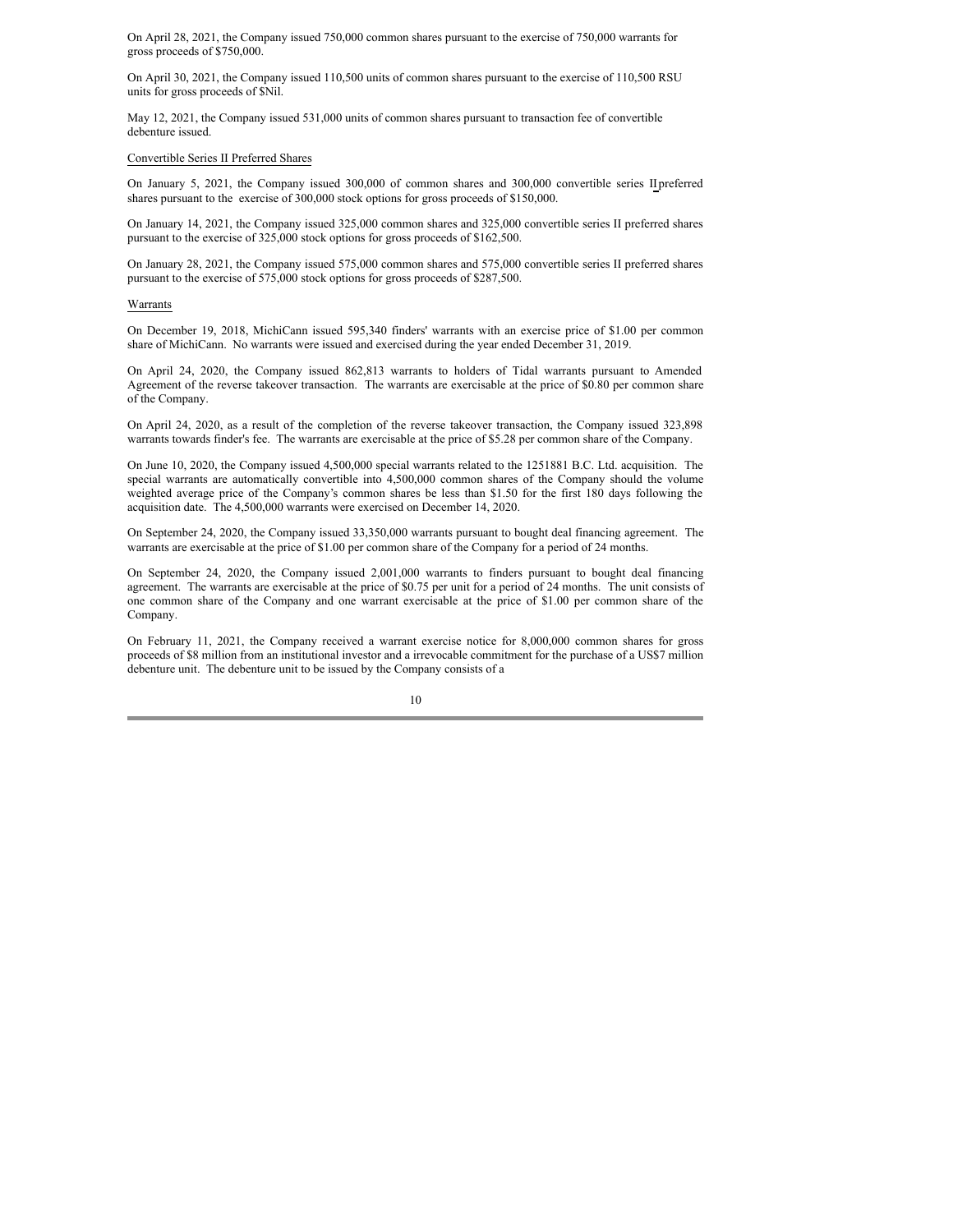US\$7,000,000 principal amount of debenture and 1,000,000 common share purchase warrants. Each warrant is exercisable into one common share of the Company at a price of \$1.85 for a period of 2 years from the date of issuance. All securities issued are subject to a four-month hold period.

Warrant transactions and the number of warrants outstanding are summarized as follows:

|                                | Number of    | Weighted average      |
|--------------------------------|--------------|-----------------------|
|                                | Warrants     | <b>Exercise Price</b> |
| Balances, December 31, 2020    | 35,351,000   | 0.99                  |
| Exercised                      | (11,021,974) | 0.96                  |
| <b>Balances, June 30, 2021</b> | 24,329,026   | 0.99                  |

The following warrants were outstanding and exercisable at March 31, 2021:

|                                 |                    |          | Number of   | Number of   |
|---------------------------------|--------------------|----------|-------------|-------------|
|                                 |                    | Exercise | Warrants    | Warrants    |
| <b>Issue Date</b>               | <b>Expiry Date</b> | Price    | Outstanding | Exercisable |
| September 24, 2020              | September 24, 2022 | \$1.00   | 23.922.200  | 23,922,200  |
| September 24, 2020              | September 24, 2022 | \$0.75   | 406,826     | 406,826     |
| <b>Balance at June 30, 2021</b> |                    | \$0.99   | 24.329,026  | 24,329,026  |

Options

On July 27, 2020, the Company adopted a rolling stock option plan (the "Option Plan"), under which the maximum number of common shares ("Shares") reserved for issuance under the Option Plan at any one time shall not exceed at any time 20% of the then-issued and outstanding shares.

Under the Option Plan, the Board of Directors may from time to time, in its discretion, grant to directors, officers, employees and consultants of the Company. Pursuant to the Option Plan, the Company may issue options for such period and exercise price as may be determined by the Board of Directors, and in any case not exceeding ten (10) years from the date of grant. The minimum exercise price of an option granted under the Option Plan must not be less than the closing price of the Shares on the date preceding the option grant date.

The total number of options awarded to any one individual in any 12 month period shall not exceed 5% of the issued and outstanding Shares as at the grant date (unless the Company becomes a Tier 1 issuer of the Toronto Stock Exchange or Toronto Stock Exchange – Venture (a "Tier 1 Issuer") and has obtained disinterested shareholder approval).

The total number of options awarded to any one Consultant in a 12 month period shall not exceed 2% of the issued and outstanding Shares as at the grant date. The total number of Options awarded in any 12 month period to employees performing investor relations activities for the Company shall not exceed 2% of the issued and outstanding Shares as at the grant date.

On January 6, 2021, the Company granted 100,000 stock options to an employee of the Company. These options vested 100% on January 6, 2020. These stock options have an exercise price of \$0.75 and expire on January 6, 2026.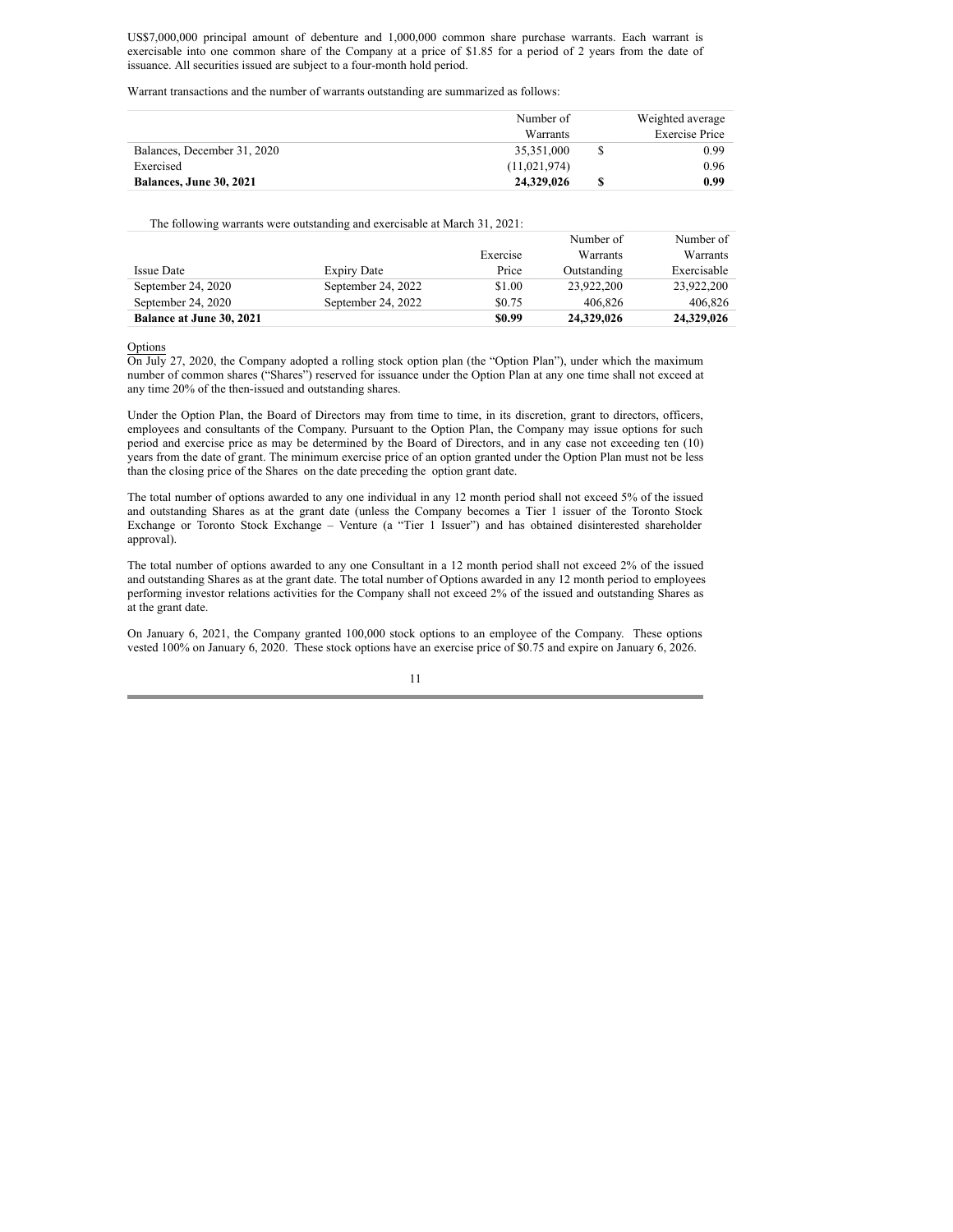Options transactions and the number of options outstanding are summarized are as follows:

|                                    | Number of      | Weighted average      |
|------------------------------------|----------------|-----------------------|
|                                    | <b>Options</b> | <b>Exercise Price</b> |
| Balances, December 31, 2018        | 14.549.289     | 1.27                  |
| Granted                            | 100,000        | 0.75                  |
| Exercised                          | (1.375,000)    | 0.51                  |
| <b>Balances, December 31, 2020</b> | 16,024,289     | 1.22                  |

#### Restricted Share Units

Restricted Share Units ("RSU") and Deferred Share Units ("DSU") Under the terms of the RSU plan, directors, officers, employees and consultants of the Company may be granted RSUs that are released as common shares upon completion of the vesting period. Each RSU gives the participant the right to receive one common share of the Company. The Company may reserve up to a maximum of 20% of the issued and outstanding common shares at the time of grant pursuant to awards granted under the plan.

On January 6, 2021, the Company issued 1,500,000 common shares pursuant to the exercise of 1,500,000 restricted share units.

On January 27, 2021, the Company granted 354,645 restricted share units to employees of the Company. These options vested 100% on January 27, 2021. These restricted share units were valued at \$1.17 and expire on January 27, 2026.

On June 30, 2021, the Company granted 174,500 restricted share units to employees of the Company. These options vested 100% on June 30, 2021. These restricted share units were valued at \$1.43 and expire on January 27, 2026.

#### **FINANCIAL AND OTHER INSTRUMENTS**

The Company's financial assets and liabilities consist of cash, accounts receivable, loans receivable, call option, accounts payables and accrued liabilities, convertible debentures, and bridge financing.

Assets and liabilities measured at fair value on a recurring basis were presented on the Company's consolidated statements of financial position as at June 30, 2021 and December 31, 2020 as follows:

|                           | Quoted prices in<br>active markets<br>for identical<br>instruments<br>(Level 1) | Significant<br>other<br>observable<br>inputs<br>(Level 2) |                          | Significant<br>unobservable<br>inputs<br>(Level 3) |                | Balance          |
|---------------------------|---------------------------------------------------------------------------------|-----------------------------------------------------------|--------------------------|----------------------------------------------------|----------------|------------------|
| June 30, 2021             |                                                                                 |                                                           |                          |                                                    |                |                  |
| Cash and cash equivalents | 27,136,817                                                                      | \$                                                        | $\overline{\phantom{a}}$ | S                                                  | -              | \$<br>27,136,817 |
| Call/put option           | $\overline{\phantom{a}}$                                                        |                                                           | $\overline{\phantom{a}}$ |                                                    | 84,928,257     | 84,928,257       |
| TDMA loan                 | $\overline{\phantom{a}}$                                                        |                                                           | $\blacksquare$           |                                                    | 3,521,613      | 3,521,613        |
| PV convertible loan       | $\overline{\phantom{a}}$                                                        |                                                           | $\overline{\phantom{a}}$ |                                                    | (18, 444, 157) | (18, 444, 157)   |
| Total                     | \$27,136,817                                                                    |                                                           | -                        | \$70,005,713                                       |                | \$97,142,530     |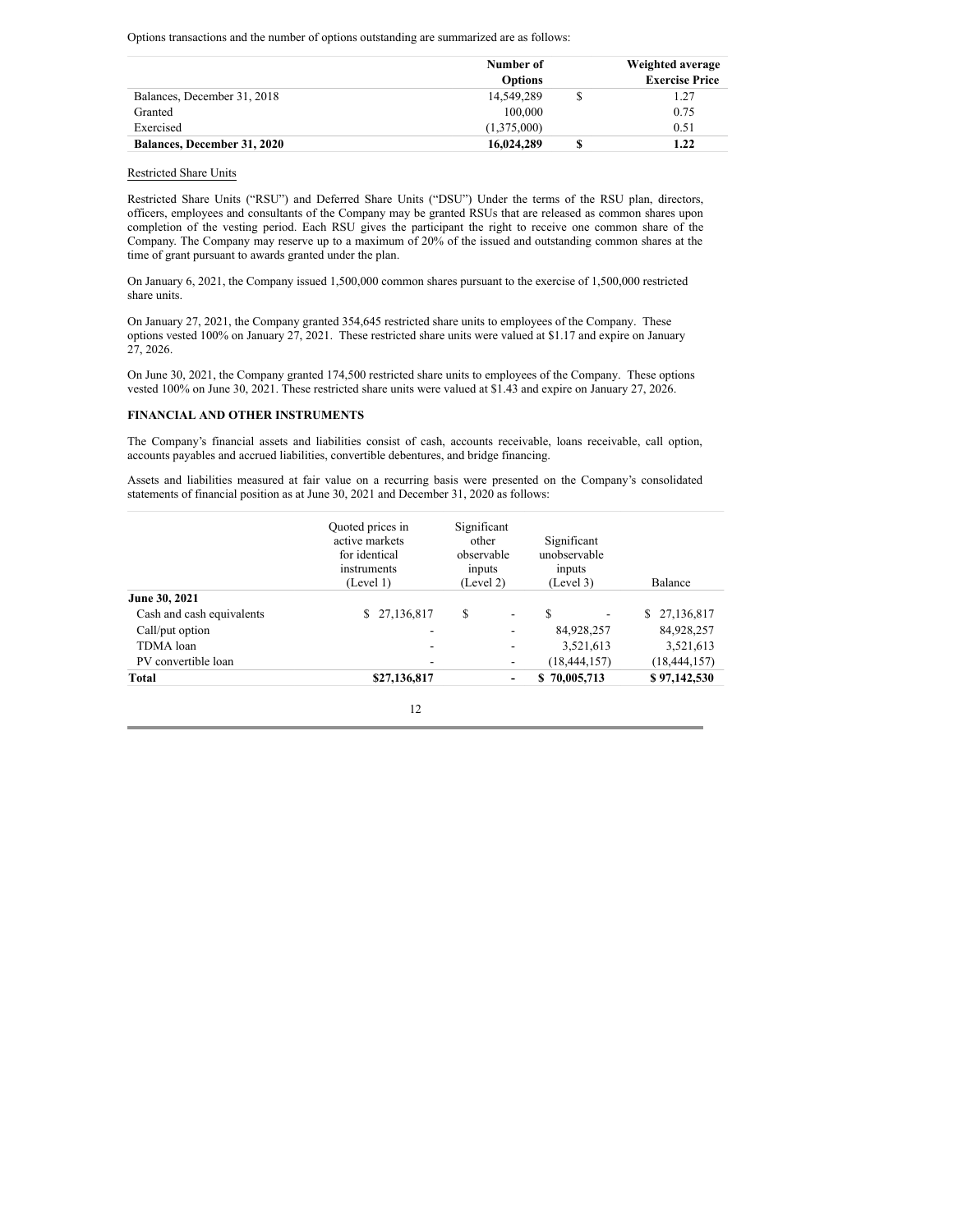| <b>December 31, 2020</b>  |                          |                          |              |               |
|---------------------------|--------------------------|--------------------------|--------------|---------------|
| Cash and cash equivalents | 1,146,569                | -                        | S<br>۰.      | 1,146,569     |
| Call/put option           | $\overline{\phantom{0}}$ | $\overline{\phantom{a}}$ | 112,658,740  | 112,658,740   |
| TDMA loan                 | $\overline{\phantom{0}}$ | -                        | 4.231.664    | 4.231.664     |
| PV convertible loan       | $\overline{\phantom{a}}$ | ٠                        | (17,705,346) | (17,705,346)  |
| Total                     | 1,146,569                | $\overline{\phantom{0}}$ | \$99,185,346 | \$100,331,915 |

Financial instruments measured at fair value are classified into one of three levels in the fair value hierarchy according to the relative reliability of the inputs used to estimate the fair values. The three levels of the vair value hierarchy are:

- Level 1 Unadjusted quoted prices in active markets for identical assets or liabilities ·
- Level 2 Inputs other than quoted prices that are observable for the asset or liability either directly or indirectly, and ·
- Level 3 valuation techniques using inputs for the asset or liability that are not based on observable market data (unobservable inputs). ·

The fair values of other financial instruments, which include accounts payable and accrued liabilities and loans receivable, approximate their carrying values due to the relatively short-term maturity of these instruments.

Credit Risk (a)

Credit risk is the risk of an unexpected loss if a customer or third party to a financial instrument fails to meet it's contractual obligations. Financial instruments that are subject to such risk include cash, accounts receivable and loans receivable. Accounts receivable balances are receivable from financial stable companies with good credit history. No credit loss allowance is required as the accounts receivable balances outstanding as at March 31, 2021 are considered collectible. The Company limits its exposure to credit loss by placing its cash with reputable financial institutions. Deposits held with these institutions may exceed the amount of insurance provided on such deposits. The Company is exposed to significant credit risk on its loans receivable. The carrying amount of financial assets represents the maximum credit exposure. The Company mitigates credit risk on loans receivable by monitoring the financial performance of borrowers.

#### Foreign Exchange Rate (b)

The Company has cash and loans receivable denominated in United States dollars and, as a consequence, the financial results of the Company's operations as reported in Canadian dollars are subject to changes in the value of the Canadian dollar relative to the US dollar. Therefore, exchange rate movements in the United States dollar can have a significant impact on the Company's operating results due to the translation of monetary assets.

At March 31, 2021, a 4% (2020 – 4%) strengthening (weakening) of the Canadian dollar against the US dollar would have increased (decreased) the Company's net loss by approximately \$120,500 (2020 - \$482,000).

#### Interest Rate Risk  $(c)$

Interest rate risk is the risk that future cash flows will fluctuate as a result of changes in market interest rates. Interest earned on cash is at nominal interest rates, and therefore the Company does not consider interest rate risk for cash to be significant.

As at March 31, 2021, the interest rate on loans receivable, credit facilities, and convertible debentures are fixed based on the contracts in place. As such, the Company is exposed to interest rate risk to the extent as stated on these financial assets and liabilities.

#### Liquidity Risk (d)

Liquidity risk is the risk that the Company will not be able to meet its financial obligations as they fall due. The Company manages its liquidity risk by forecasting cash flows from operations and anticipated investing and financing activities.

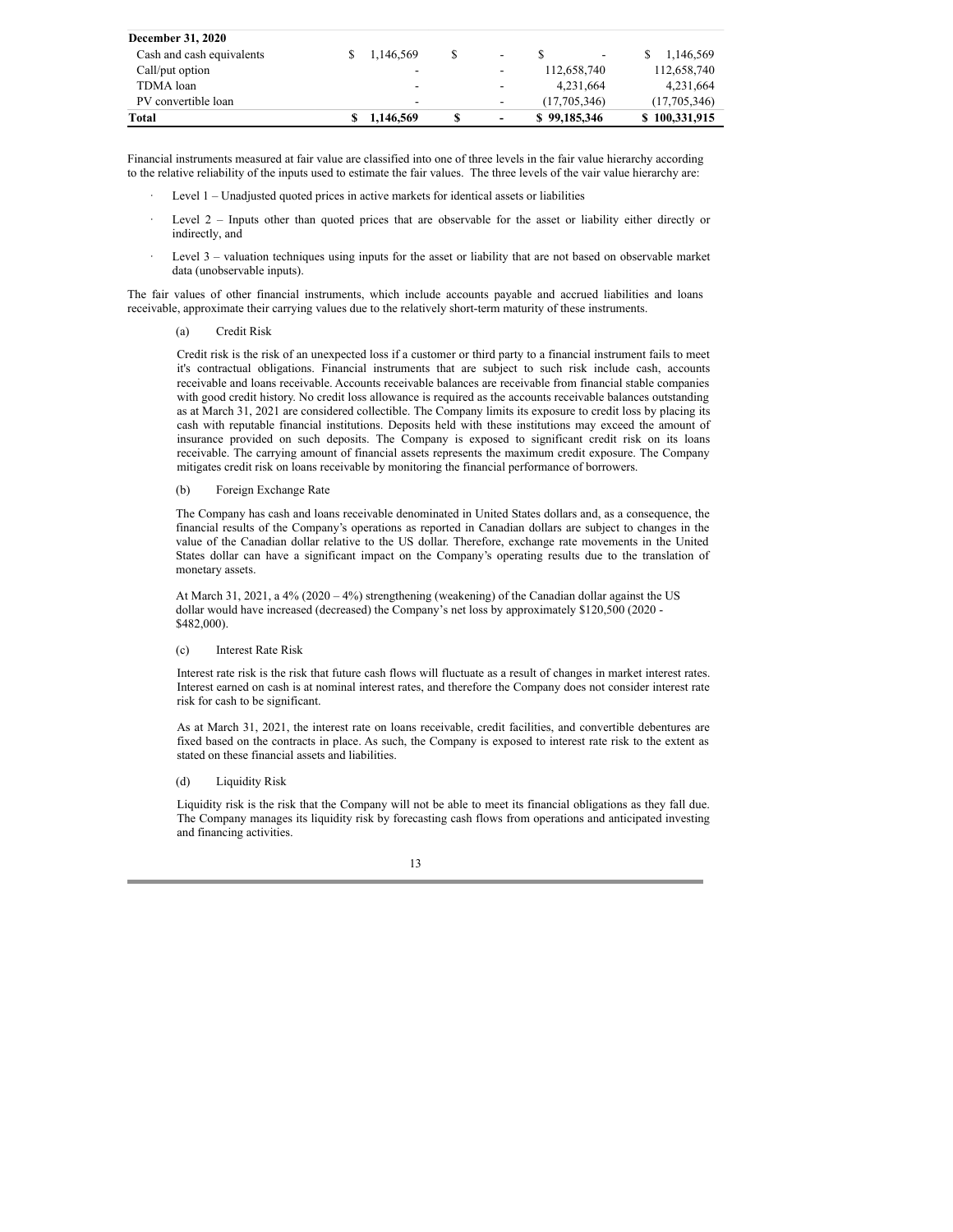As at March 31, 2021 the Company had a cash balance of \$6,075,258 (December 31, 2020 - \$1,146,569) available to apply against short-term business requirements and current liabilities of \$144,720,975 (December 31, 2020 -\$70,794,116). All of the liabilities presented as accounts payable and accrued liabilities are due within 120 days of March 31, 2021.

#### Debenture

On January 13, 2021, the Company issued a US\$11,550,000 principal amount debenture to an arm's length investor by way of a private placement, netting approximately \$11 million after fees and expenses. The debenture is not convertible, is unsecured and bears interest at a rate of 1% per month. The principal amount of the debenture and accrued interest is payable on the date that is the earlier of:  $(i)$  the date of completion by the Company of a minimum financing of US\$20,000,000 and (ii) 120 days from the date of issuance of the debenture, all as more particularly as set forth in the debenture certificate.

On February 4, 2021, the Company closed a debenture unit financing to an arm's-length investor on a private placement basis. The debenture is not convertible, is unsecured and bears interest at the rate of 7% per annum. The principal amount of the debenture and accrued interest is payable on April 1, 2022. A debenture unit consists of a US\$6,120,000 principal amount of debenture and 1,000,000 common share purchase warrants netting the Company approximately US\$6,000,000 after fees and expenses. Each warrant is exercisable into one common share of the Company at a price of CDN\$1.20 for a period of 2 years from the date of issuance. All securities issued in connection with the Private Placement are subject to a four-month hold period.

On April 21, 2021, the Company closed on a US\$11 million unsecured debenture from arm's length investors, which bear interest at 12% and mature 150 days from issuance. 900,000 common shares were issued at a price of \$1.18 per share as part of this transaction.

#### Acquisition of Acreage Florida, Inc.

On February 25, 2021, the Company entered into a definitive agreement with HSCP, LLC to acquire all of the issued and outstanding common shares of Acreage Florida, Inc. for US\$60 million, which closed on April 28, 2021 and was payable in US\$21.5 million in cash, 5,950,971 common shares valued at US\$7 million and US\$28 million in vendor take back promissory notes. The common shares are subject to a 12 month lock-up period pursuant to which 1/6 will be released each month commencing the 6th month. The promissory notes are comprised of a US\$10 million 7 month note bearing interest at 8%, a US\$18 million 13 month note bearing interest at 8%, and a US\$3.5 million 5 business day note bearing interest at 1%. The promissory notes are secured by the shares of Acreage Florida, Inc.

On April 28, 2021, the Company entered into a binding expression of intent to issue:

- US\$3 million in equity of RWB Florida, a wholly owned subsidiary of the Company, subject to repurchase rights and \*
- US\$5 million in unsecured convertible debentures, which bear interest at 8%, mature 3 years from issuance and are convertible to common shares at US\$2.75 per share. \*
	- As of the date of these consolidated financial statements, US\$5.5 million of these unsecured convertible debentures have been issued by the Company.

#### Settlement of debt

On March 31, 2021, the Company entered into a debt settlement subscription agreement with an arm's length creditor to settle outstanding indebtedness of \$342,000 incurred pursuant to advances made by

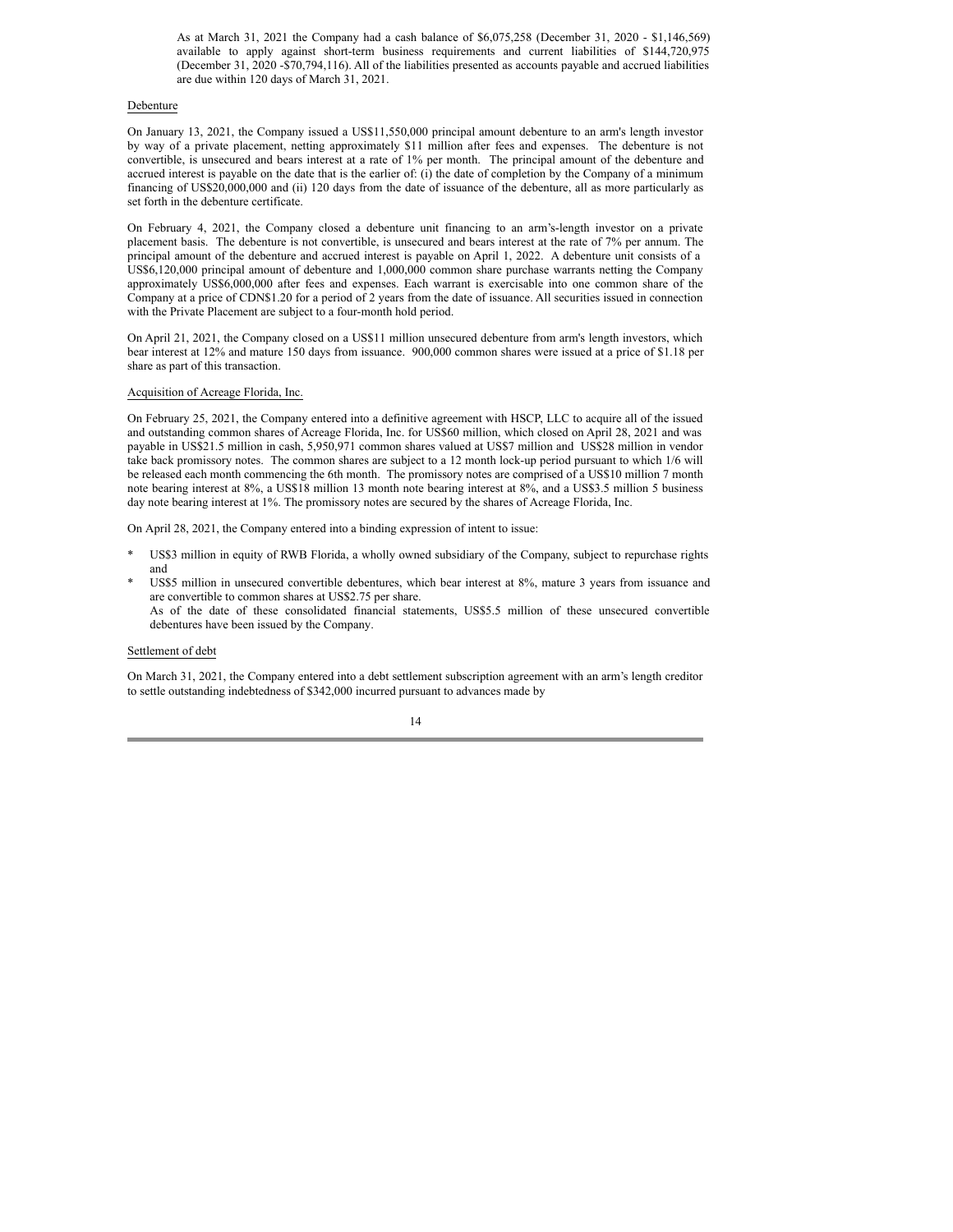the creditor to the Company, in consideration for the issuance of 237,500 common shares issued at a deemed price of \$1.44 per share. The Company also issued 174,500 RSUs to two consultants as an incentive for the consultants to drive the growth of the Company. The RSUs will vest immediately and shall entitle the holder to acquire one common share of the Company underlying each such RSU by delivering a notice of acquisition to the Company in accordance with the RSU Plan. In accordance with the RSU Plan, the RSUs were priced at \$1.44 based on the closing price of the common shares on March 26, 2021. All securities issued in connection with the debt settlement and RSUs are subject to a four month lockup.

## **CREDIT FACILITY**

On June 4, 2019, Bridging Finance Inc. (the "Lender") entered into a credit agreement (the "Credit Agreement") with the Company and PharmaCo Inc. ("PharmaCo") (collectively, the "Borrowers") pursuant to which the Lender established a non-revolving credit facility (the "Facility") for the Borrowers in a maximum principal amount of \$36,610,075 (the "Facility Limit"). The purpose of the Facility was so that the Borrowers can purchase certain real estate and business assets in the state of Michigan, to make additional permitted acquisitions and for general corporate and operating purposes.

The obligations under the Facility were due and payable on the earlier of: (a) the termination date (being January 4, 2020); and (b) the acceleration date (being the earlier of the date of an insolvency event or that a demand notice is delivered pursuant to the terms of the Credit Agreement).

In respect of the advance made by the Lender to the Borrowers under the Facility, the Borrowers agreed to pay the Lender:

(a) Interest at the prime rate plus 10.55% per annum calculated and compounded monthly, payable monthly in arrears on the last day of each month; and

(b) A work fee equal to \$909,360 (the "Work Fee") (paid by the Company).

The obligations under the Facility are secured by general security agreements on each Borrower, mortgages on certain owned real property of PharmaCo among other security obligations.

As the funds under the Facility (net of the Work Fee, commissions and other transaction expenses of the Lender) were advanced by the Lender directly to MichiCann, MichiCann in turn advanced the funds (net of MichiCann's transaction expenses) to PharmaCo pursuant to a Promissory Note issued by PharmaCo to MichiCann in the principal amount of \$30,648,547.

The Company paid financing fees related to the Facility, including the Work Fee, of \$2,361,459 which has been included as finance expenses for the year ended December 31, 2019.

The Company also deducted a debt service reserve of \$3,323,524 from the total principal amount which serves to pay the interest on the Facility as it is incurred. During the year ended December 31, 2019, the Company incurred interest expense of \$3,540,353 on the Facility. As such, as of December 31, 2019 the debt service reserve balance is \$nil as it was applied against the interest reserve amount. As at December 31, 2019, interest payable of \$235,675 has been included in the bridge financing amount. As a result, the bridge financing balance as at December 31, 2019 was \$36,610,075.

On January 10, 2020, the Facility was amended (the "Amended Facility") pursuant to an amended and restated agreement between the Lender, MichiCann (as guarantor) and PharmaCo, RWB Illinois, Inc. ("RWB") and MAG. The Amended Facility consisting of Non-revolving Facility A and Facility B. Non-revolving Facility A for USD\$27,000,000 was used to pay the outstanding advances from the bridge financing of CAD\$36,610,075. As a result, the old bridge financing facility balance was fully paid.

The obligations under the Amended Facility are due and payable on the earlier of: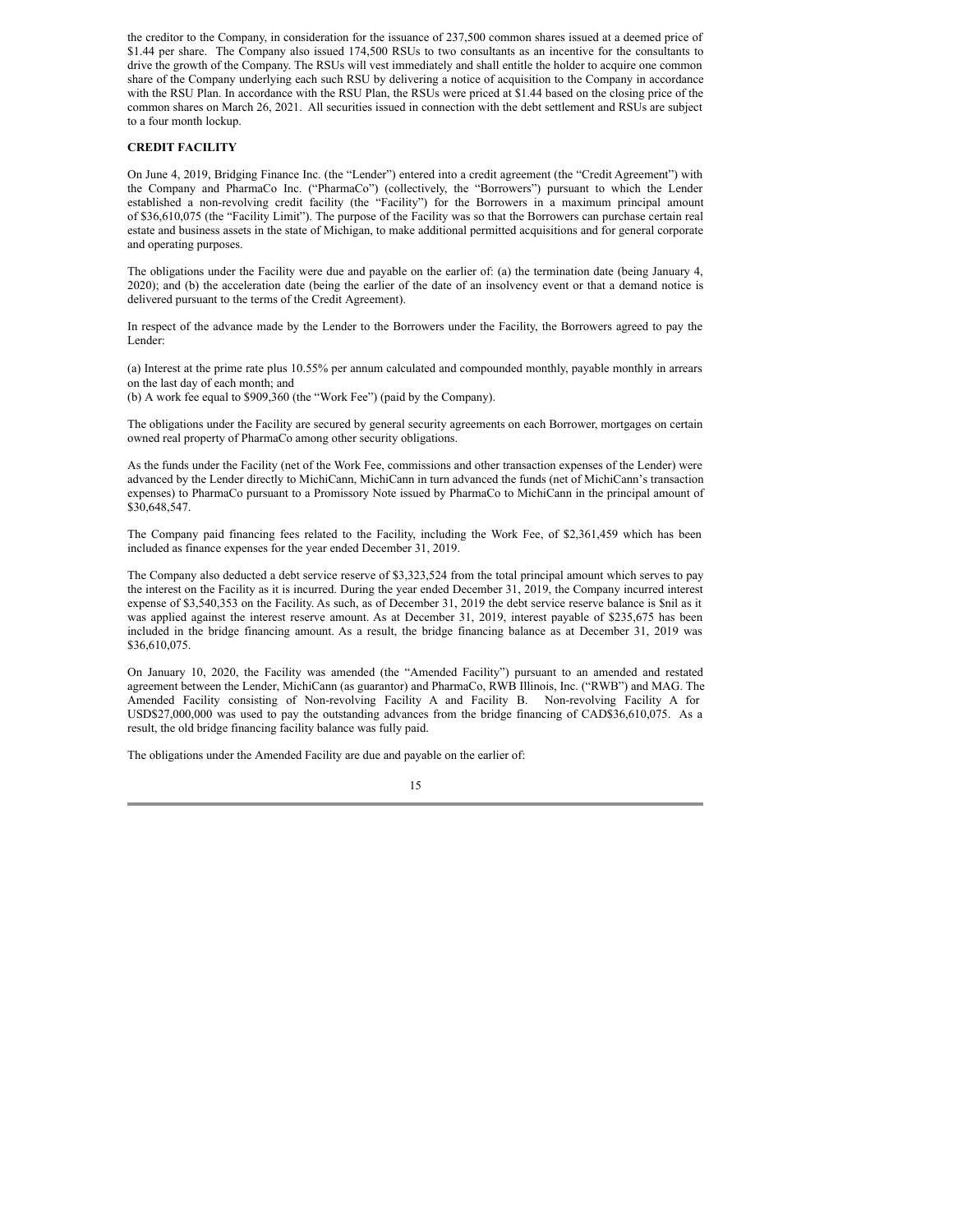(a) the termination date (being July 10, 2021 subject to the right of the Borrowers to extend the termination date by paying a 1% fee for two additional six-month periods for a total of 30 months); and

(b) the acceleration date (being the earlier of the date of an insolvency event or that a demand notice is delivered pursuant to the terms of the Amended Facility).

The Company's intention is to exercise the right to extend the termination date on July 10, 2021. If the right to extend is exercised, the January 10, 2022 becomes a maturity date. Therefore, the outstanding balance at March 31, 2021 has been treated as a current liability.In respect of the advance made by the Lender to the Borrowers under the Facility, the Borrowers agreed to pay the Lender:

(a) Interest at the prime rate plus 12% per annum calculated and compounded monthly, payable monthly in arrears on the last day of each month; and

(b) A work fee equal to \$1,492,500 (the "Amended Work Fee") (paid by the Company)

The work fee of \$1,492,500 was recognized as transaction cost and offset against the debt. \$817,462 of the total work fee was expensed in the year ended December 31, 2020.

During the three month period ended March 31, 2021, the Company satisfied all financial covenants. Covenants include prompt payment, preservation of corporate existence, compliance with laws, payment of taxes, maintain of records, maintenance of properties, inspection, insurance coverage, perform obligations, notice of certain events, completion of RTO, discharge of all obligations and liabilities arising under ERISA and further assurance.

### **CRITICAL ACCOUNTING ESTIMATES**

The preparation of consolidated financial statements requires the Company to select from possible alternative accounting principles, and to make estimates and assumptions that determine the reported amounts of assets and liabilities at the balance sheet date and reported costs and expenditures during the reporting period. Estimates and assumptions may be revised as new information is obtained, and are subject to change. The Company's accounting policies and estimates used in the preparation of the consolidated financial statements are considered appropriate in the circumstances, but are subject to judgments and uncertainties inherent in the financial reporting process. In preparing these MD&A, management has made significant assumptions regarding the circumstances and timing of the transactions contemplated therein, which could result in a material adjustment to the carrying amount of certain assets and liabilities if changes to the assumptions are made.

The areas involving a higher degree of judgment or complexity, or areas where assumptions and estimates are significant to the financial statements are consistent with those disclosed in the notes to the consolidated financial statements for the three month period ended March 31, 2021.

### **RELATED PARTY TRANSACTIONS**

The following is a summary of related party transactions that occurred during the six month period ended June 30, 2021 and 2020:

- a) Included in accounts payable and accrued liabilities is \$275,010 (December 31, 2020 \$374,232) payable to officers and a director of the Company. Amounts due to related parties have no stated terms of interest and/or repayment and are unsecured.
- b) Key management personnel include the directors and officers of the Company. Key management compensation consists of the following: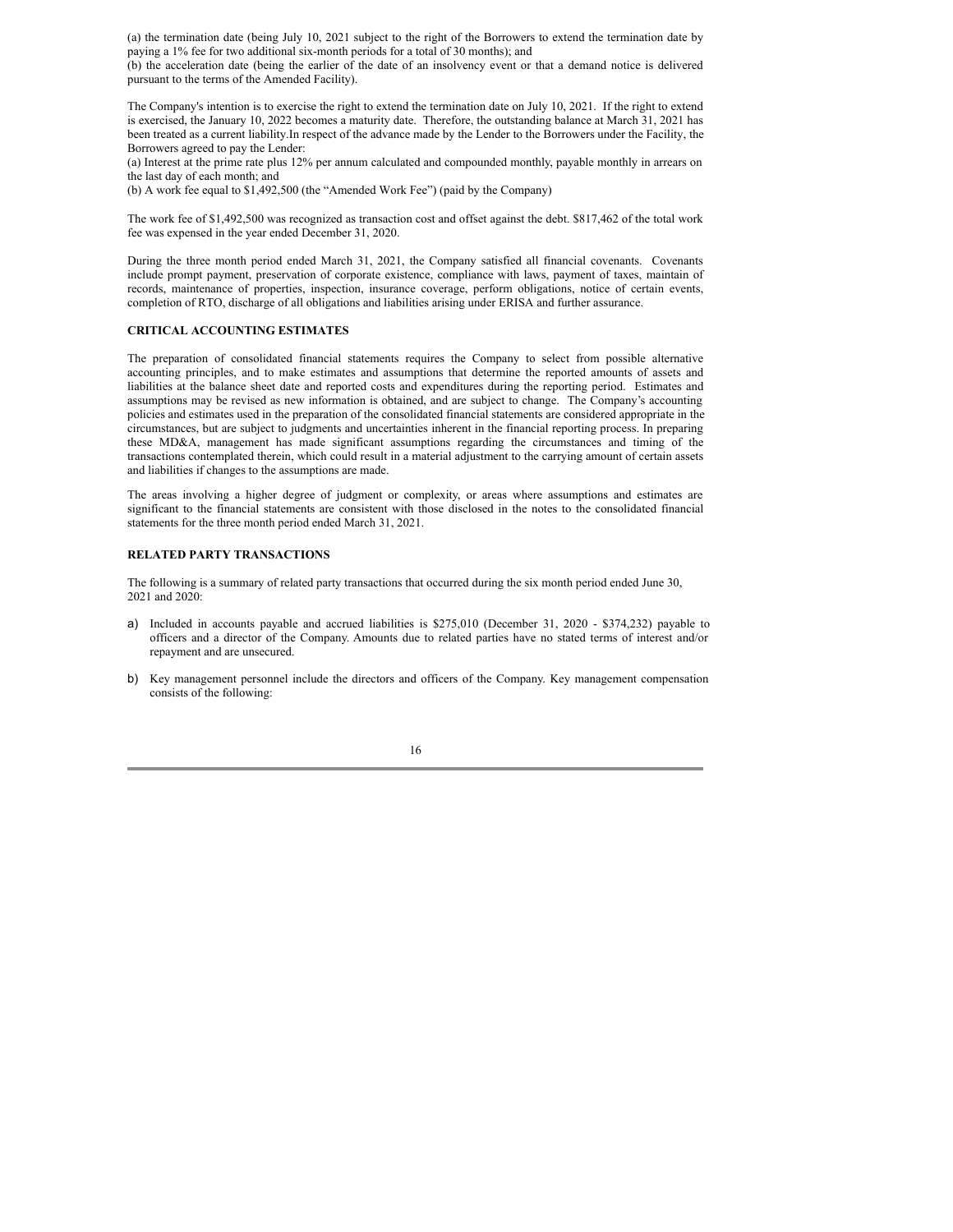|                                                            | 2020      | 2019      |
|------------------------------------------------------------|-----------|-----------|
| Consulting fees paid or accrued to a company controlled by |           |           |
| the director of the Company                                | 271,020   | 98,850    |
| Salary accrued to management of the company                | 75,000    | 248,812   |
| Share-based compensation                                   | 257,660   | 115.913   |
|                                                            | \$603,680 | \$463,575 |

There were no post-employment benefits, termination benefits or other long-term benefits paid to key management personnel for the three month ended June 30, 2021.

#### **OFF-BALANCE SHEET ARRANGEMENTS**

The Company did not enter into any off-balance sheet arrangements during the period.

## **MANAGEMENT'S RESPONSIBILITY FOR FINANCIAL STATEMENTS**

The information provided in this report, including the consolidated financial statements, is the responsibility of Management. In the preparation of these statements estimates are sometimes necessary to make a determination of future values for certain assets or liabilities. Management believes such estimates have been based on careful judgments and have been properly reflected in the accompanying consolidated financial statements.

## **Risks**

The Investment in the common shares must be regarded as highly speculative due to the proposed nature of the Company's business and its present stage of operations.

There can be no assurance that an active and liquid market for the Company's common shares will develop and an investor may find it difficult to resell the common shares.

### **CONTROLS AND PROCEDURES**

The Chief Executive Officer ("CEO") and Chief Financial Officer ("CFO") are responsible for designing internal controls over financial reporting in order to provide reasonable assurance regarding the reliability of financial reporting and the preparation of the Company's consolidated financial statements for external purposes in accordance with IFRS. The design of the Company's internal control over financial reporting was assessed as of the date of this MD&A.

Based on this assessment, it was determined that certain weaknesses existed in internal controls over financial reporting. As indicative of many small companies, the lack of segregation of duties and effective risk assessment were identified as areas where weaknesses existed. The existence of these weaknesses is to be compensated for by senior management monitoring, which exists. The officers will continue to monitor very closely all financial activities of the Company and increase the level of supervision in key areas. It is important to note that this issue would also require the Company to hire additional staff in order to provide greater segregation of duties. Since the increased costs of such hiring could threaten the Company's financial viability, management has chosen to disclose the potential risk in its filings and proceed with increased staffing only when the budgets and workload will enable the action. The Company has attempted to mitigate these weaknesses, through a combination of extensive and detailed review by the CEO of the financial reports.

#### **OUTLOOK**

Although current management has demonstrated its ability to raise funds in the past, with the current financial market conditions and global economic uncertainty, there can be no assurance they will be able to do so in the future. The financial results and discussion do not include the adjustments that would be necessary should the Company be unable to continue as a going concern. Such adjustments could be material.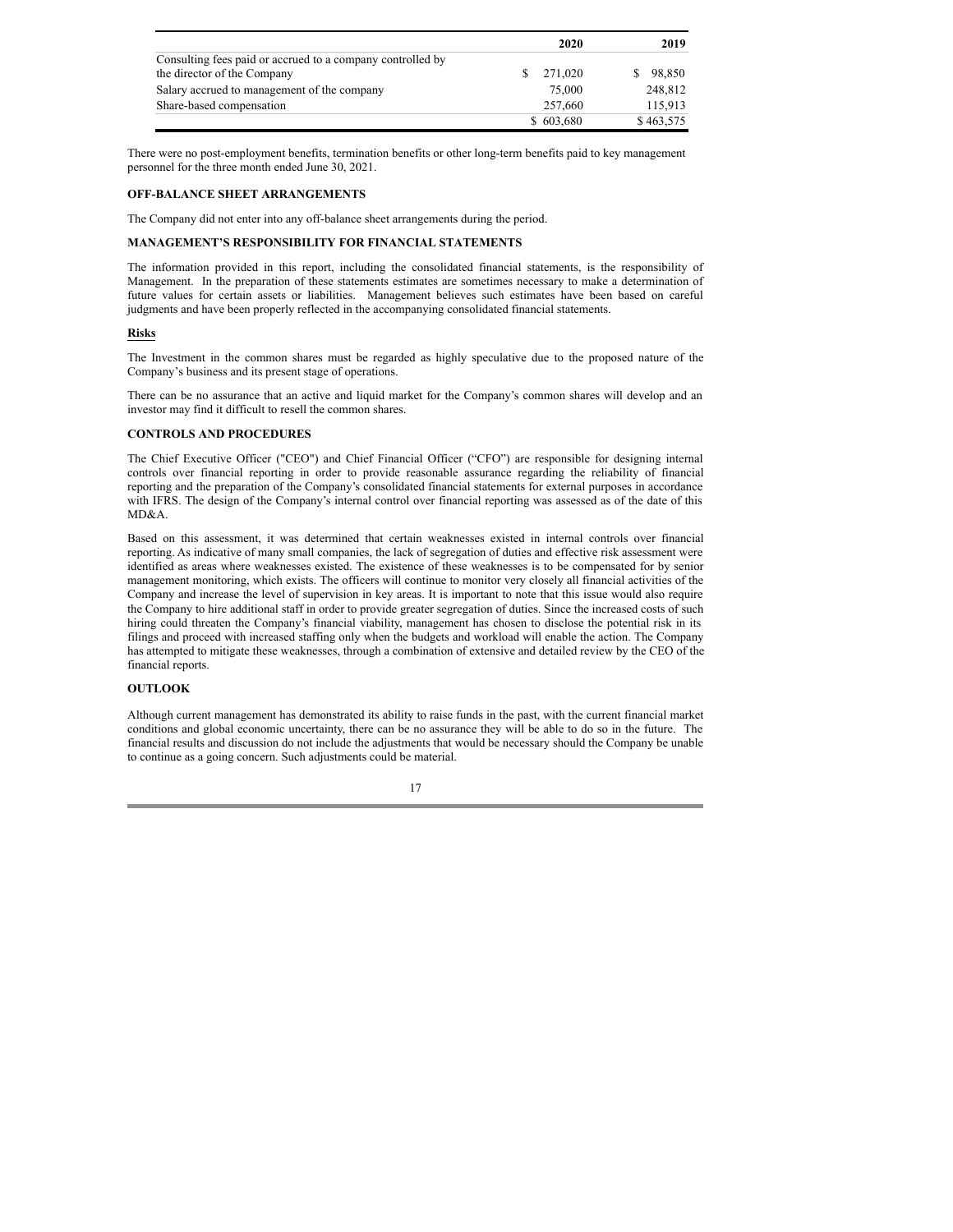## **COVID-19 INFORMATION**

Since December 31, 2019, the outbreak of the novel strain of coronavirus, specifically identified as "COVID-19", has resulted in governments worldwide enacting emergency measures to combat the spread of the virus. These measures, which include the implementation of travel bans, self-imposed quarantine periods and physical distancing, have caused material disruption to business globally resulting in an economic slowdown. Global equity markets have experienced significant volatility and weakness. The duration and impact of the COVID-19 outbreak is unknown at this time, as is the efficacy of the government and central bank interventions. It is not possible to reliably estimate the length and severity of these developments and the impact on the consolidated financial results and condition of the Company in future periods.

### **SUBSEQUENT EVENTS**

On August 4, 2021, the Company closed on the acquisition of an operational 45,000 square foot greenhouse situated on 4.7 acres of land in Apopka, Florida. The Red White & Bloom team will begin rapid development on the facility to ensure all compliance standards are achieved for a Q4 2021 harvest schedule. This acquisition comes directly on the heels of the Sanderson Florida purchase and provides immediate benefits for significant cultivation expansion for delivery to RWBFL stores in Florida.

### **OTHER INFORMATION**

Additional information about the Company is available on SEDAR at www.sedar.com.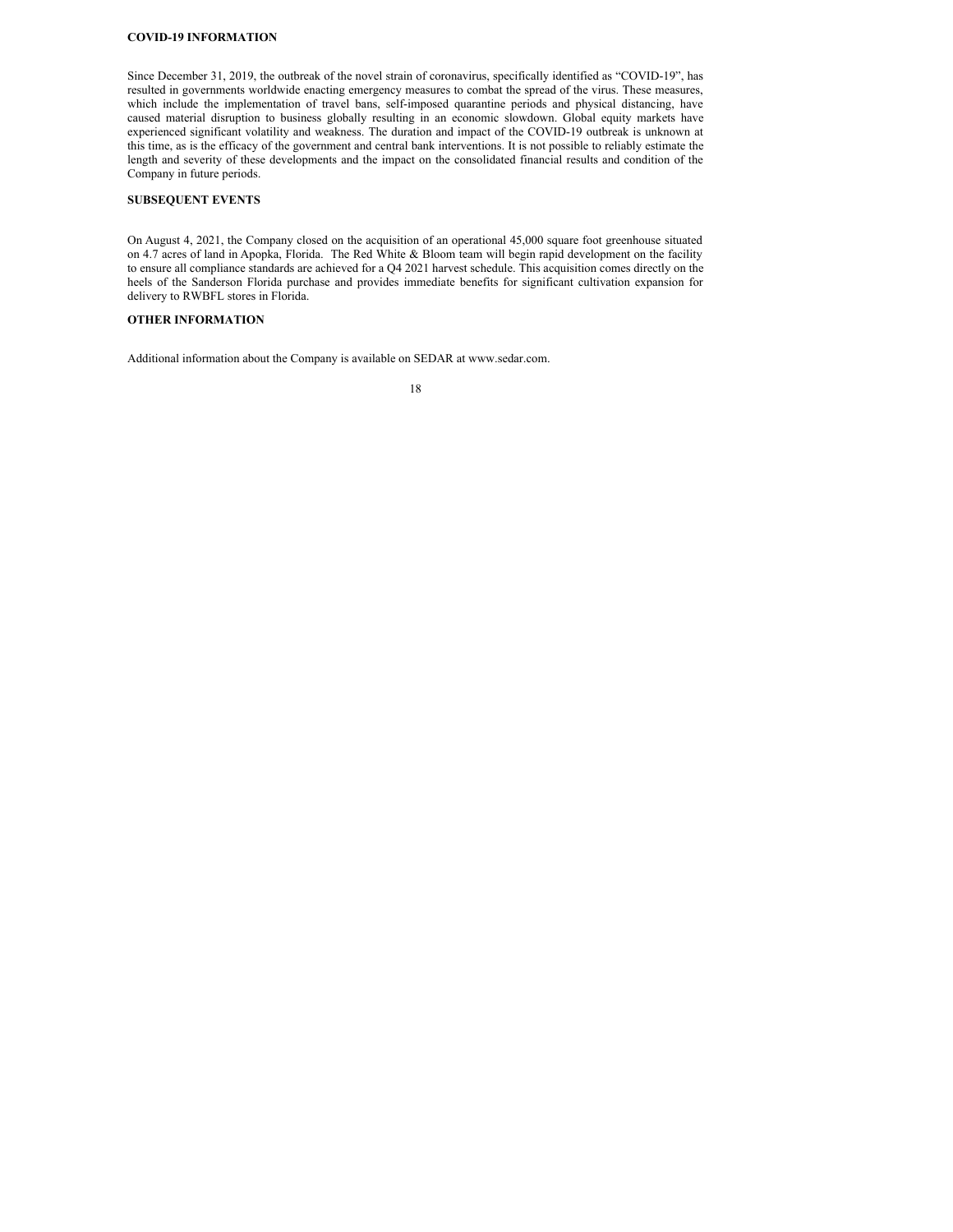## **Form 52-109FV2**

## **Certification of interim filings - venture issuer basic certificate**

<span id="page-69-0"></span>I, **Brad Rogers**, **Chief Executive Officer** of **Red White & Bloom Brands Inc.,** certify the following:

- *Review:* I have reviewed the interim financial report and interim MD&A (together, the "interim filings") of **Red White & Bloom Brands Inc.**(the "issuer") for the interim period ended**June 30, 2021.** 1.
- *No misrepresentations:* Based on my knowledge, having exercised reasonable diligence, the interim filings do not contain any untrue statement of a material fact or omit to state a material fact required to be stated or that is necessary to make a statement not misleading in light of the circumstances under which it was made, with respect to the period covered by the interim filings. 2.
- *Fair presentation:* Based on my knowledge, having exercised reasonable diligence, the interim financial report together with the other financial information included in the interim filings fairly present in all material respects the financial condition, financial performance and cash flows of the issuer, as of the date of and for the periods presented in the interim filings. 3.

Date: **August 31, 2021.**

(Signed): "Brad Rogers"

Brad Rogers Chief Executive Officer

## **NOTE TO READER**

In contrast to the certificate required for non-venture issuers under National Instrument 52-109*Certification of Disclosure in Issuers' Annual and Interim Filings* (NI 52-109), this Venture Issuer Basic Certificate does not include representations relating to the establishment and maintenance of disclosure controls and procedures (DC&P) and internal control over financial reporting (ICFR), as defined in NI 52-109. In particular, the certifying officers filing this certificate are not making any representations relating to the establishment and maintenance of

- controls and other procedures designed to provide reasonable assurance that information required to be disclosed by the issuer in its annual filings, interim filings or other reports filed or submitted under securities legislation is recorded, processed, summarized and reported within the time periods specified in securities legislation; and i)
- ii) a process to provide reasonable assurance regarding the reliability of financial reporting and the preparation of financial statements for external purposes in accordance with the issuer's GAAP.

The issuer's certifying officers are responsible for ensuring that processes are in place to provide them with sufficient knowledge to support the representations they are making in this certificate. Investors should be aware that inherent limitations on the ability of certifying officers of a venture issuer to design and implement on a cost effective basis DC&P and ICFR as defined in NI 52-109 may result in additional risks to the quality, reliability, transparency and timeliness of interim and annual filings and other reports provided under securities legislation.